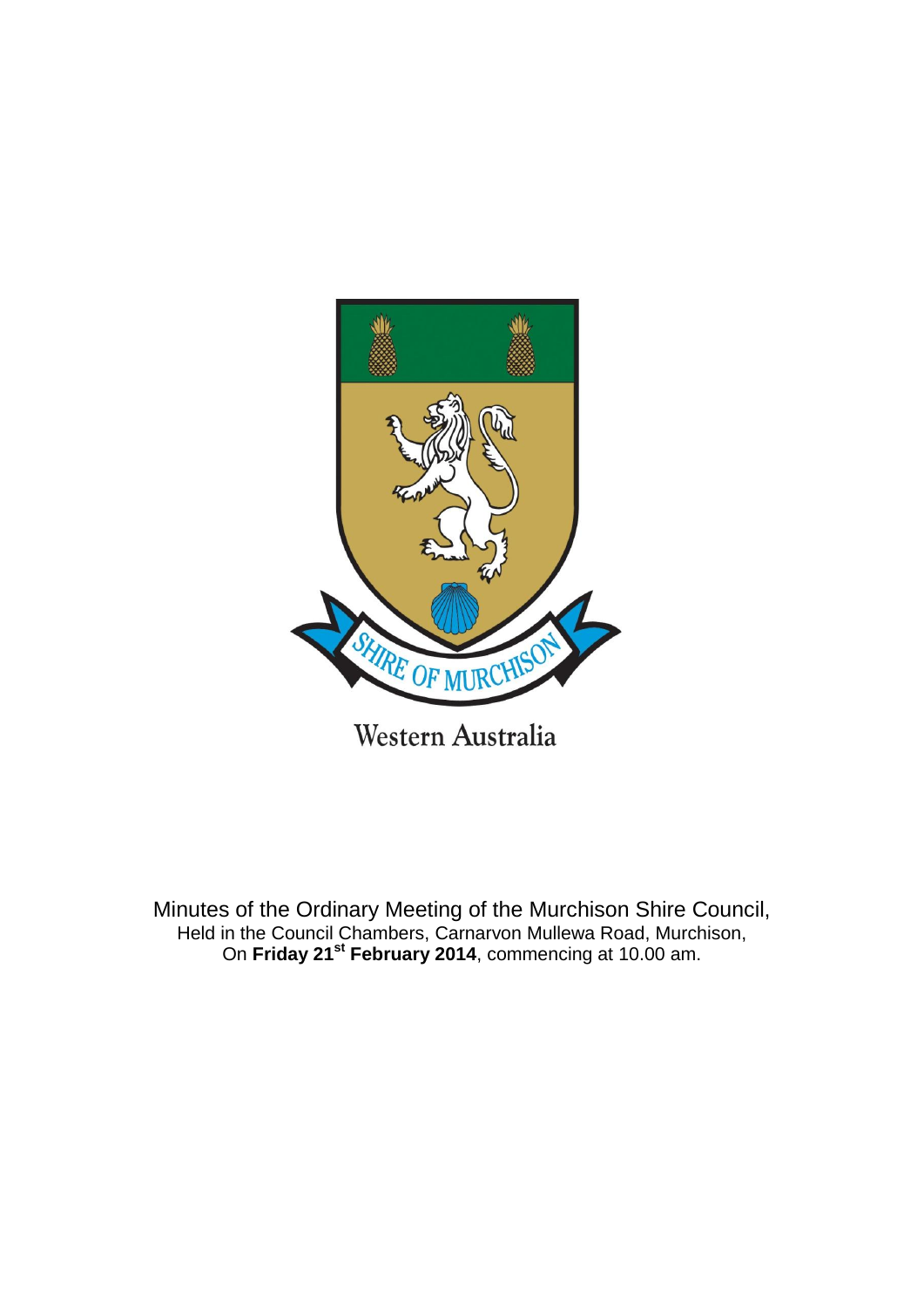# *TABLE OF CONTENTS*

| 4.1        |                                                                                                                                         |    |                                                                                                                                                                                                                                                                                                                                                                                                                                                                                                                                                                                 |
|------------|-----------------------------------------------------------------------------------------------------------------------------------------|----|---------------------------------------------------------------------------------------------------------------------------------------------------------------------------------------------------------------------------------------------------------------------------------------------------------------------------------------------------------------------------------------------------------------------------------------------------------------------------------------------------------------------------------------------------------------------------------|
|            |                                                                                                                                         |    |                                                                                                                                                                                                                                                                                                                                                                                                                                                                                                                                                                                 |
|            |                                                                                                                                         |    |                                                                                                                                                                                                                                                                                                                                                                                                                                                                                                                                                                                 |
|            |                                                                                                                                         |    |                                                                                                                                                                                                                                                                                                                                                                                                                                                                                                                                                                                 |
|            |                                                                                                                                         |    |                                                                                                                                                                                                                                                                                                                                                                                                                                                                                                                                                                                 |
| 8.1        |                                                                                                                                         |    |                                                                                                                                                                                                                                                                                                                                                                                                                                                                                                                                                                                 |
|            |                                                                                                                                         |    |                                                                                                                                                                                                                                                                                                                                                                                                                                                                                                                                                                                 |
|            |                                                                                                                                         |    |                                                                                                                                                                                                                                                                                                                                                                                                                                                                                                                                                                                 |
|            |                                                                                                                                         |    |                                                                                                                                                                                                                                                                                                                                                                                                                                                                                                                                                                                 |
|            |                                                                                                                                         |    |                                                                                                                                                                                                                                                                                                                                                                                                                                                                                                                                                                                 |
|            |                                                                                                                                         |    |                                                                                                                                                                                                                                                                                                                                                                                                                                                                                                                                                                                 |
| 13.1       |                                                                                                                                         |    |                                                                                                                                                                                                                                                                                                                                                                                                                                                                                                                                                                                 |
| 13.2       |                                                                                                                                         |    |                                                                                                                                                                                                                                                                                                                                                                                                                                                                                                                                                                                 |
|            |                                                                                                                                         |    |                                                                                                                                                                                                                                                                                                                                                                                                                                                                                                                                                                                 |
|            |                                                                                                                                         |    |                                                                                                                                                                                                                                                                                                                                                                                                                                                                                                                                                                                 |
|            |                                                                                                                                         |    |                                                                                                                                                                                                                                                                                                                                                                                                                                                                                                                                                                                 |
|            |                                                                                                                                         |    |                                                                                                                                                                                                                                                                                                                                                                                                                                                                                                                                                                                 |
|            |                                                                                                                                         |    |                                                                                                                                                                                                                                                                                                                                                                                                                                                                                                                                                                                 |
|            |                                                                                                                                         |    |                                                                                                                                                                                                                                                                                                                                                                                                                                                                                                                                                                                 |
|            |                                                                                                                                         |    |                                                                                                                                                                                                                                                                                                                                                                                                                                                                                                                                                                                 |
| 16.4       |                                                                                                                                         | 15 |                                                                                                                                                                                                                                                                                                                                                                                                                                                                                                                                                                                 |
| 16.5       |                                                                                                                                         |    |                                                                                                                                                                                                                                                                                                                                                                                                                                                                                                                                                                                 |
|            |                                                                                                                                         |    |                                                                                                                                                                                                                                                                                                                                                                                                                                                                                                                                                                                 |
| 17.1       |                                                                                                                                         |    |                                                                                                                                                                                                                                                                                                                                                                                                                                                                                                                                                                                 |
|            |                                                                                                                                         |    |                                                                                                                                                                                                                                                                                                                                                                                                                                                                                                                                                                                 |
|            |                                                                                                                                         |    |                                                                                                                                                                                                                                                                                                                                                                                                                                                                                                                                                                                 |
|            |                                                                                                                                         |    |                                                                                                                                                                                                                                                                                                                                                                                                                                                                                                                                                                                 |
|            |                                                                                                                                         |    |                                                                                                                                                                                                                                                                                                                                                                                                                                                                                                                                                                                 |
|            |                                                                                                                                         |    |                                                                                                                                                                                                                                                                                                                                                                                                                                                                                                                                                                                 |
|            |                                                                                                                                         |    |                                                                                                                                                                                                                                                                                                                                                                                                                                                                                                                                                                                 |
|            |                                                                                                                                         |    |                                                                                                                                                                                                                                                                                                                                                                                                                                                                                                                                                                                 |
| 21.1       |                                                                                                                                         |    |                                                                                                                                                                                                                                                                                                                                                                                                                                                                                                                                                                                 |
| 21.2       |                                                                                                                                         |    |                                                                                                                                                                                                                                                                                                                                                                                                                                                                                                                                                                                 |
| 21.3       |                                                                                                                                         |    |                                                                                                                                                                                                                                                                                                                                                                                                                                                                                                                                                                                 |
|            |                                                                                                                                         |    |                                                                                                                                                                                                                                                                                                                                                                                                                                                                                                                                                                                 |
|            |                                                                                                                                         |    |                                                                                                                                                                                                                                                                                                                                                                                                                                                                                                                                                                                 |
|            |                                                                                                                                         |    |                                                                                                                                                                                                                                                                                                                                                                                                                                                                                                                                                                                 |
|            |                                                                                                                                         |    |                                                                                                                                                                                                                                                                                                                                                                                                                                                                                                                                                                                 |
|            |                                                                                                                                         |    |                                                                                                                                                                                                                                                                                                                                                                                                                                                                                                                                                                                 |
|            |                                                                                                                                         |    |                                                                                                                                                                                                                                                                                                                                                                                                                                                                                                                                                                                 |
|            |                                                                                                                                         |    |                                                                                                                                                                                                                                                                                                                                                                                                                                                                                                                                                                                 |
| 15.<br>16. | 14.<br>14.1<br>14.2<br>16.1<br>16.2<br>16.3<br>17.<br>17.2<br>18.<br>18.1<br>18.2<br>18.3<br>21.<br>22.<br>22.1<br>22.2<br>22.3<br>22.1 |    | DECLARATION OF OPENING/ANNOUNCEMENT OF VISITORS 3<br>RECORD OF ATTENDANCE/APOLOGIES/LEAVE OF ABSENCE 3<br>RESPONSE TO PREVIOUS PUBLIC QUESTIONS TAKEN ON NOTICE 3<br>NOTICE OF ITEMS TO BE DISCUSSED BEHIND CLOSED DOORS4<br>ANNOUNCEMENTS BY PRESIDING PERSON WITHOUT DISCUSSION4<br>PETITIONS/DEPUTATIONS/PRESENTATIONS/SUBMISSIONS4<br>Accounts Paid during the period since the last list was adopted/endorsed by Council<br>12<br>Accounts Paid during the period since the last list was adopted/endorsed by Council<br>PETITIONS/DEPUTATIONS/PRESENTATIONS/SUBMISSIONS34 |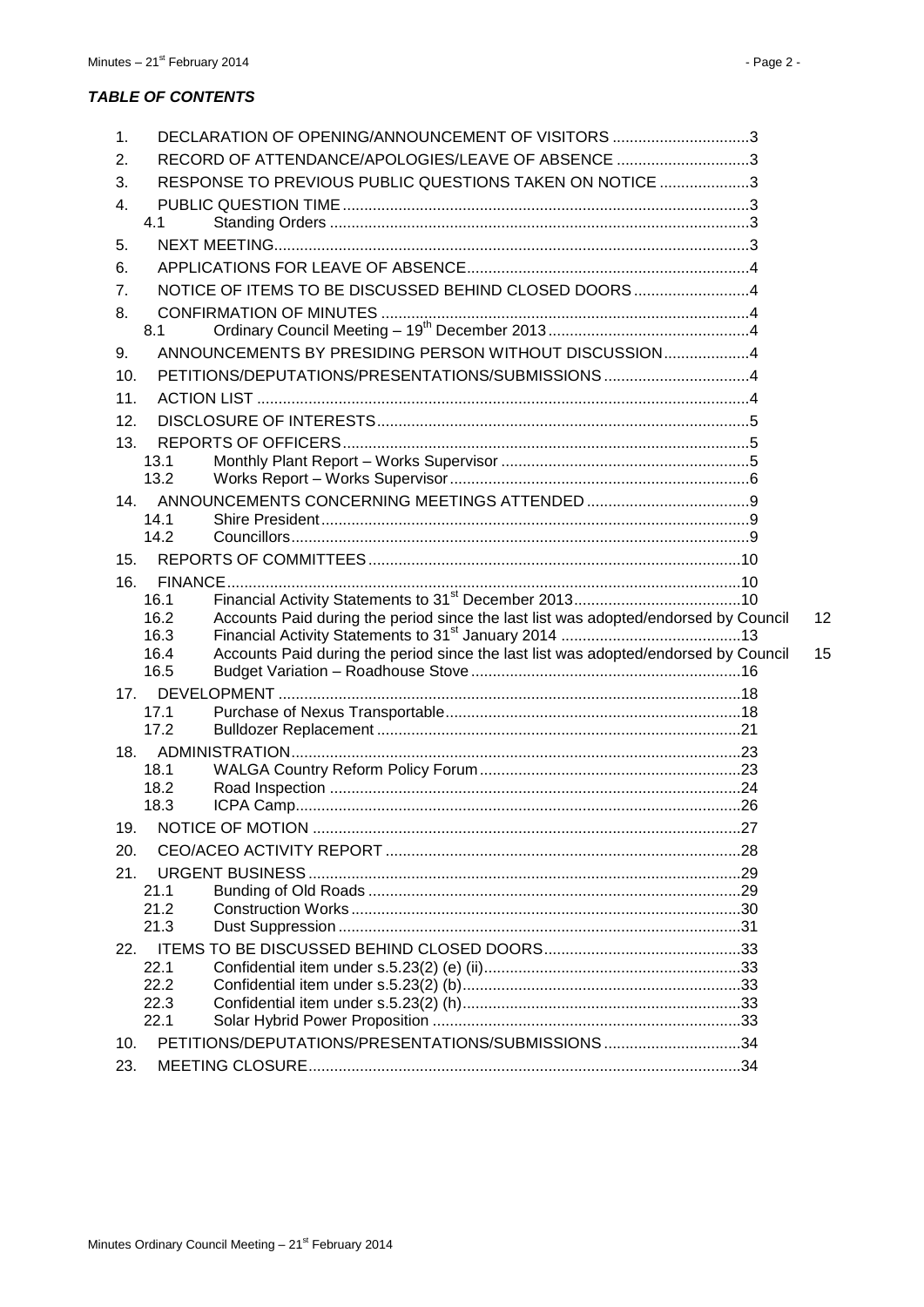#### <span id="page-2-0"></span>**1. DECLARATION OF OPENING/ANNOUNCEMENT OF VISITORS**

The president declared the meeting open at 10.05 am.

The president advised that Keros Keynes would be calling into the settlement at about 4pm and would like to speak to council if they were available.

# <span id="page-2-1"></span>**2. RECORD OF ATTENDANCE/APOLOGIES/LEAVE OF ABSENCE**

#### **Elected Members:**

Councillor M Halleen, Shire President Councillor R E Foulkes-Taylor, Deputy Shire President Councillor S A Broad Councillor P Squires Councillor A Whitmarsh Councillor M Williams

#### **Staff:**

Jenny Goodbourn – Chief Executive Officer Dianne Daniels - Deputy Chief Executive Officer Brian Wundenberg - Works Supervisor

#### **Apologies:**

Nil

# **Leave of Absence:**

Nil

## **Public Gallery:**

Nil

#### <span id="page-2-2"></span>**3. RESPONSE TO PREVIOUS PUBLIC QUESTIONS TAKEN ON NOTICE** Nil.

# <span id="page-2-3"></span>**4. PUBLIC QUESTION TIME**

#### <span id="page-2-4"></span>**4.1 Standing Orders**

*Council Decision:*

**Moved: Councillor Broad Seconded: Councillor Foulkes-Taylor**

That the following Local Law-Standing Orders 2001 be stood down:

8.2 Limitation on the number of speeches

8.3 Duration of speeches

**Carried For: 6 Against: 0**

# <span id="page-2-5"></span>**5. NEXT MEETING**

The next meeting is scheduled for Friday  $21^{st}$  March 2014. However this date clashes with the ICPA state conference which is being held in Perth on the 20<sup>th</sup> and 21<sup>st</sup> March so there was discussion on a suitable alternative date.

| <b>Council Decision:</b><br><b>Moved: Councillor Foulkes-Taylor</b>                     | Seconded: Councillor Whitmarsh |            |
|-----------------------------------------------------------------------------------------|--------------------------------|------------|
| That the March meeting of council be changed to Monday the 24 <sup>th</sup> March 2014. |                                |            |
| <b>Carried</b>                                                                          | For: $6$                       | Against: 0 |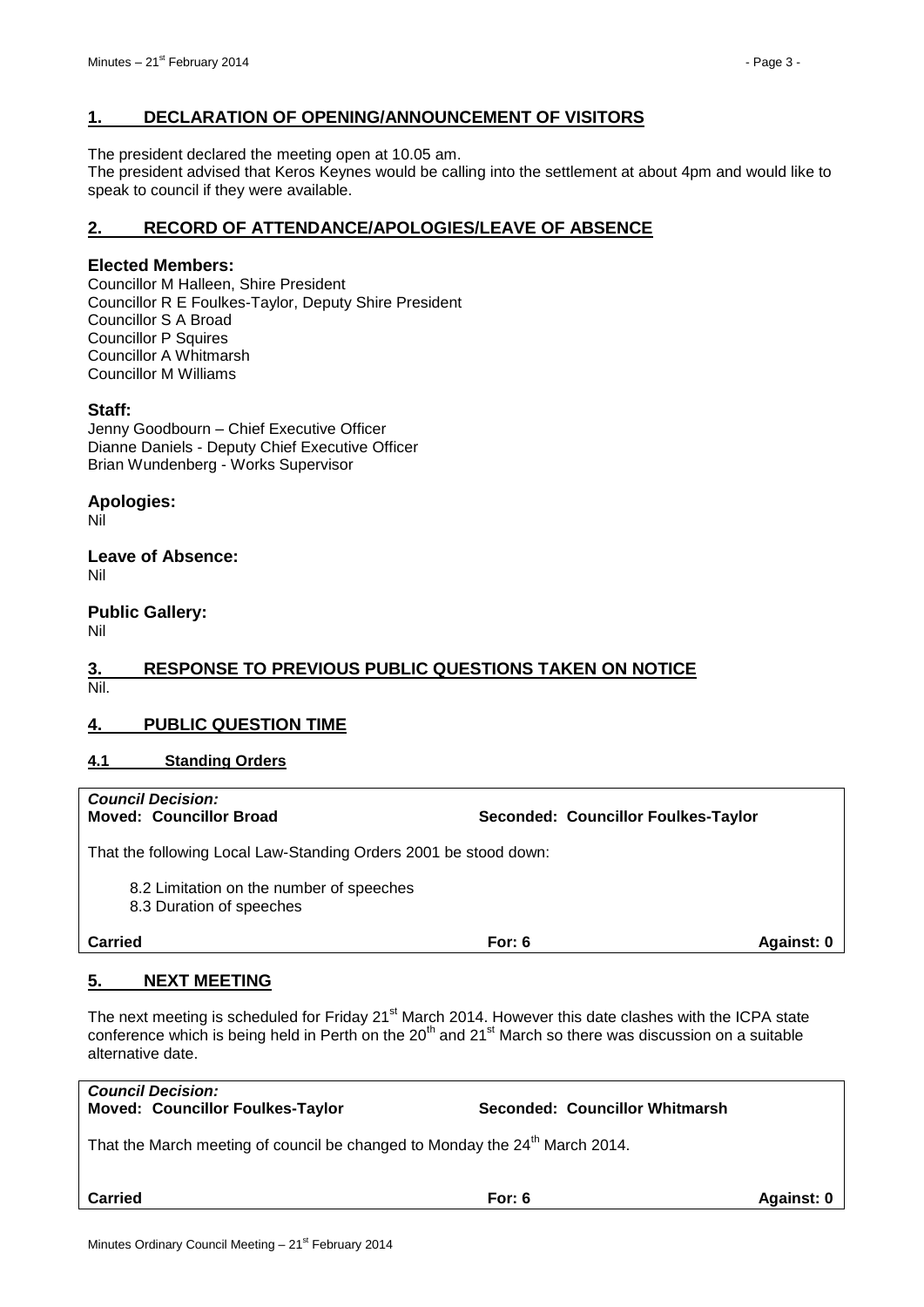# <span id="page-3-0"></span>**6. APPLICATIONS FOR LEAVE OF ABSENCE**

#### Nil

# <span id="page-3-1"></span>**7. NOTICE OF ITEMS TO BE DISCUSSED BEHIND CLOSED DOORS**

There are three items to be discussed behind closed doors.

## <span id="page-3-2"></span>**8. CONFIRMATION OF MINUTES**

## <span id="page-3-3"></span>**8.1 Ordinary Council Meeting – 19th December 2013**

#### **Background:**

Minutes of the Ordinary Meeting of Council have previously been circulated to all Councillors.

#### **Recommendation:**

That the minutes of the Ordinary Council meeting held on 19<sup>th</sup> December 2013 be confirmed as an accurate record of proceedings

#### **Voting Requirements:**

Simple majority

# *Council Decision:*

**Moved: Councillor Whitmarsh Seconded: Councillor Squires**

That the minutes of the Ordinary Council meeting held on 19<sup>th</sup> December 2013 be confirmed as an accurate record of proceedings.

**Carried For: 6 Against: 0**

### <span id="page-3-4"></span>**9. ANNOUNCEMENTS BY PRESIDING PERSON WITHOUT DISCUSSION** Nil

#### <span id="page-3-5"></span>**10. PETITIONS/DEPUTATIONS/PRESENTATIONS/SUBMISSIONS**

Keros Keynes will attend council later in the day. Please see page 33.

# <span id="page-3-6"></span>**11. ACTION LIST**

| <b>No</b>        | <b>Item</b>                                                                                 | <b>Action</b>                                                                                                                                                 | <b>Status</b>                                                                                                                                                                      |
|------------------|---------------------------------------------------------------------------------------------|---------------------------------------------------------------------------------------------------------------------------------------------------------------|------------------------------------------------------------------------------------------------------------------------------------------------------------------------------------|
| 1.               | Improve shade house<br>south of Road House                                                  | CAG meeting held $31st$ August – item today<br>suggests removal of shade house to allow for a<br>larger diesel tank for the roadhouse.                        | To be removed                                                                                                                                                                      |
| 2.               | <b>Classification of Pindar</b><br>Beringarra Road                                          | Pindar - Beringarra ongoing.                                                                                                                                  | Programme of works<br>to be established                                                                                                                                            |
| $\overline{3}$ . | <b>Community Centre</b><br>Kitchen                                                          | Install Lockable Storage Area                                                                                                                                 | Area installed -<br>painting complete; just<br>needs one piece of<br>architrave to complete                                                                                        |
| $\overline{4}$ . | Dust Suppression and<br>ongoing road agreement<br><b>issues</b>                             | Getting figures for James for last year<br>expenditure and this year to date.                                                                                 | Report as per CSIRO<br>Road Maintenance<br>Agreement on Existing<br>and Additional Works<br>for 12-13 has been<br>furnished to James<br>Abbott and an invoice<br>for \$50k raised. |
| 5.               | Contact CGG re gravel<br>road in their shire.<br>Carnaryon-Mullewa and<br>Beringarra-Pindar | Private works maintenance costs for the<br>Beringarra-Pindar Road supplied – awaiting reply.<br>CGG doing major works in 2014/15 on<br>Carnarvon-Mullewa Road | Ongoing co-operation<br>between two shires<br>being established.                                                                                                                   |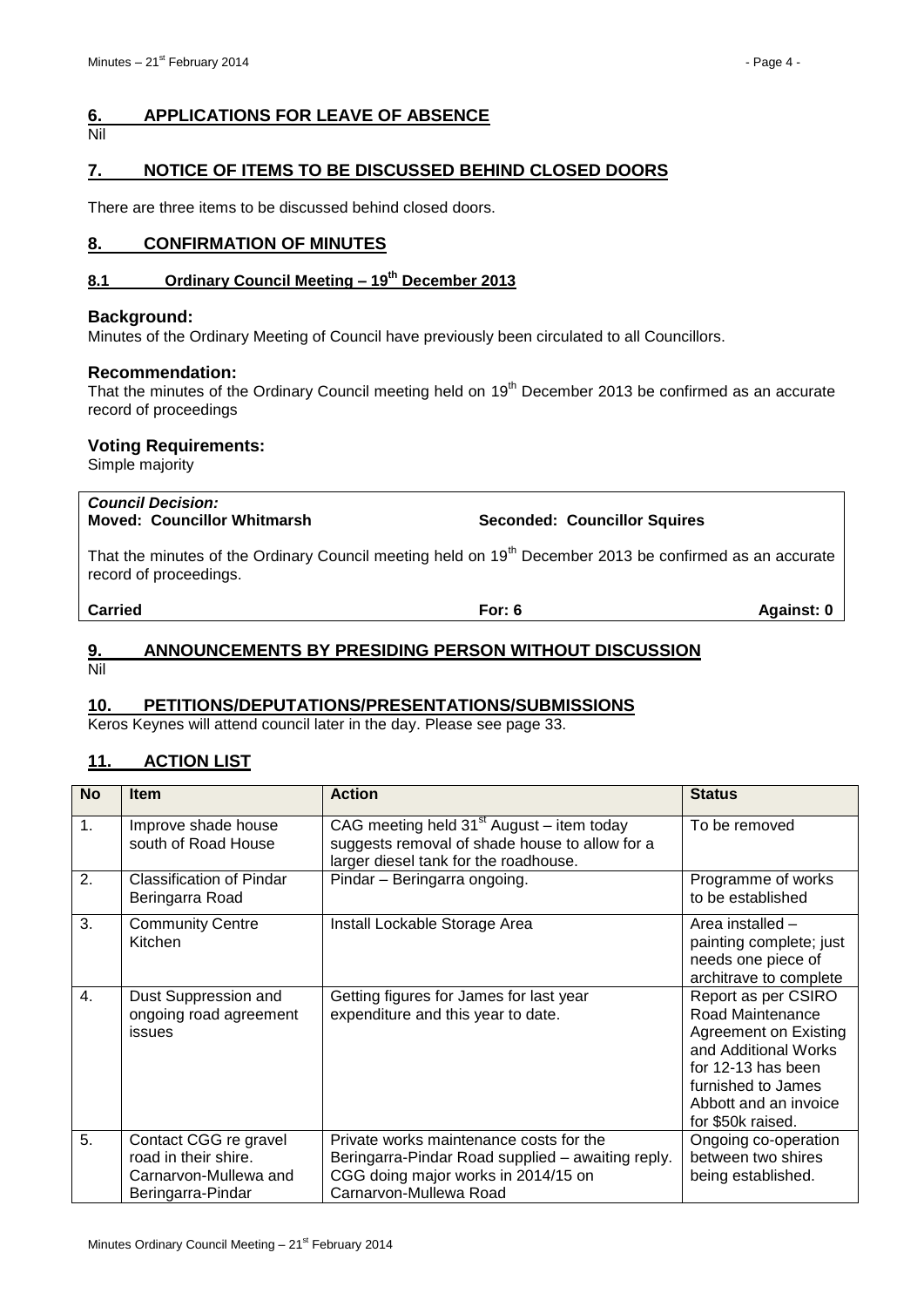| 6. | <b>Establishment of Working</b><br>Group for Accident<br>Prevention | Following Annual Electors Meeting 2013 -<br>community wish to set up accident prevention<br>group to help work towards road safety and<br>reduced RTA's. 4 people volunteered | Still not actioned                      |
|----|---------------------------------------------------------------------|-------------------------------------------------------------------------------------------------------------------------------------------------------------------------------|-----------------------------------------|
| 7. | Litter initiatives                                                  | Anti litter poster completed                                                                                                                                                  | Signs ordered                           |
| 8. | Beringarra-Cue Road<br><b>Train Permit Termination</b>              | Deed of settlement signed 7 <sup>th</sup> January                                                                                                                             | Complete; Settlement<br>funds received. |
| 9. | Wild Dog Working Group                                              | Bounty system set up and advertised                                                                                                                                           | Set - up completed                      |

The action list was amended as some of the items included in the list in the agenda had come from the Annual Electors meeting. Pursuant to s.5.33 of the Local Government Act *any decisions made at the Electors meeting are to be considered at the next ordinary council meeting, or if that is not practicable then at the first ordinary council meeting after that meeting.* The CEO has only just returned from annual leave and did not have time to get an item into the February agenda so it will be included in the March meeting.

#### **Recommendation:**

That the Action List be accepted.

# **Voting Requirements:**

Simple majority

| <b>Council Decision:</b><br><b>Moved: Councillor Broad</b> | Seconded: Councillor Foulkes-Taylor |                   |
|------------------------------------------------------------|-------------------------------------|-------------------|
| That the Action List be accepted.                          |                                     |                   |
| <b>Carried</b>                                             | For: $6$                            | <b>Against: 0</b> |
| 12<br>DISCLOSURE OF INTERFSTS                              |                                     |                   |

#### <span id="page-4-0"></span>**12. DISCLOSURE OF INTERESTS**

President Halleen declared and interest in item 18.1

#### <span id="page-4-1"></span>**13. REPORTS OF OFFICERS**

President Halleen officially welcomed the Works Supervisor to the meeting.

#### <span id="page-4-2"></span>**13.1 Monthly Plant Report – Works Supervisor**

| December 2013 +               |      |               | <b>Hours</b> |              |        |              |              | <b>YTD</b>             |             |
|-------------------------------|------|---------------|--------------|--------------|--------|--------------|--------------|------------------------|-------------|
| <b>January 2014 combined</b>  |      |               |              | <b>Start</b> | End    |              | <b>Total</b> | <b>Operating Costs</b> |             |
| <b>Plant Item</b>             | Year | <b>Rego</b>   | 1 July '13   | Hrs/kms      | Hrs/km | <b>Month</b> | <b>YTD</b>   | <b>Plant</b>           | <b>Fuel</b> |
| Cat Grader 12H P.02           | 2005 | <b>MU 141</b> | 9996         | 10758        | 10864  | 106          | 868          | 12706.27               | 15762.13    |
| Cat Grader 12M P.03           | 2008 | <b>MU 51</b>  | 5844         | 6641         | 6750   | 109          | 906          | 15003.87               | 19204.53    |
| <b>Volvo Loader P.27</b>      | 2006 | <b>MU 65</b>  | 5420         | 5906         | 5958   | 88           | 538          | 14454.80               | 10731.16    |
| Komatsu Dozer P.11            | 1997 |               | 8208         | 8546         | 8600   | 54           | 392          | 26783.85               | 9750.74     |
| <b>Bomag Padfoot P.68</b>     | 2005 | <b>MU 177</b> |              | 79           | 116    | 37           | 116          | 1021.05                | 3077.22     |
| JD Grader P.01                | 2011 | MU 121        | 3040         | 3855         | 3972   | 117          | 932          | 15293.51               | 27740.21    |
| <b>Bomag Roller P.43</b>      | 2012 | 1DVH736       | 1097         | 1387         | 1425   | 38           | 328          | 2933.97                | 4856.8      |
| Cat 938G Loader P.41          | 2004 | <b>MU 193</b> | 4078         | 4285         | 4301   | 16           | 223          | 4854.81                | 3654.26     |
| Kenworth P/Mover P.61         | 2004 | <b>MU 000</b> | 7174         | 16630        | 17730  | 1100         | 10556        | 15117.95               | 13729.37    |
| Iveco P/Mover P.09            | 2003 | 1AGW988       | 267205       | 273480       | 274832 | 1352         | 7627         | 4551.61                | 6473.35     |
| Nissan UD P.07                | 2009 | 000 MU        | 141649       | 156151       | 15735  | 140416       | 125914       | 9771.04                | 13834.3     |
| <b>Iveco Tipper Conv P.10</b> | 2004 | <b>MU 00</b>  | 157865       | 164074       | 165016 | 942          | 7151         | 8453.87                | 13032.27    |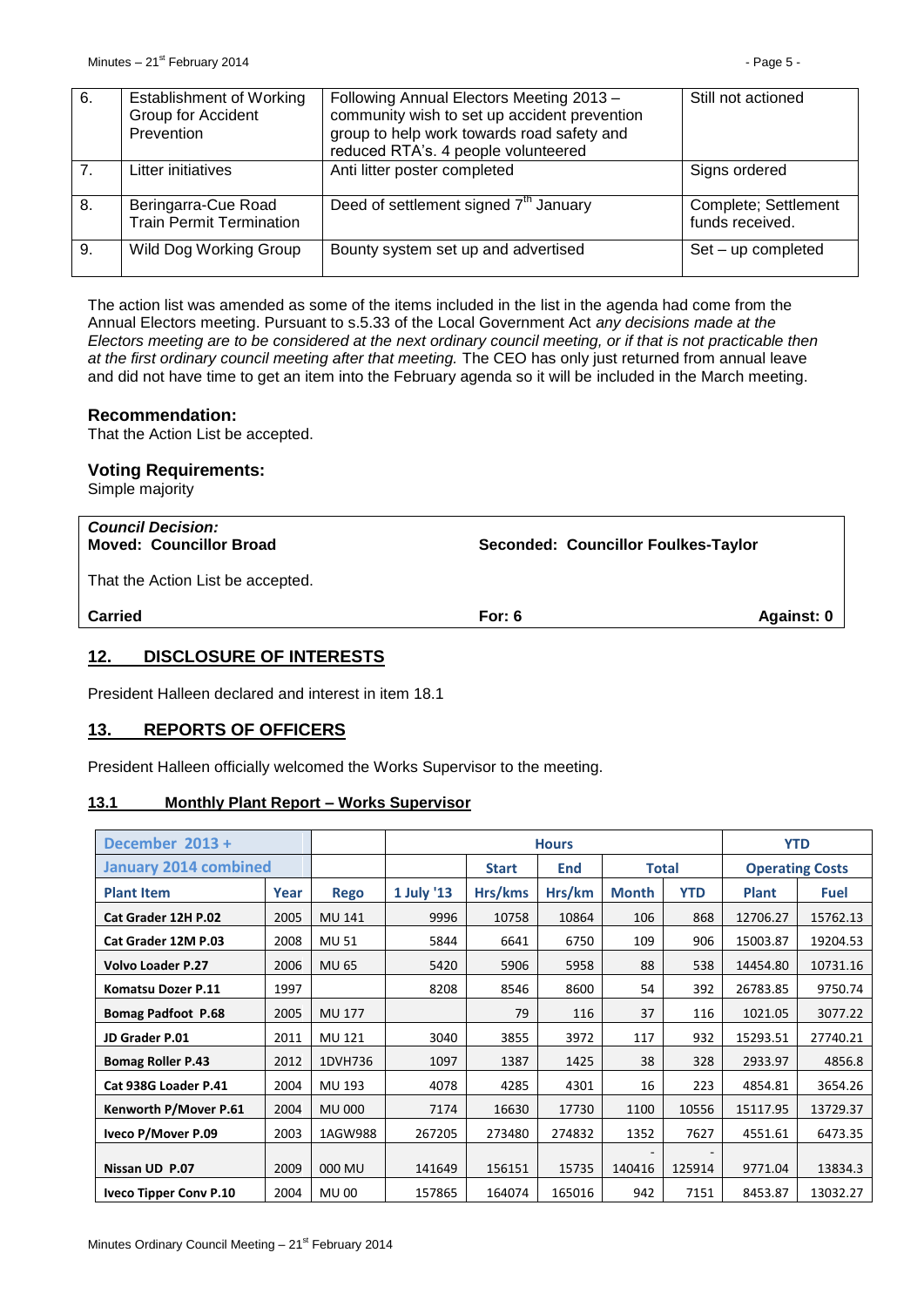| Generator 1-110kva              | 2011 |                 | 7315         | 9971.8       | 11341  | 1369.2 | 4026         | 1913.79  | 24645.67 |
|---------------------------------|------|-----------------|--------------|--------------|--------|--------|--------------|----------|----------|
| Generator 2-110kva              | 2011 |                 | 6897         | 7944.9       | 8016.1 | 71.2   | 1119.1       |          |          |
| <b>Maintenance Gen P.33</b>     |      |                 | 658          | 2628         | 2847   | 219    | 2189         | 3131.98  | 2862.10  |
| <b>Construction Gen P.32</b>    |      |                 | 11770        | 14460        | 14683  | 223    | 2913         | 1139.05  | 898.17   |
| Kubota 6kva Gen P.66            | 2012 |                 | 1844         | 3232         | 3452   | 220    | 1608         | 0.00     | 2421.55  |
| Mitsubishi Canter P.06          |      | 01 MU           | 82788        | 98027        | 99403  | 1376   | 16615        | 8622.20  | 5123.87  |
| <b>Isuzu Construction P.64</b>  | 2013 | <b>MU 140</b>   | $\mathbf{0}$ | 7867         | 11605  | 3738   | 11605        | 1651.38  | 2703.9   |
| Toyota Prado P.55               | 2012 | MU <sub>0</sub> | 9557         | 15739        | 16710  | 971    | 7153         | 672.00   | 1340.98  |
| <b>RAV4 P.63</b>                | 2013 | MU 1011         | $\Omega$     | 5500         | 11394  | 5894   | 11394        | 424.59   | 928.08   |
| Great Wall P.57                 | 2012 | MU 167          | 11257        | 16414        | 18761  | 2347   | 7504         | 591.87   | 1600.03  |
| <b>Isuzu Dmax P.28</b>          | 2009 | <b>MU 300</b>   | 154278       | 163500       | 166384 | 2884   | 12106        | 2769.25  | 2681.78  |
| <b>Toyota Hilux P.40</b>        | 2011 | MU 1018         | 93250        | 108257       | 113776 | 5519   | 20526        | 2638.13  | 4297.61  |
| <b>Isuzu T/Top P.54</b>         | 2005 | MU 1002         | 116400       | 126539       | 129400 | 2861   | 13000        | 6447.72  | 3475.25  |
| <b>Mercedes PTV P.60</b>        | 2004 | MU 1009         | 97283        | 97955        | 98265  | 310    | 982          | 247.00   | 75.77    |
| Side Tipper P.18                | 2001 | MU2010          | 25303        | 34100        | 34505  | 405    | 9202         | 10100.43 | n/a      |
| Side Tipper P.17                | 2001 | <b>MU 662</b>   | 66102        | 74107        | 74550  | 443    | 8448         | 8000.97  | n/a      |
| Roadwest S/Tipper P.67          | 2013 | 1T0Q427         | $\Omega$     | 3394         | 3794   | 400    | 2625         | 1329.02  | n/a      |
| Tri-Axle L/L Float P.13         | 2008 | MU 663          | 3769         | 9007         | 10277  | 1270   | 6508         | 4560.43  | n/a      |
| 45ft Flat Top P.59              | 1978 | 1THH060         | 25           | $\mathbf{0}$ | 265    | 265    | 240          | 0.00     | n/a      |
| <b>No. 2 Float P.14</b>         | 2001 | <b>MU 2004</b>  | 26835        | 36368        | 37623  | 1255   | 10788        | 6625.36  | n/a      |
| 30000L W/Tanker P.24            | 2005 | <b>MU 2024</b>  | 26524        | 32733        | 33675  | 942    | 7151         | 6945.96  | n/a      |
| Dog Fuel Trailer P.48           | 1993 | MU 2026         |              |              |        |        | n/a          | 852.96   | n/a      |
| Dog Fuel Trailer P. 49          | 1972 | MU 2005         |              |              |        |        | n/a          | 1564.08  | n/a      |
| Dolly 1-Red P.05                | 2001 | MU 2003         | 24567        | 26963        | 27224  | 261    | 2657         | 9657.77  | n/a      |
| Dolly 2-Black P.08              | 2000 | <b>MU 2009</b>  | 562          | 6439         | 6840   | 401    | 6278         | 10437.51 | n/a      |
| New/H Ford Tractor              | 2006 | <b>MU 380</b>   | 1596         | 1663.1       | 1683.3 | 20.2   | 87.3         | 160.00   | 501.84   |
| Forklift                        |      |                 | 11847        | 11914        | 11944  | 30     | 97           | 860.86   | 204.93   |
| Caravans                        |      |                 |              |              |        |        | n/a          | 6199.19  | n/a      |
| JD Ride on Mower                |      |                 | 293          | 345          | 384    | 39     | 91           | n/a      | n/a      |
| <b>Generator H/Maint</b>        | 2013 | <b>New</b>      | 0            | 1100         | 1423   | 323    | 1423         | 305.20   | 2426.63  |
| <b>Heavy Maint Trailer P.62</b> |      | MU 446          |              | $\mathbf{0}$ |        |        | $\mathbf{0}$ | 3042.15  | n/a      |

#### <span id="page-5-0"></span>**13.2 Works Report – Works Supervisor**

#### **Construction Crew**

On the 16<sup>th</sup> December the Construction Crew finished work for the year, on the section of the Carnarvon/Mullewa road south of the Beringarra/Byro turn off. Crew then moved their camping gear (caravans and 45ft trailer with fuel/genset/water tank) and all plant back to the depot.

The road works in this area still have 3.3km of works remaining.

- $\geq$  3.3km of clearing road side
- $\triangleright$  pulling in from both sides for sub grade then full gravel sheet.
- $\triangleright$  some new bunds plus repairs to old bunds
- $\triangleright$  more off shoot drains on the east side
- $\triangleright$  repairs to contour banks on the west side
- $\triangleright$  widening and rebuilding of floodway's
- $\triangleright$  signage

Crew will return to complete these works once the 4km of gravel sheeting (see below) on the Carnarvon/Mullewa road has been finished.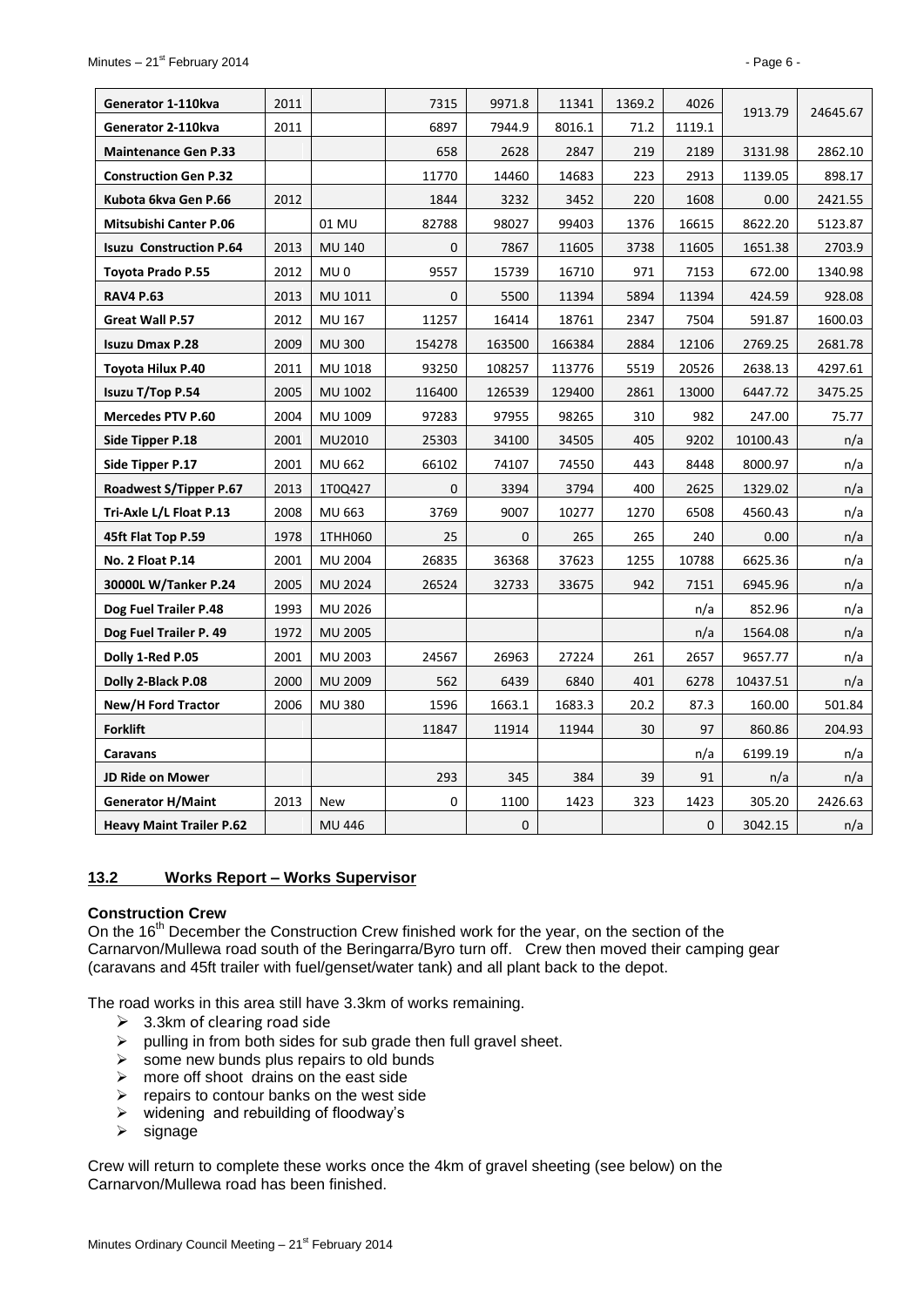On return from their Christmas break on the 28<sup>th</sup> of January, staff attended to minor repairs and maintenance of their plant and camping gear.

Monday 3<sup>rd</sup> February saw all camping gear and plant moved down to Billabalong wool shed. Crew will complete the last 4km of road works (shaping up and gravel sheeting) from the end of the bitumen 7.5km south of Billabalong homestead to bitumen 1.2km north of the bridge.

These works required an extra water truck (Squires Resources) and I have also brought in Greydon Meads road-train side tipper to help with the carting of gravel. As of today's date 15/02/2013, 2km of gravel has been carted.

Unfortunately our Komatsu dozer has died so I have had to hire a replacement dozer (D6R) from Cobra Hire in Geraldton @ \$80p/h, min of 200hrs per month.

#### **Maintenance Crew.**

John and Glen finished a second grade (light) on the Beringarra/Pindar road on the 18<sup>th</sup> December, ending at the boundary grid Pia/Boolardy. They then moved their camp/plant back to the depot for services and repairs over the Christmas break. Crew then finished off small repairs to plant and fuel & water trailer.

John's 12H grader has done No.8 gear and has been taken into Westrac for repairs. I have a quote for approx \$32,700 but this may increases when they pull the gear box out and investigate further into the transmission.

On Thursday 30<sup>th</sup> January, I rang Paul Squires and we have dry hired his 140G grader @ \$700.00 p/dav. I picked up the grader from Twin Peaks on Sunday in readiness for John to commence work on Monday. Monday 3<sup>rd</sup> February, John and Glen started a full maintenance grade of Butchers Track finishing on Saturday  $8<sup>th</sup>$  February. They then brought the graders back to the depot to hook up caravans/fuel trailer in readiness for work on Monday.

Monday 10<sup>th</sup> February, John and Glen moved their gear up to Mt Narryer and started a full maintenance grade of the Muggon road finishing on Thursday. They then patch graded two small wash out sections, one south and one north of Mt Narryer on the Carnarvon/Mullewa road.

Monday 17th February, crew will move on up to the Woodleigh–Byro road for a full grade.

#### **Heavy Maintenance**

Tuesday 28<sup>th</sup> January, Sandy finished off small repairs to his plant (UD truck, float, side tipper). Monday  $3<sup>rd</sup>$  February, Sandy and Paul headed up to the Beringarra/Byro road carting gravel onto stony corners and the grid just west of Beringarra.

Heavy rain fell just south of Beringarra at the boundary grid washing out some sections. Sandy has carted gravel into these places in readiness for Paul to spread.

Paul has also maintenance graded (while waiting for gravel to be placed on the section of road they are working on) some heavy thunder-storm wash out sections (creek crossings) west of Milly-Milly and 4-5km of road on Erong and Yunda road.

#### **Staff Leave**

The construction (minus Stuart), maintenance and heavy maintenance crews all commenced leave for the Christmas break on the  $20<sup>th</sup>$  of December 2013 and resumed work on the  $28<sup>th</sup>$  January 2014. Stuart assisted Trevor Barndon (T2) working on repairs/services of all plant whilst crew were on break. Trevor and Leanne worked over the Christmas break (apart from public holidays) performing their normal gardening duties and maintaining the CEO's pool once she went on leave on the  $11<sup>th</sup>$  January.

#### **General**

02/02/14 – Dry hire 140G Grader (Squires Resources) on site

05/02/14 - Road inspection - Carnarvon/Mullewa Rd north of settlement.

06/02/14 - Road inspection - Erong and Yunda road.

13/02/14 - Road inspection and report- Beringarra/Pindar Rd from MRO turn off to Pindar.

13/02/14 - Hire dozer from Cobra on site (gravel pit Billabalong).

17/02/14 – 2102/14 Trevor Barndon in Geraldton for auto air-con ticket.

# **Road Counter Report -** 12th December – 13<sup>th</sup> February

2.5km north of MRO turn off on Beringarra/Pindar road - Average 2.8 vehicles p/day. MRO road - Average 3.7 vehicle p/day (14 day count only - 12th December 2013 – 27th December 2013) 300mtrs south of Boolardy turn off on Beringarra/Pindar road - Average 11.1 vehicles p/day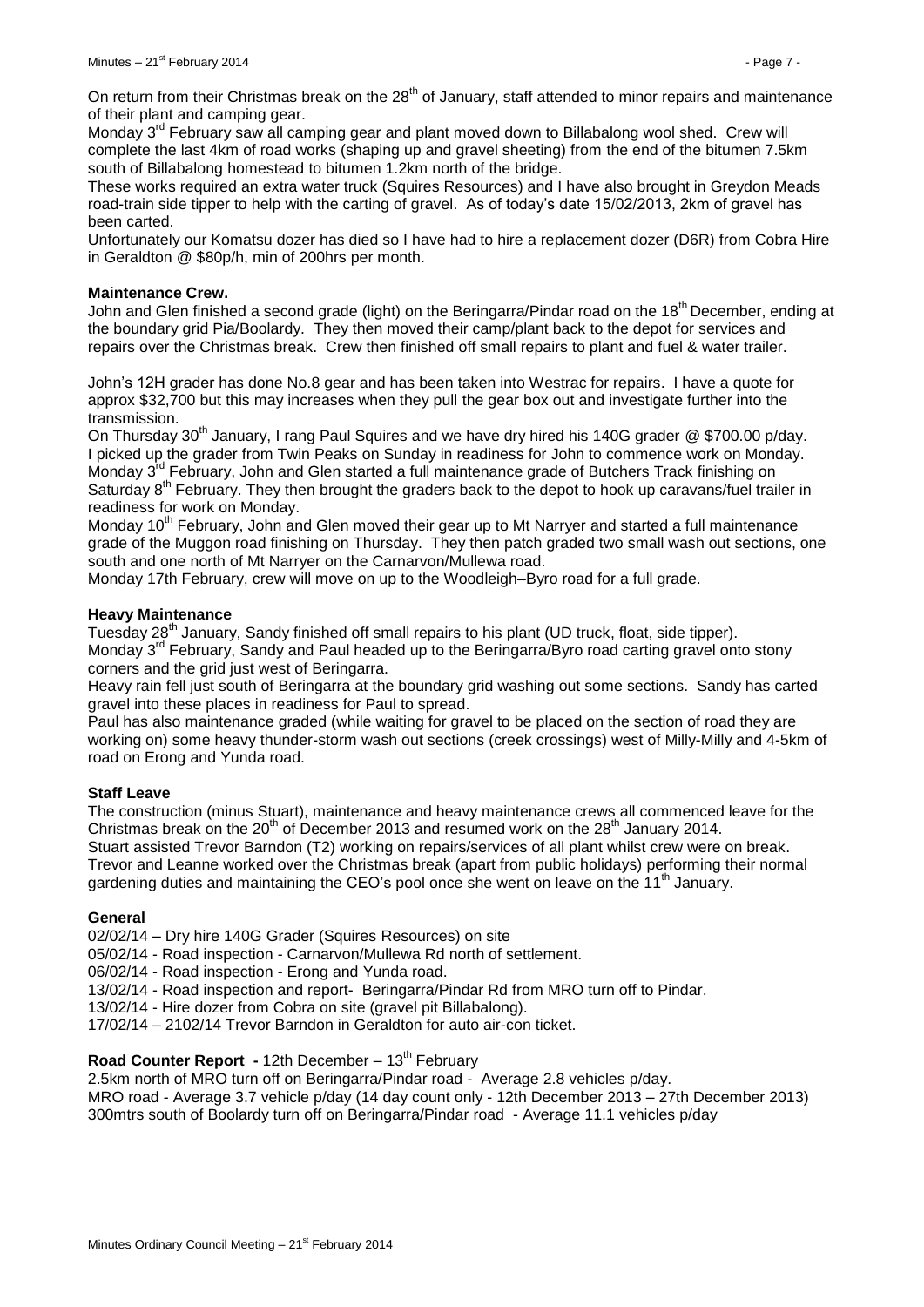## ROADS GRADED 14/12/2013 – 15/02/2014

| Name                           | Length of | 1107100 01171020 17712/2010<br>SLK"s | 1 <i>010414</i> 017<br>Heavy-Road | Comments                 |
|--------------------------------|-----------|--------------------------------------|-----------------------------------|--------------------------|
|                                | Road      | Graded                               | Maintenance/Repairs               |                          |
|                                |           | this month                           | Loader-truck                      |                          |
| Beringarra / Pindar            | 319.80km  | 30km                                 |                                   | This is our second grade |
|                                |           |                                      |                                   | so only a light grade.   |
| Erong                          | 63.12km   | 4-5km                                |                                   | Patch grade              |
|                                |           |                                      |                                   | thunder-storm areas      |
| Beringarra/Byro                | 90.89km   | 1 <sub>km</sub>                      | Gravel carting on                 | Patch grade in creek     |
|                                |           |                                      | Corners/grids                     | crossing                 |
| Twin-Peaks/Wooleen             | 47.65km   |                                      |                                   |                          |
| Boolardy/Kalli                 | 57.30km   |                                      |                                   |                          |
| Byro/Woodleigh                 | 71.00km   |                                      |                                   |                          |
| New Forrest/Yallalong          | 36.18km   |                                      |                                   |                          |
| M <sup>c</sup> Nabb/Twin-peaks | 49.75km   |                                      |                                   |                          |
| Yallalong-West                 | 34.46km   |                                      |                                   |                          |
| Mileura/Nookawarra             | 49.08km   |                                      |                                   |                          |
| Muggon                         | 38.75km   | 39km                                 |                                   | Full grade               |
| Manfred                        | 34.55km   |                                      |                                   |                          |
| Beringarra/Mt Gould            | 34.80km   |                                      |                                   |                          |
| Tardie/Yuin                    | 13.20km   |                                      |                                   |                          |
| Innouendy                      | 9.30km    |                                      |                                   |                          |
| <b>Boolardy Homestead</b>      | 2.00km    |                                      |                                   |                          |
| Yunda Homestead                | 32.80km   | 4-5km                                |                                   | Patch grade              |
|                                |           |                                      |                                   | thunder-storm areas      |
| Meeberrie Woolleen             | 25.22km   |                                      |                                   |                          |
| Mt Wittenoom                   | 37.55km   |                                      |                                   |                          |
| Woolleen/Mt Wittenoom          | 33.85km   |                                      |                                   |                          |
| Beringarra Cue                 | 109.82km  |                                      |                                   |                          |
| <b>Boolardy Wooleen</b>        | 19.08km   |                                      |                                   |                          |
| <b>Kalli Cue East</b>          | 21.87km   |                                      |                                   |                          |
| Coodardy Noondie               | 19.92km   |                                      |                                   |                          |
| <b>Butchers Track</b>          | 64.54km   | 64.5km                               |                                   | Full grade               |
| <b>Butchers Muggon</b>         | 23.80km   |                                      |                                   |                          |
| <b>Murchison Settlement</b>    | 2.00km    |                                      |                                   |                          |
| <b>Pinegrove Yallalong</b>     | --------  |                                      |                                   |                          |
| Carnarvon-Mullewa              | 278.63km  |                                      |                                   |                          |
| Woolgorong-South               | 15.00km   |                                      |                                   |                          |
| Nookawarra homestead           |           |                                      |                                   |                          |
| Errabiddy-Bluff                | 12km      |                                      |                                   |                          |
| Air strip Graded               |           |                                      |                                   |                          |
| Total this month aradod $1445$ |           |                                      |                                   |                          |

Total this month graded – 144.5

Brian ran through his reports. It was agreed that we need to use the  $2<sup>nd</sup>$  settlement generator more than currently – perhaps one week out of four.

The president asked where we were at with John's grader that is in for repairs. The 8<sup>th</sup> clutch has gone and the repairs will be around \$44,000 as there is a lot of work to be done removing the transmission, installing new seals and bearings etc. The repairs will have a six month warranty.

The bulldozer has died (see item 17.2 later today) and we have hired one from Cobra in Geraldton. This has been playing up – overheating – but they will be out to fix it next Thursday.

Brian advised that Butcher's Track had been graded. John & Glen did a great job on it completing the whole road in 9-10 days.

We are also having problems with the maintenance genset which meant John & Glen had to travel in and out for a couple of nights rather than camp but we have another generator out at site for them now.

Email from Greenfields regarding organising the inspection of the Beringarra-Mt Gould Road after the

WANDDRA event. This may also cover the damage caused to the Yunda Road by the severe thunderstorm that occurred.

Councillors asked whether we could hire a different bulldozer as we may need it for some time and we need one that is reliable. Brian will follow up.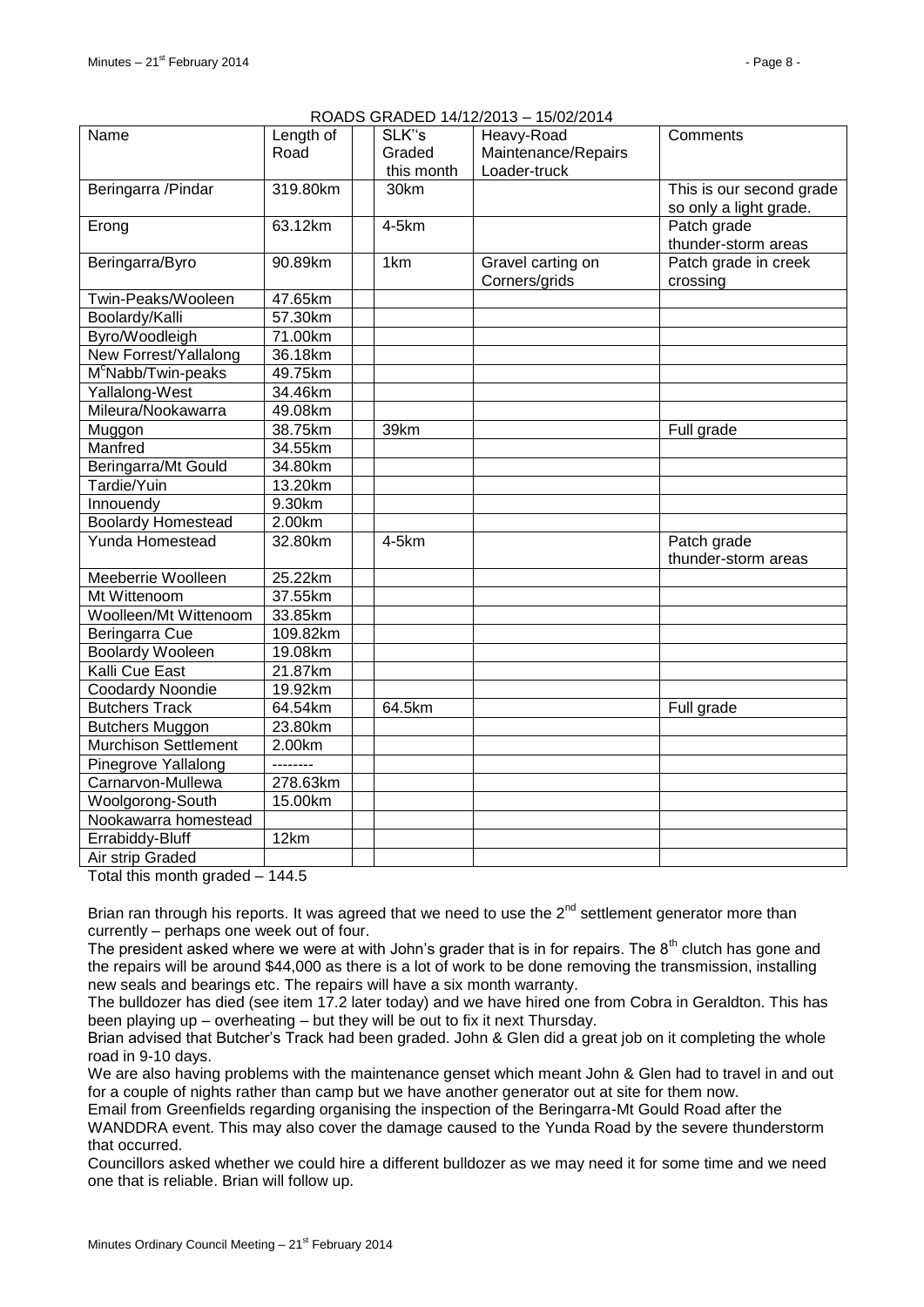President Halleen asked how the inspection of the Beringarra-Pindar Road was going. He feels there are problems with some of the drains and the road level is getting low in some places. Brian agreed that some sections of the road will need more work. He also felt that tramming was a major problem

#### **Recommendation:**

That the Work's Supervisor's report be accepted.

#### **Voting Requirements:**

Simple majority

| <b>Council Decision:</b><br><b>Moved: Councillor Squires</b><br>Seconded: Councillor Williams |          |            |  |
|-----------------------------------------------------------------------------------------------|----------|------------|--|
| That the Work's Supervisor's report be accepted.                                              |          |            |  |
| Carried                                                                                       | For: $6$ | Against: 0 |  |
| Council broke for morning tea at 10.55am<br>Council resumed at 11.15am                        |          |            |  |
| ANNOUNCEMENTS CONCERNING MEETINGS ATTENDED<br>14.                                             |          |            |  |

#### <span id="page-8-1"></span><span id="page-8-0"></span>**14.1 Shire President**

President Halleen firstly wanted to thank Deputy CEO, Dianne Daniels, for the work she did as Acting CEO, whilst the CEO was on leave. Well done.

President Halleen had attended the Mid West Academy of Sports opening in Geraldton. This academy is offering sporting scholarships and covers a wide variety of sports from athletics to polocrosse to swimming and currently has 22 students. Only shame was that there doesn't appear to have been much advertising about the academy other than in the local newspaper.

The president attended the Electors meeting held on the  $8<sup>th</sup>$  February. It was one of the best turn outs of recent years with more people attending and this may have been because it was held on a Saturday evening and local settlement residents were able to attend. Next year it would be a good idea to ask people for any questions they might be wishing to ask prior to the meeting so that answers can be researched where necessary and a fuller answer given on the day.

President Halleen had attended the first Country Reform Policy Forum on Monday 17<sup>th</sup> February. The forum covered many discussion points including the fact that any regional amalgamation would have to look at subcentres involved, e.g. people in the area might travel to Dr's and hospital in centres such as Meekatharra rather than Geraldton. Mayor Ian Carpenter, Geraldton, felt that pastoral shires should be left alone. Boundary changes were another topic of discussion. A feasibility study has been conducted, details of which were confidential, but there were no cost savings shown.

It was felt by everyone that it was important to keep regional services provided by local shires such as libraries, transport and licencing so that they can be accessible to everyone.

We need to think where we see the Shire of Murchison in the future and advise the president so that he can take our response to the next forum.

Some shires are considering amalgamations and maybe in some of the closer shires where it would mean travelling an extra 30 or 40 kms to get to a centre it would be feasible, however in Murchison it would not. President Halleen said he was disappointed that only three pastoralists had nominated to be involved in the forum.

Cr Foulkes-Taylor responded to the question posed – where to from here and said he felt that our future as a shire is as it is unless forced to change. He would defend our small office/budget and had no interest in proactively pursuing any amalgamation. This seemed to be the consensus of opinion of all councillors. Finally President Halleen wanted to say what great news it was that the funding for the new bridge had been successful. He wanted to congratulate the CEO and former president Broad and thank the Mid West Development Commission, past and present staff for the enormous amount of support they had given us in earmarking the bridge as one of the flagship projects of the Mid West Investment Plan. Council requested that an official letter of thanks be sent to the MWDC.

#### <span id="page-8-2"></span>**14.2 Councillors**

Cr Broad wanted to pass on congratulations to Matthew Seaman for completing his degree of Bachelor of Science (health and safety) and to Frances Foulkes-Taylor who graduated from Bachelor of Science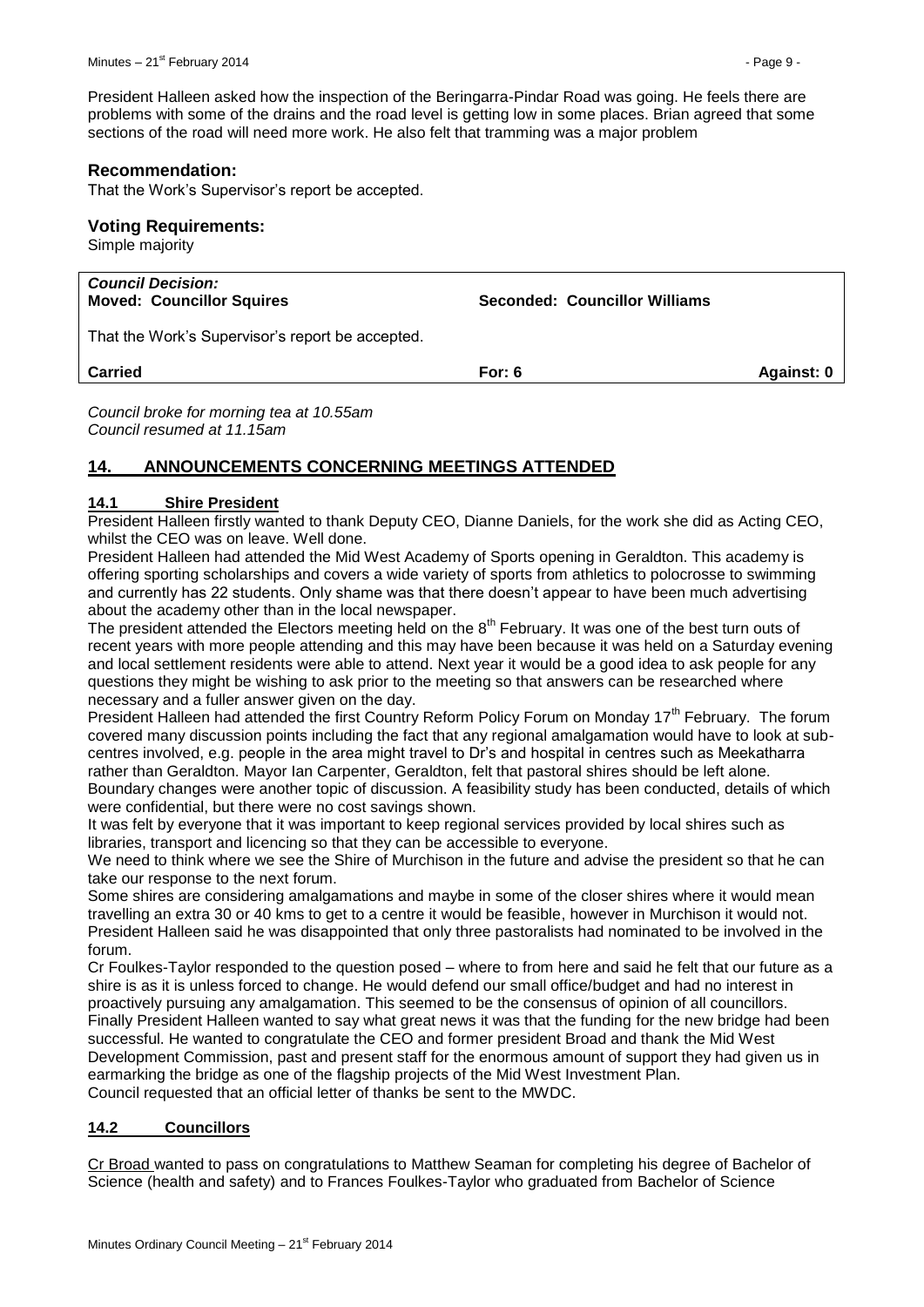(Nutrition). Both students completed their studies at Curtin University. Matthew has now got a post grad position with Impex and Frances is going on to study Masters of Dietetics for the next 2 years. Well done. Cr Broad will be attending the State council Meeting on the 5<sup>th</sup> March. Cr Broad wanted to note that Minister Redman has said that he will re-visit the CLGF funding that was missed out on by quite a few shires, including Murchison, and that WALGA had been very proactive and had done a lot of work in this area to ask for the reconsideration.

President Halleen said he hoped that this eventuates.

Cr Whitmarsh advised that he had attended the Rangelands NRM board meeting. It had covered governance training and risk management and roles and responsibilities. The Murchison LCDC is looking to continue some projects and hoping to work on a joint project with the shire to reduce run-off from roads. Cr Halleen has been talking to the works supervisor about an area to test and set this up. Cr Squires said he would be happy to support this. He has recently been working up at Yunda and MillyMilly and there is a big catchment area and it would be good to incorporate a program to keep the water on the stations and off the roads,

Cr Squires thought it was fantastic to read the press release that the bridge was to go ahead. It has been a project of council for a number of years and was great to see it actually happening. Cr Squires attended the Electors meeting and was amazed at the number of people attending. We were also holding a citizenship ceremony so some had come for that but it was good to see they all also attended the Electors meeting. Cr Halleen advised that Christine Bevans (Meekatharra SOTA principal) had sent details of some grant websites through after the meeting.

Cr Foulkes-Taylor thanked Cr Broad for his congratulations on Frances's graduation. He also thanked Dianne Daniels for her hard work as Acting CEO. He hopes that the CLGF will be reinstated. It only represents about 5% of the total state budget and has made a big difference to country shires. Cr Foulkes-Taylor also was pleased to see the Elector's meeting well attended and agrees that it would be good to get a request for questions/motions out a month or so before to allow people time to submit them prior to the meeting. The CEO said this would be a good idea but we would still need to allow people to ask questions on the day as well.

Cr Williams had attended no meetings. He said it was good to see the bridge funding approved and also hoped the individual CLGF grant would be re-instated.

*Cr Broad left the meeting at 11.47am Cr Broad returned to the meeting at 11.50am*

# <span id="page-9-0"></span>**15. REPORTS OF COMMITTEES**

# <span id="page-9-1"></span>**16. FINANCE**

#### <span id="page-9-2"></span>**16.1 Financial Activity Statements to 31st December 2013**

| File:              | 2.2                                                                          |
|--------------------|------------------------------------------------------------------------------|
| Author:            | Dianne Daniels - Deputy Chief Executive Officer                              |
| Interest Declared: | No interest to disclose                                                      |
| Date:              | 12 February 2014                                                             |
| Attachments:       | Financial Activity Statements for 6 months to 31 <sup>st</sup> December 2013 |
|                    | <b>Balance Sheet</b>                                                         |
|                    | Income Statement by Program Summary                                          |
|                    | Income Statement by Nature & Type                                            |
|                    | Income Statement by Program Detailed                                         |

## **Matter for Consideration:**

Council to consider adopting the Monthly Financial Statements for December 2013.

#### **Background:**

The Local Government (Financial Management) Regulations 1996. Regulation 34 requires that local government report on a monthly basis and prescribes what is required to be reported.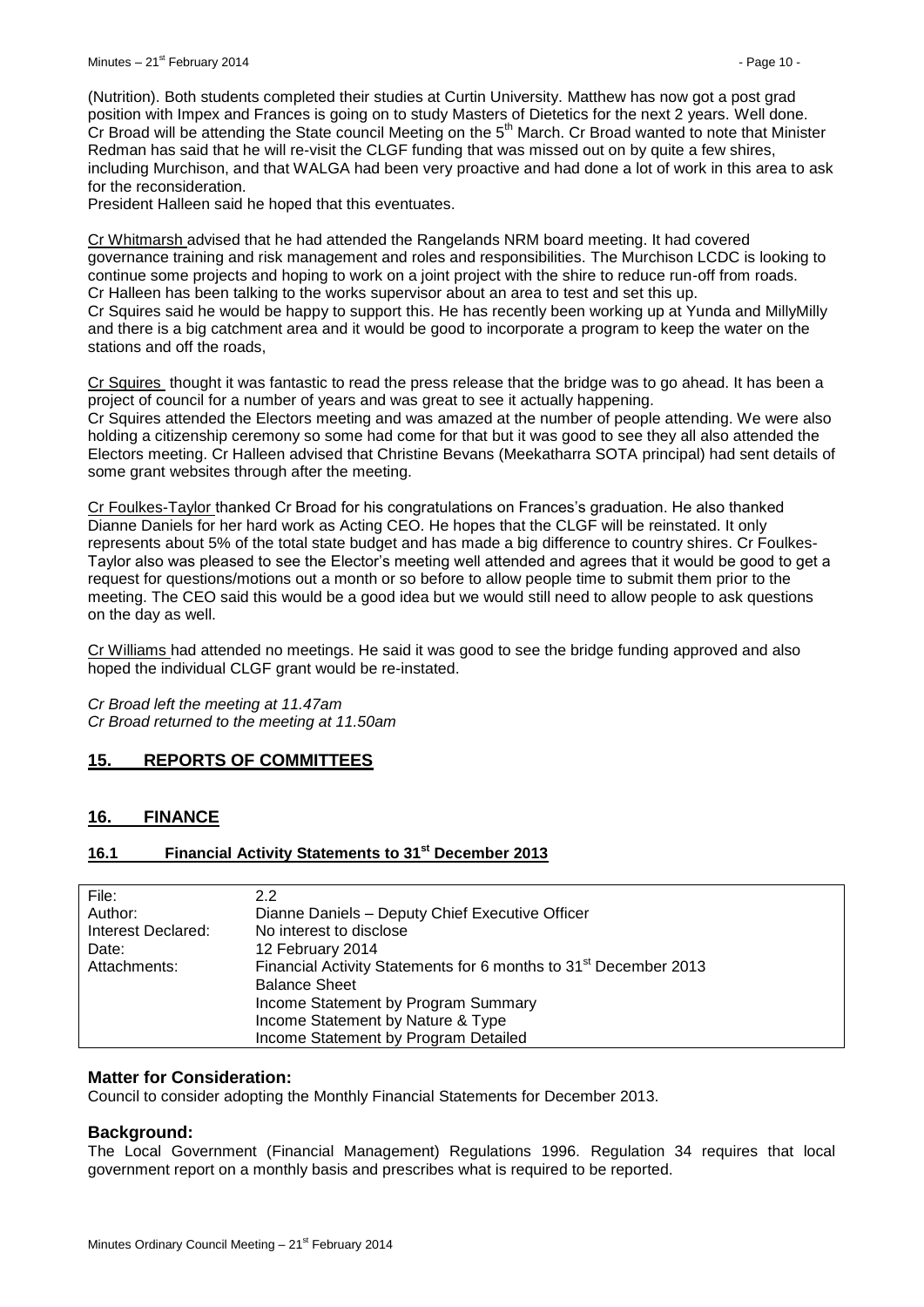#### **Comment:**

The Current Position at 31 December 2013 is a surplus of \$997,645 against a YTD Budget surplus of \$741,262 so up \$256,383:

| <b>Opening Funding Surplus variance</b> | (59, 207)  |
|-----------------------------------------|------------|
| Less Operating Revenues down            | (322, 487) |
| Add Operating Expenditure down          | 333,998    |
| Less Funding Balance Adjustment         | (31, 863)  |
| Less Capital Revenue down               | (100, 363) |
| Add Capital Expenditure down            | 438,340    |
| Less Rate Revenue down                  | (2,035)    |
|                                         | 256,383    |

Refer pages 24 and 25 of the attachment for details of major variances against budget. The variances are summarised below:

Operating Revenues down is due mainly to the re-scheduling of formwork on SLK 221-228 to straight after Christmas.

Operating Expenditure down is due mainly to expenditure on the Town Plan being less than predicted (timing) and Depreciation allocations down \$174k on predictions.

Capital Revenue down \$100.4k is a timing issue, with only \$55k received from the Department of Planning for the Town Planning Strategy and Scheme rather than the budgeted \$95k and proceeds from the disposal of plant sitting at \$81k against a budget of \$146.4k.

Capital Expenditure down \$438.3k is mainly a timing issue due to the re-scheduling of the formwork on SLK 221-228, but also includes the new server and 4 hard drives that were scheduled for November, but not yet purchased (awaiting another quote) and the Storage Shed for the Depot yard, which was scheduled for completion in December, but has been delayed until the cooler months.

Capital Expenditure that impacted the Balance Sheet in December was:

C14103 Construction of 5 x 24 foot grids - \$8.5k

C14208 Air-conditioner to Freight Shed - \$8.7k

C14301 Pool Vehicle – tow bar, dash mat, seat covers - \$1.8k

Deputy CEO, Dianne Daniels, advised that as both the December and January financial reports were being presented she would run through the details at the January item.

#### **Statutory Environment:**

Local Government Act 1995

Section 6.4–Specifies that a local government is to prepare "such other financial reports" as is prescribed.

Local Government (Financial Management) Regulations 1996 Regulation 34 states:

> (1) A local government is to prepare each month a statement of financial activity reporting on the sources and applications of funds, as set out in the annual budget under regulation 22(1)(d) for that month in the following detail:

(a) Annual budget estimates, taking into account any expenditure incurred for an additional purpose under section 6.8(1)(b) or (c);

(b) Budget estimates to the end of month to which the statement relates;

(c) Actual amounts of expenditure, revenue and income to the end of the month to which the statement relates;

(d) Material variances between the comparable amounts referred to in paragraphs (b) and (e) The net current assets at the end of the month to which the statement relates.

#### **Strategic Implications:**

Nil.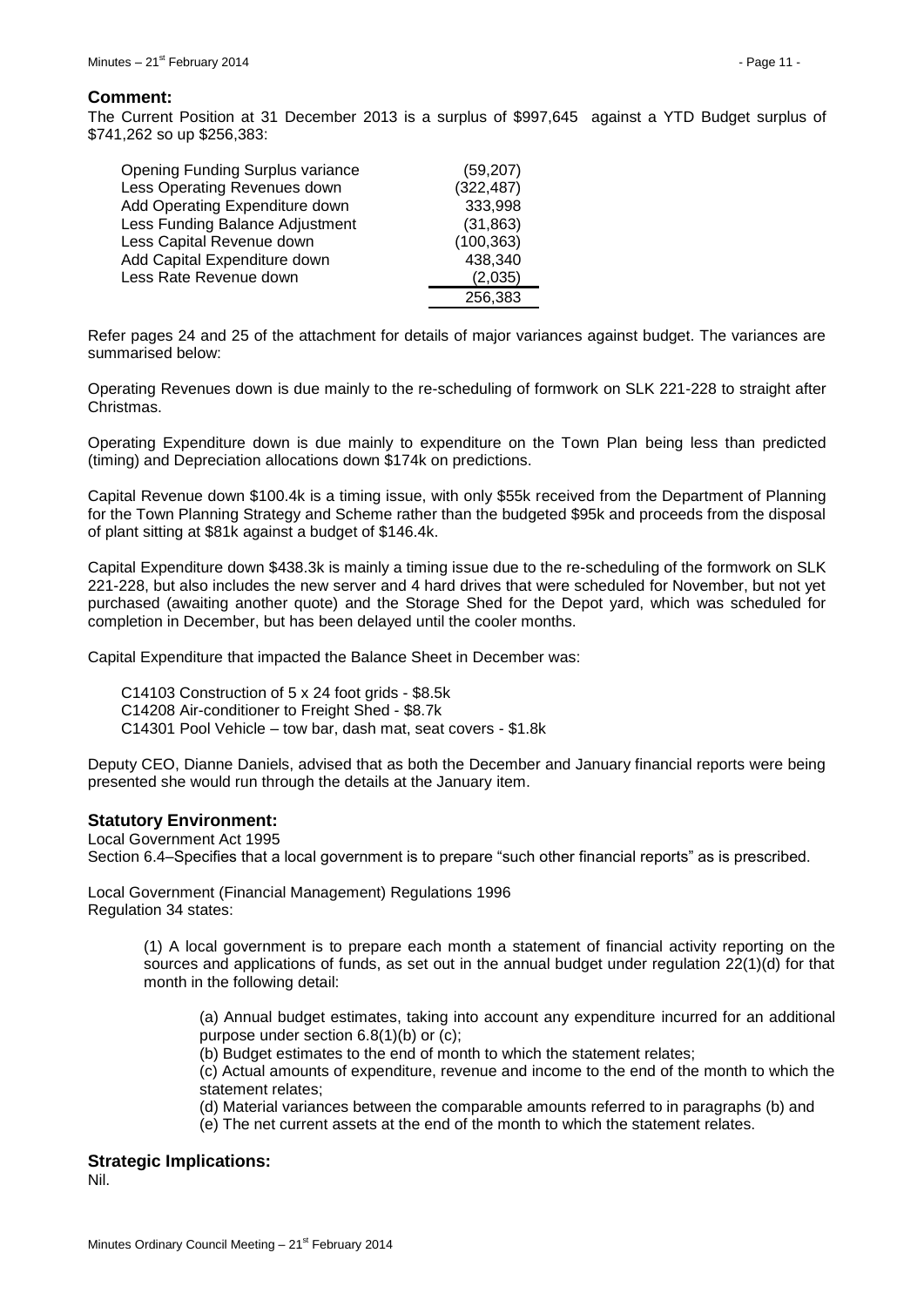#### **Policy Implications:**

Nil.

#### **Budget/Financial Implications:**

Reports showing year to date financial performance allow monitoring of actual expenditure, revenue and overall results against budget targets.

# **Sustainability Implications:**

 $\bullet$ **Environmental:**

There are no known significant environmental considerations

- **Economic:**  $\bullet$ There are no known significant economic considerations
- **Social:**  $\bullet$ There are no known significant considerations

# **Consultation:**

UHY Haines Norton

#### **Recommendation:**

That Council adopt the financial statements for the period ending 31<sup>st</sup> December, 2013 as attached.

#### **Voting Requirements:**

Simple majority.

| <b>Council Decision:</b><br><b>Moved: Councillor Whitmarsh</b>                                                 | <b>Seconded: Councillor Foulkes-Taylor</b> |            |
|----------------------------------------------------------------------------------------------------------------|--------------------------------------------|------------|
| That Council adopt the financial statements for the period ending 31 <sup>st</sup> December, 2013 as attached. |                                            |            |
| <b>Carried</b>                                                                                                 | For: $6$                                   | Against: 6 |
| 16.2<br>Accounts Paid during the period since the last list was adopted/endorsed by Council                    |                                            |            |

<span id="page-11-0"></span>

| File:              |                                               |
|--------------------|-----------------------------------------------|
| Author:            | Dianne Daniels Deputy Chief Executive Officer |
| Interest Declared: | No interest to disclose                       |
| Date:              | 12 February 2014                              |
| Attachments:       | EFT & Cheque Details for December 2013        |

#### **Matter for Consideration:**

Authorisation of accounts paid during the month of December 2013.

#### **Background:**

Accounts paid are required to be submitted each month.

#### **Statutory Environment:**

Local Government (Financial Management) Regulations 1996 Reg 13(1)–Requires that where the Chief Executive Officer has delegated power to make payments from the Municipal or Trust funds a list of accounts paid is to be prepared each month.

#### **Comment:**

Payments made during the month of December as per attached schedule Deputy CEO, Dianne Daniels, pointed out that the payment total does include internal transfers of \$385,000.

#### **Strategic Implications:**

None

#### **Policy Implications:**

None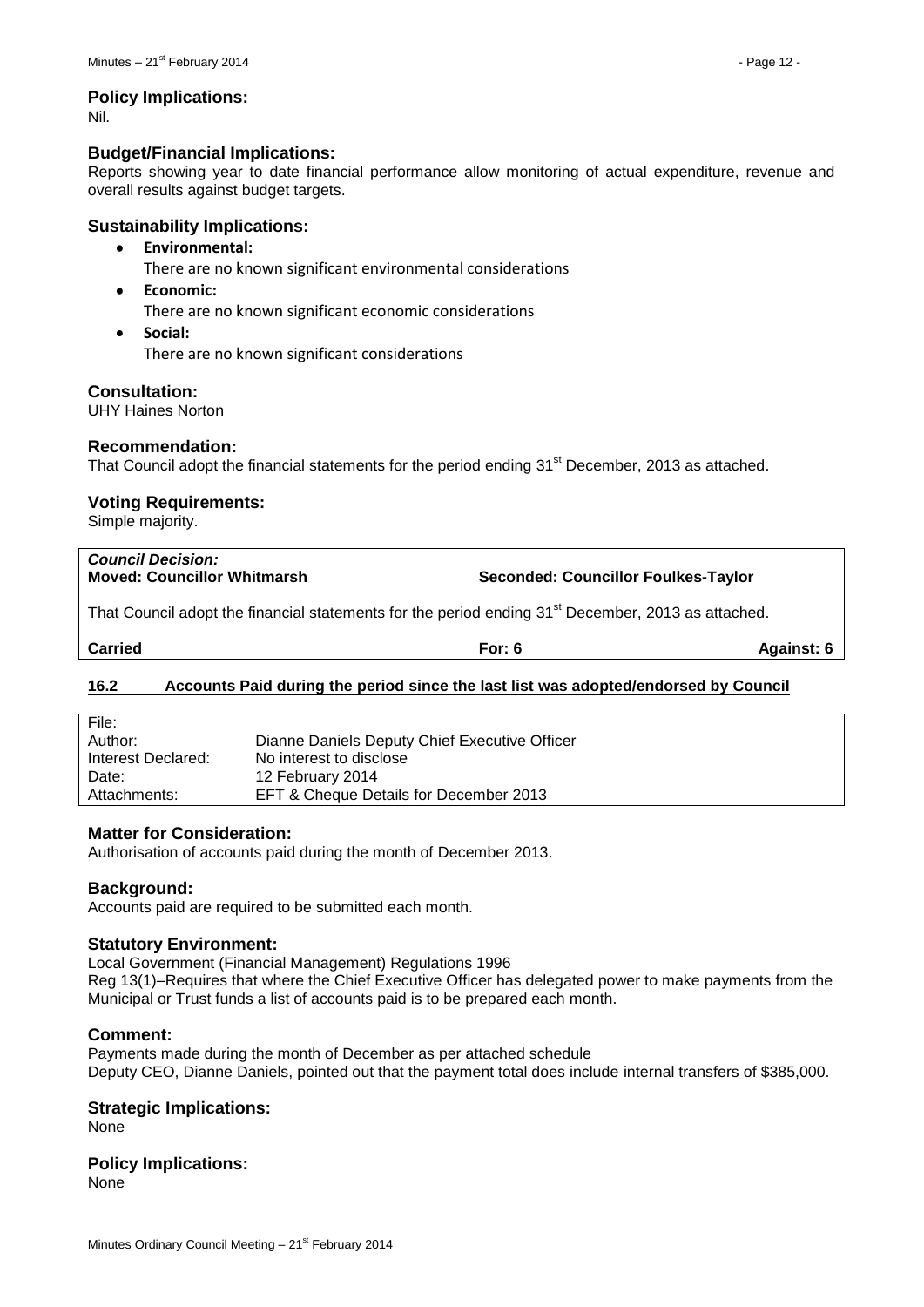#### **Budget/Financial Implications:**

Payment from the Municipal and Trust Bank Accounts.

#### **Sustainability Implications:**

- **Environmental:**
	- There are no known significant environmental considerations
- $\bullet$ **Economic:**
	- There are no known significant economic considerations
- **Social:**  $\bullet$ There are no known significant considerations

# **Consultation:**

Haines Norton

#### **Recommendation:**

That the accounts as per the attached Schedule presented to this meeting totalling \$769,723.13 be passed for payment/endorsed by Council.

#### **Voting Requirements:**

Simple majority

| <b>Council Decision:</b><br><b>Moved: Councillor Broad</b>                                                                                    | Seconded: Councillor Williams |            |
|-----------------------------------------------------------------------------------------------------------------------------------------------|-------------------------------|------------|
| That the accounts as per the attached Schedule presented to this meeting totalling \$769,723.13 be passed<br>for payment/endorsed by Council. |                               |            |
| <b>Carried</b>                                                                                                                                | For: $6$                      | Against: 0 |

## <span id="page-12-0"></span>**16.3 Financial Activity Statements to 31st January 2014**

| $2.2\phantom{0}$                                                            |
|-----------------------------------------------------------------------------|
| Dianne Daniels - Deputy Chief Executive Officer                             |
| No interest to disclose                                                     |
| 12 February 2014                                                            |
| Financial Activity Statements for 7 months to 31 <sup>st</sup> January 2014 |
| <b>Balance Sheet</b>                                                        |
| Income Statement by Program Summary                                         |
| Income Statement by Nature & Type                                           |
| Income Statement by Program Detailed                                        |
|                                                                             |

#### **Matter for Consideration:**

Council to consider adopting the Monthly Financial Statements for January 2014.

#### **Background:**

The Local Government (Financial Management) Regulations 1996. Regulation 34 requires that local government report on a monthly basis and prescribes what is required to be reported.

#### **Comment:**

The Current Position at 31 January 2014 is a surplus of \$4,711,291 against a YTD Budget surplus of \$550,875 so up \$4,160,416:

| <b>Opening Funding Surplus variance</b> | (59, 207)  |
|-----------------------------------------|------------|
| Add Operating Revenues up               | 3,606,245  |
| Add Operating Expenditure down          | 361,732    |
| Less Funding Balance Adjustment         | (60,061)   |
| Less Capital Revenue down               | (100, 363) |
| Add Capital Expenditure down            | 415,210    |
| Less Rate Revenue down                  | (3, 140)   |
|                                         | 4,160,416  |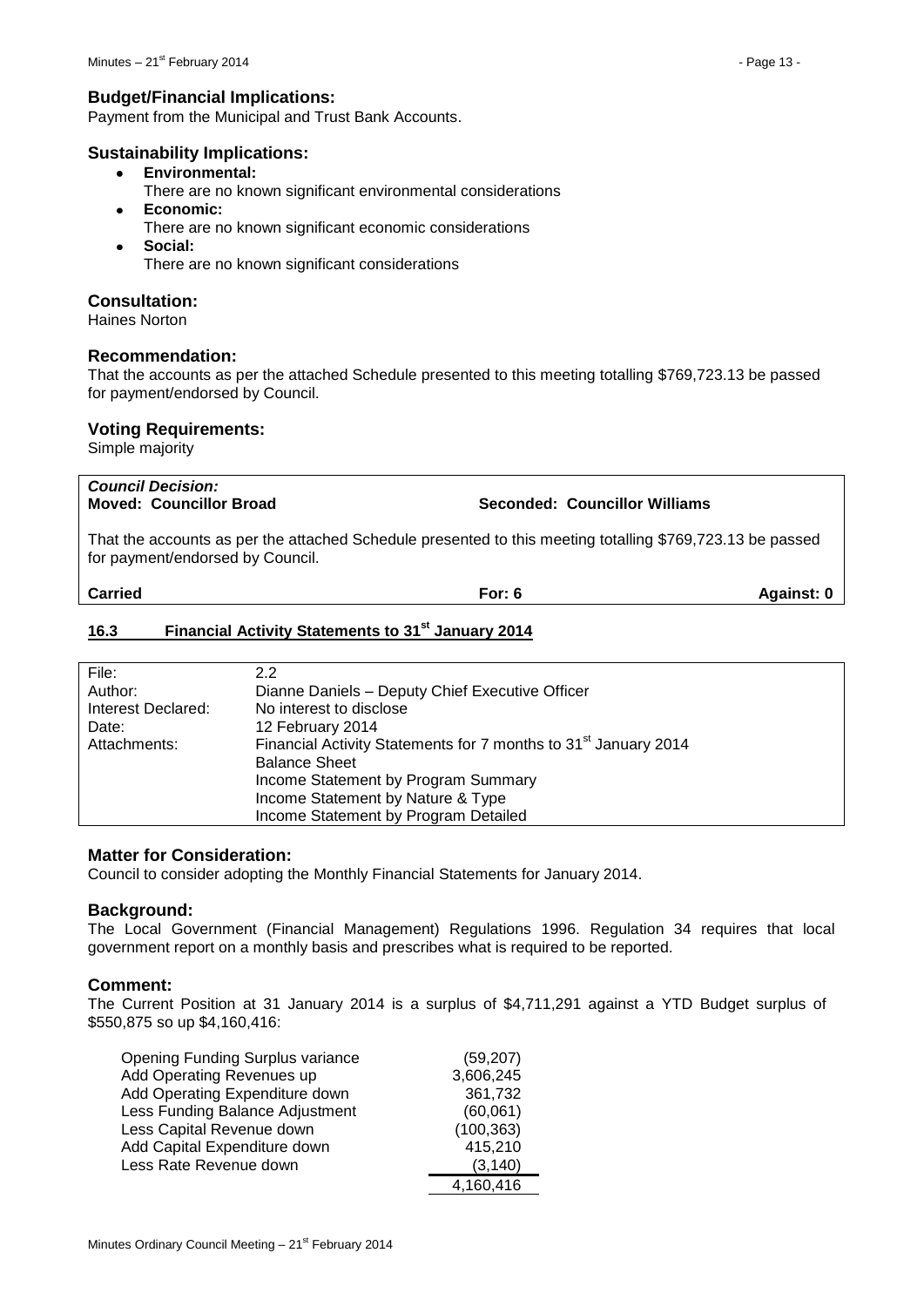Refer pages 24 and 25 of the attachment for details of major variances against budget. The variances are summarised below:

Operating Revenues up is due mainly to the receipt of the \$3.8 mil from Crosslands/Mitsubishi on the Termination of the Road Train Permit Agreement, less \$133k down due to the re-scheduling of formwork on SLK 221-228 and the \$110k profit on sale of plant not forthcoming.

Operating Expenditure down is due mainly to late payment to Councillors for December quarter (sorry) expenditure on the Town Plan being less than predicted (timing), Depreciation allocations down \$306k on predictions and then several Transport projects are yet to be undertaken – Traffic Signs, Rehab Gravel Pits and Bunding of Various Old Roads.

Capital Revenue down \$100.4k is a timing issue, with only \$55k received from the Department of Planning for the Town Planning Strategy and Scheme rather than the budgeted \$95k and proceeds from the disposal of plant sitting at \$81k against a budget of \$146.4k.

Capital Expenditure down \$415.2k is mainly a timing issue due to the re-scheduling of the formwork on SLK 221-228, but also includes the new server and 4 hard drives that were scheduled for November, but not yet purchased (awaiting another quote) and the Storage Shed for the Depot yard, which was scheduled for completion in December, but has been delayed until the cooler months.

Capital Expenditure that impacted the Balance Sheet in January was:

- C14101 RPG SLK 221-228 2 x submersible pumps
- C14106 Construction Agreed Program signs for C-M Rd south of Byro
- C14326 Vehicle Crane for Great Wall 1 x 12v Back-ease 600 hoist
- C14324 GASMAX JZH-RP-6 Stove for Roadhouse
- C14306 Robotic pool cleaner for CEO pool

The settlement for the termination of the Road Train Permit Agreement with Crosslands was finalised in January. The final pro-rata claim was made for the Crosslands Community Fund, resulting in a further \$104,846 being paid into the Fund, so that the balance of the fund is now \$360,731.

Deputy CEO, Dianne Daniels, ran through the January statements. Investment of the community fund money and the \$3.6m for the Beringarra- Cue road in short term deposit accounts to better interest return was discussed. Cr Squires asked whether it would impact on our grants. CEO will double check this. However the money should probably be transferred into a specific reserve account as it is for the road and not just general municipal funds.

Cr Broad queried the fact that a brand new crane had been fitted onto the gardeners ute. At the December meeting of council it was resolved to take the crane from the maintenance canter and fit on the gardeners ute and get a bigger crane for the maintenance truck. However after further consultation it was decided that the crane on the maintenance ute was sufficient for their use (heaviest thing to lift being a grader tyre) and it just needed to be moved to the rear of the tray so it could be utilised properly. This has been done and it also meant we only had to buy the same smaller crane and fit to the gardeners ute which was done within the budget allocation. Works Supervisor, Brian Wundenberg, queried whether the beringarra-Cue Road was now back under the shires control. This was confirmed with the completion of the Termination of the Road Train Agreement. Brian reminded council that we now must maintain existing signage and guide posts to the standards of a sealed road.

The CEO said that we had only just taken back control of the road and council would be carrying out an inspection of the road as part of our annual road inspection to allow us to make decisions on how to proceed.

# **Statutory Environment:**

Local Government Act 1995 Section 6.4–Specifies that a local government is to prepare "such other financial reports" as is prescribed.

Local Government (Financial Management) Regulations 1996 Regulation 34 states:

> (1) A local government is to prepare each month a statement of financial activity reporting on the sources and applications of funds, as set out in the annual budget under regulation 22(1)(d) for that month in the following detail: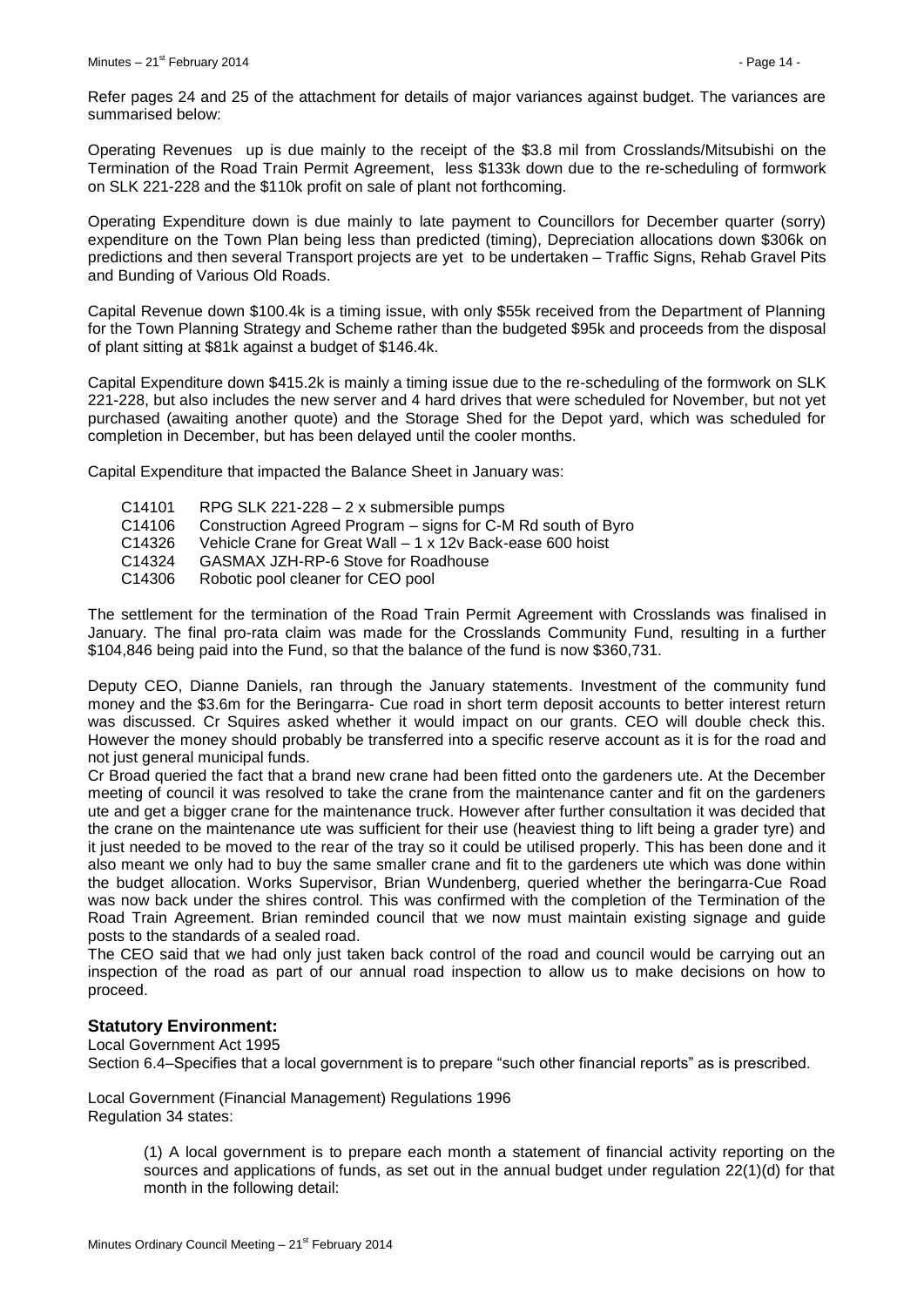(a) Annual budget estimates, taking into account any expenditure incurred for an additional purpose under section 6.8(1)(b) or (c);

(b) Budget estimates to the end of month to which the statement relates;

(c) Actual amounts of expenditure, revenue and income to the end of the month to which the statement relates;

(d) Material variances between the comparable amounts referred to in paragraphs (b) and

(e) The net current assets at the end of the month to which the statement relates.

#### **Strategic Implications:**

Nil.

#### **Policy Implications:**

Nil.

#### **Budget/Financial Implications:**

Reports showing year to date financial performance allow monitoring of actual expenditure, revenue and overall results against budget targets.

#### **Sustainability Implications:**

- **Environmental:**  $\bullet$ 
	- There are no known significant environmental considerations
- **Economic:**
	- There are no known significant economic considerations
- **Social:** There are no known significant considerations

#### **Consultation:**

UHY Haines Norton

#### **Recommendation:**

That Council adopt the financial statements for the period ending  $31<sup>st</sup>$  January 2014 as attached.

#### **Voting Requirements:**

Simple majority.

| <b>Council Decision:</b>         |                                            |
|----------------------------------|--------------------------------------------|
| <b>Moved: Councillor Squires</b> | <b>Seconded: Councillor Foulkes-Taylor</b> |

That Council adopt the financial statements for the period ending  $31<sup>st</sup>$  January 2014 as attached.

**Carried For: 6 Against: 0**

#### <span id="page-14-0"></span>**16.4 Accounts Paid during the period since the last list was adopted/endorsed by Council**

| File:              |                                               |
|--------------------|-----------------------------------------------|
| Author:            | Dianne Daniels Deputy Chief Executive Officer |
| Interest Declared: | No interest to disclose                       |
| Date:              | 12 February 2014                              |
| Attachments:       | EFT & Cheque Details for January 2014         |
|                    |                                               |

#### **Matter for Consideration:**

Authorisation of accounts paid during the month of January 2014.

#### **Background:**

Accounts paid are required to be submitted each month.

#### **Statutory Environment:**

Local Government (Financial Management) Regulations 1996

Reg 13(1)–Requires that where the Chief Executive Officer has delegated power to make payments from the Municipal or Trust funds a list of accounts paid is to be prepared each month.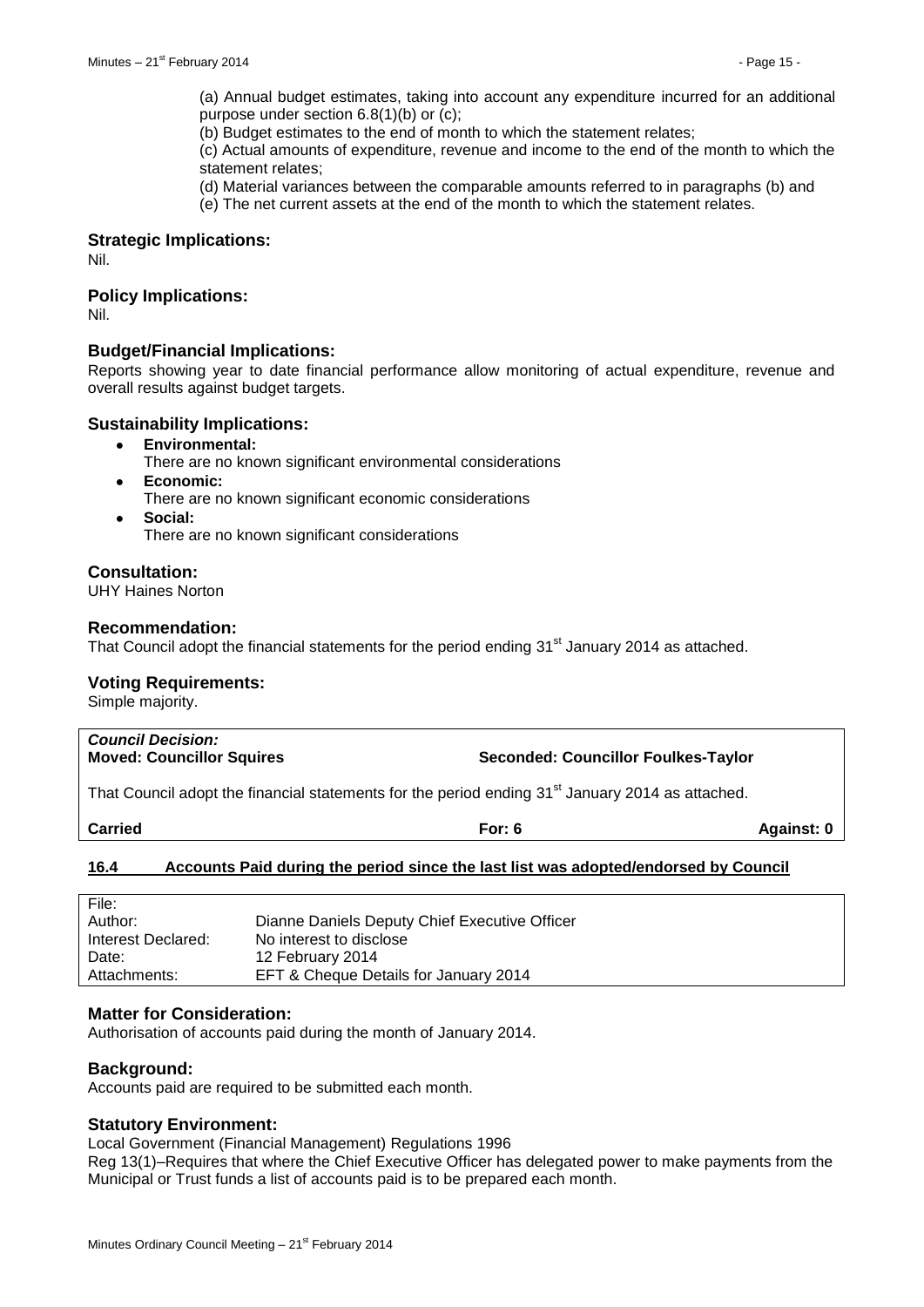#### **Comment:**

Payments made during the month of January as per attached schedule Deputy CEO, Dianne Daniels, pointed out that the payment total does include internal transfers of \$4,491,000.

#### **Strategic Implications:**

None

#### **Policy Implications:**

None

#### **Budget/Financial Implications:**

Payment from the Municipal and Trust Bank Accounts.

#### **Sustainability Implications:**

- **Environmental:**  $\bullet$ 
	- There are no known significant environmental considerations
- **Economic:**  $\bullet$ There are no known significant economic considerations
- **Social:** There are no known significant considerations

## **Consultation:**

Haines Norton

#### **Recommendation:**

That the accounts as per the attached Schedule presented to this meeting totalling \$4,786,736.24 be passed for payment/endorsed by Council.

#### **Voting Requirements:**

Simple majority

| Council Decision:<br>Moved: Councillor Whitmarsh                                                                                                | <b>Seconded: Councillor Squires</b> |            |
|-------------------------------------------------------------------------------------------------------------------------------------------------|-------------------------------------|------------|
| That the accounts as per the attached Schedule presented to this meeting totalling \$4,786,736.24 be passed<br>for payment/endorsed by Council. |                                     |            |
| <b>Carried</b>                                                                                                                                  | For: $6$                            | Against: 0 |
| 16.5<br><b>Budget Variation - Roadhouse Stove</b>                                                                                               |                                     |            |

<span id="page-15-0"></span>

| File:              | 2.4                     |
|--------------------|-------------------------|
| Author:            | Dianne Daniels          |
| Interest Declared: | No interest to disclose |
| Date:              | 17 February 2014        |
| Attachments:       | N/A                     |
|                    |                         |

#### **Matter for Consideration:**

Council to endorse the purchase of the new, GASMAX JZH-RP-6 commercial stove for the Road House.

#### **Background:**

There have been ongoing problems with the oven in the Goldstein stove at the Roadhouse - the oven would only stay on if the pilot light button was held on and then wouldn't start at all. A gas plumber has attended to it twice in recent history. The result has been that it has worked while he has been here, even on going back several times during the day and re-testing. However, it continues to fail at critical times for the Roadhouse Proprietors, so that they have no certainty that meals that go in the oven are going to come out cooked.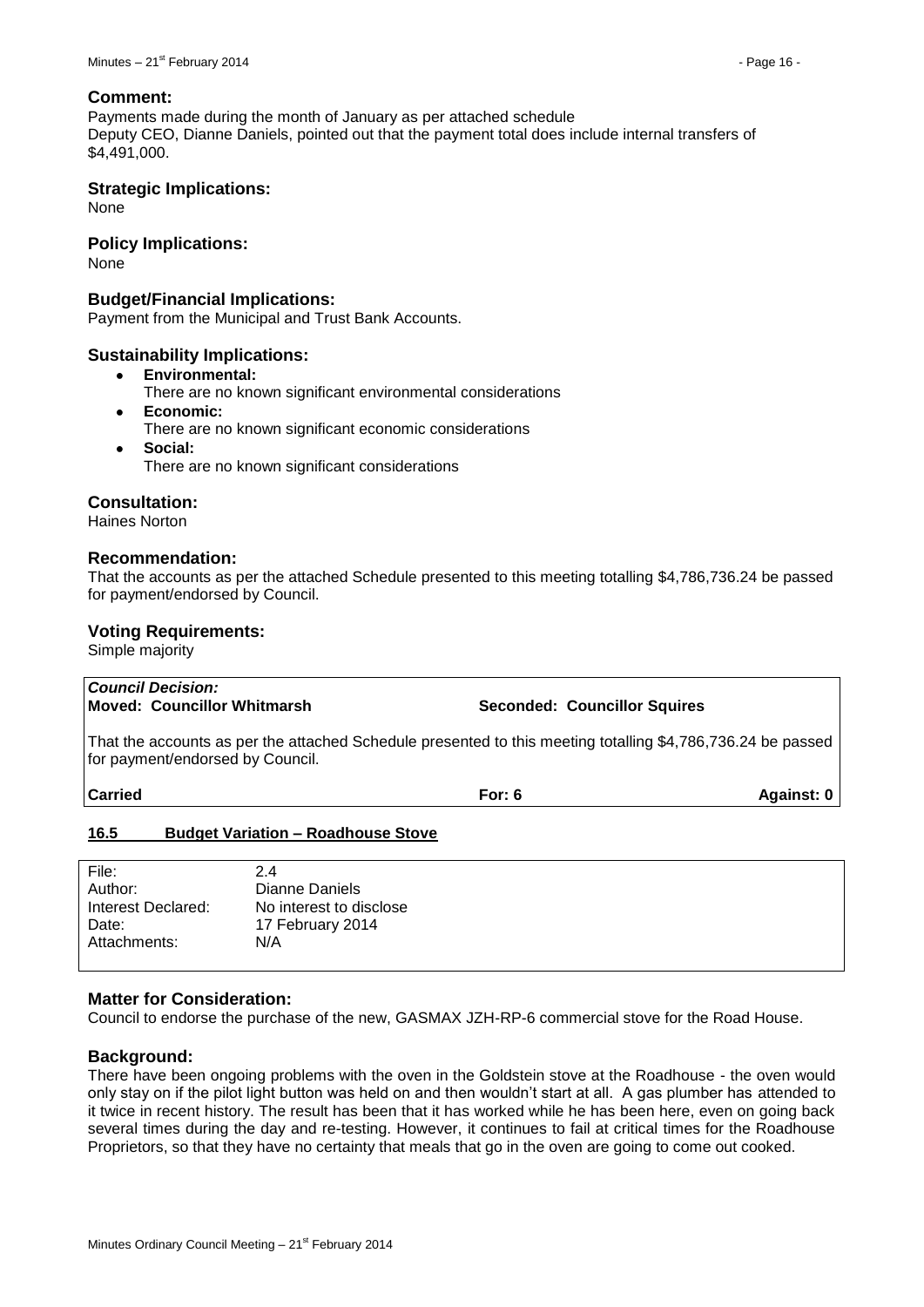The oven failed again in early January and the CEO contacted Councillors by email to let them know that she thought the stove should be replaced. Quotes she had received at that stage were for up to \$5,000 for a good quality, commercial stove.

All councillors, including the President, were in favour of the replacement and so a GASMAX JZH-RP-6 was purchased for \$3,140 ex GST, reduced from \$5,140, through F.E.D The Source in Malaga. The stove was installed on Tuesday 28 January, 2014 for which we are yet to be invoiced.

#### **Comment:**

There was no budget item for the stove and I would suggest that we transfer \$5,000 from E91020 Building Maintenance to the capital purchase of the stove under Economic Services, Roadhouse Expenses, Plant & Equipment Minor. Up to the 31 January 2014, we have spent \$37,251 of the \$100,000 Housing Maintenance budget, though this is effectively more like \$45,000 as we are still waiting on an invoice for the clean-out and reinstatement of the septic at 8 Kurara, which happened over two visits to the Settlement in late January and early February.

As far as housing maintenance goes, we still have to paint, tile and replace the kitchen at 12B Kurara, as well as paint the kitchen ceiling at the CEO House and the lounge and hall ceilings at 6 and 8 Kurara. The transfer of \$5,000 will still leave us with approximately \$50,000 which is more than adequate to complete this work as well as any emergency work that may occur.

Cr Squires queried whether the road house operators were happy with the new stove and was advised that they are so far very happy with it.

## **Statutory Environment:**

Local Government Act 1995

- s6.8 (1) A local government is not to incur an expenditure from its municipal fund for an additional purpose except where the expenditure
	- (c) is authorised in advance by the mayor or president in an emergency
	- (2) Where expenditure has been incurred by a local government
		- (b) pursuant to subsection (1) (c), it is to be reported to the next ordinary meeting of council

#### **Strategic Implications:**

Economic objectives are one of the key themes in the Shire of Murchison Strategic Community Plan 2012/13 – 2022/23, with tourism development and retention of existing industries being two of the objectives. The new stove at the Road House will help the proprietors to present a professional and efficient service to tourists and local residents alike.

#### **Policy Implications:**

Policy 5.1.3 Budget Adherence

Adherence to the budget following adoption is the responsibility of staff. Any items exceeding budget or that are considered outside budget allocations must be approved by full Council.

#### **Financial Implications:**

The cost of the stove will be transferred from one cost code to another, with no change to the overall net result of the Budget.

#### **Sustainability Implications**

- $\bullet$ **Environmental**
	- There are no known significant considerations
- $\bullet$ **Economic**
	- There are no known significant considerations.
- **Social**

There are no known significant considerations

**Consultation:**

CEO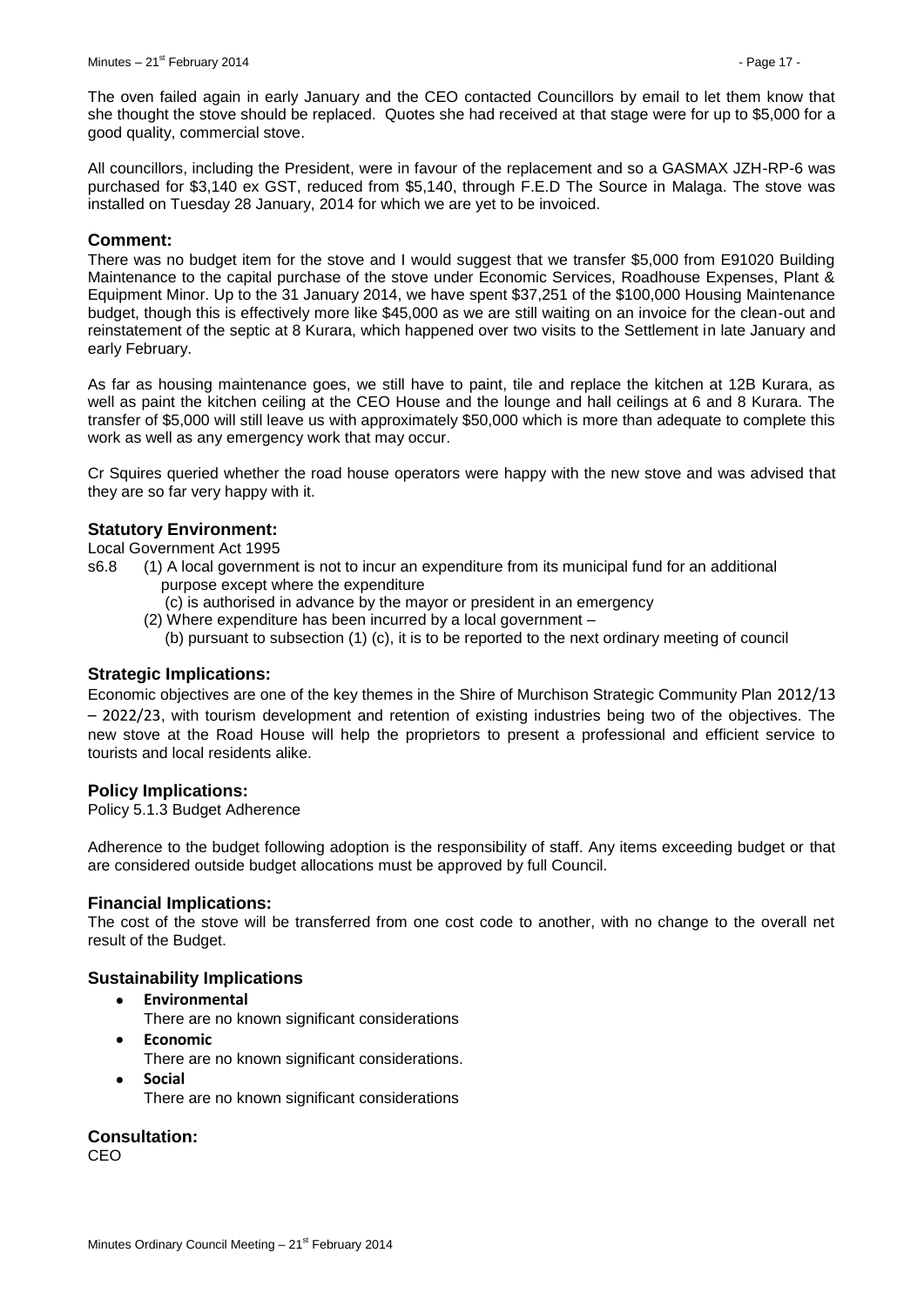That Council vary the Budget, transferring \$5,000 from E91020 Building Maintenance to the capital purchase and installation of the GASMAX JZH-RP-6 stove under Economic Services, Roadhouse Expenses, Plant & Equipment Minor.

#### **Voting Requirements:**

Absolute majority.

# *Council Decision:* **Moved: Councillor Squires Seconded: Councillor Williams**

That Council vary the Budget, transferring \$5,000 from E91020 Building Maintenance to the capital purchase and installation of the GASMAX JZH-RP-6 stove under Economic Services, Roadhouse Expenses, Plant & Equipment Minor.

| <b>Carried by Absolute Majority</b> | For: 6 | Against: 0 |
|-------------------------------------|--------|------------|
|                                     |        |            |

# <span id="page-17-0"></span>**17. DEVELOPMENT**

#### <span id="page-17-1"></span>**17.1 Purchase of Nexus Transportable**

| File:              | 9.1                     |
|--------------------|-------------------------|
| Author:            | Dianne Daniels          |
| Interest Declared: | No interest to disclose |
| Date:              | 3 January 2014          |
| Attachments:       | Photos/Floor Plan       |

## **Matter for Consideration:**

Purchase of an 'as new' refurbished 4x1 transportable house from Nexus Projects, Cockburn.

#### **Background:**

The shire of Murchison has budgeted \$300k for a new unit of staff accommodation in the 2013-14 Financial Year, that figure being taken from the Forward Capital Works Plan which had been developed in 2010. After finding out the price of a new house at a neighbouring community, which was more than double our budget, the administration had concerns that the project couldn't be completed within budget.

#### **Comment:**

Prior to Christmas, the DCEO saw an advertisement in the Geraldton Guardian, placed by Nexus Projects, for three refurbished Transportable Homes, as new , 4 bed,1 bath, clad in colourbond, new kitchen, new appliances, mirrored robes and new carpets. Nexus was contacted for more information and photos and floor plans were emailed through (refer attachments).

The opportunity to purchase an as new 4-bed home for under \$100k was discussed with President Halleen, who thought it was a good idea to investigate further. He happened to be making a trip to Perth the following weekend in a private capacity and was happy to inspect the homes at the Nexus complex in Cockburn. As it turned out, two of the three homes had been sold by the time he got there, but on inspection of the third home, President Halleen was very impressed with the workmanship – steel frames with timber roof trusses; fully wired and plumbed; insulated with foam insulation to walls and ceiling (well suited to our hot, arid climate); professional internal fit-out.

After the inspection, the information was forwarded to the CEO (who was on Annual Leave) who also thought it was a good opportunity to obtain a four bed house within our budget and worth sending the information to all councillors for feed-back. She just wanted to confirm that it was under the \$100,000 tender threshold, which it just is.

The information above was emailed to all Councillors on Tuesday 28 January, with the comment that we would still have to transport and stump the house (verbal quote on this from Country Wide House Movers was \$16,000); fit verandas/decking/carport; run power; instal air-con; instal septics/leach drain/HWS; fit floor coverings to all but bedrooms; fence and landscape. We believe that the \$200k balance of the \$300k budget would allow us to complete the house to a very high standard.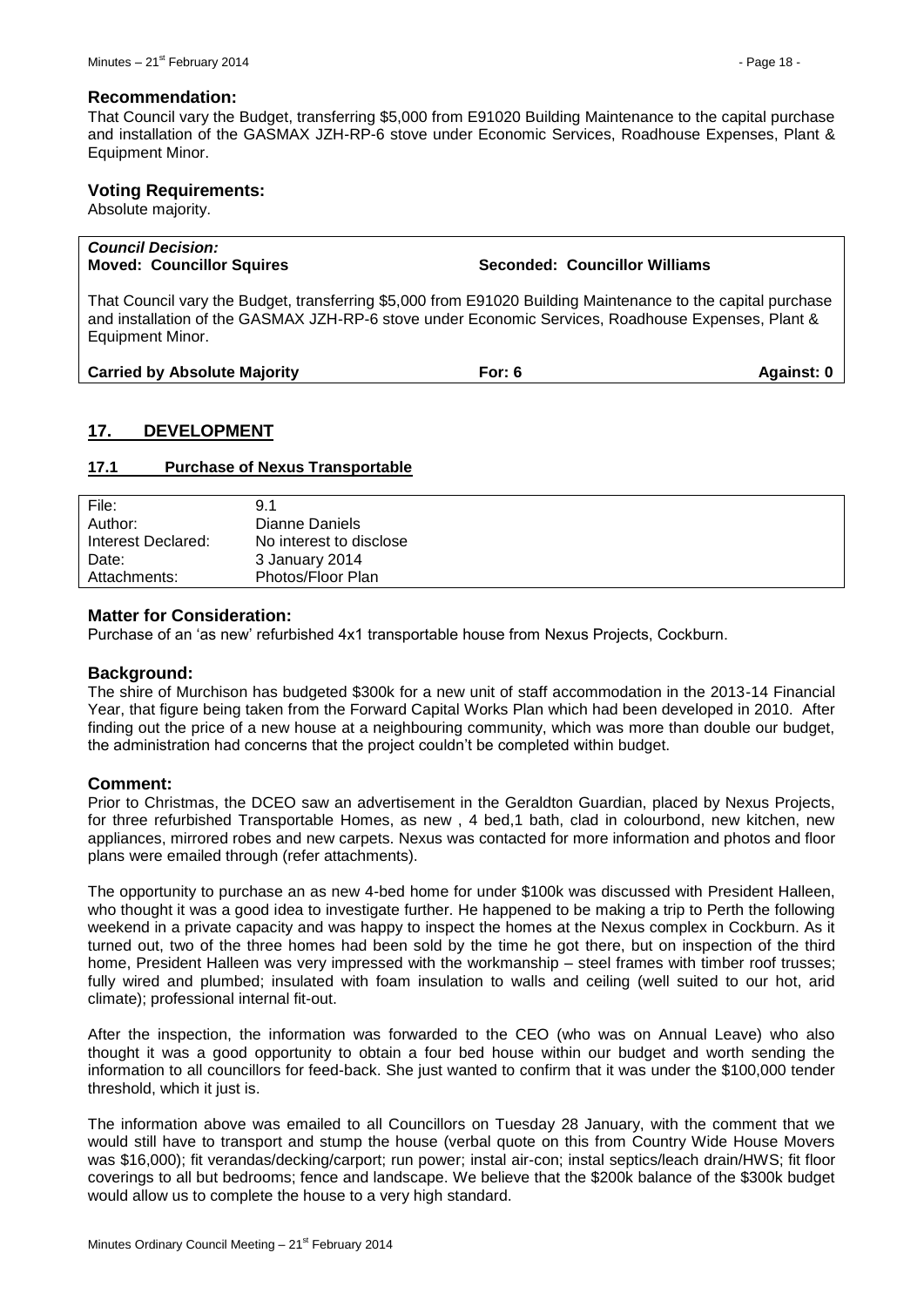We had five of the six Councillors in favour of the proposal, with the following provisos:

- House is up to scratch from a building regulations viewpoint ie electrical/switchboard compliance; standard of structural strength to comply with requirements for local area; ensure plumbing is suited to septics/leach drains;
- Have building assessed by independent building assessor and provide report;
- If the transportable is purchased, make every effort to keep the dust out on the journey in and make sure the road has not long been graded;

The sixth Councillor was concerned that the floor plan was unsatisfactory and suggested it would be wise to get quotes on other modular homes. As refurbished transportables is quite a unique market, it was not possible to get an 'apples for apples' quote, so I spoke to two companies in Perth who construct new, modular homes and would deliver to the Settlement. Trans Homes do a 4x1 (the Brenton) for \$163k delivered within 200km of Perth – I am still waiting on a price for delivery to the Settlement. McGrath Homes do a 3x2 (the Durack) for between \$231k and \$271k delivered, depending on cyclone rating. In both cases we would still need to do site works; instal septics; run power; fit verandas/concrete floors to verandas/ carport; fence and landscape.

I contacted our Building Surveyor, Phil Swain to discuss the proposal with him and his advice was to ensure that the building was compliant pursuant to the Building Act and was compliant with the Energy Efficiency requirements of the Building Code of Australia. He spoke to the Directors at Nexus and was confident that both these requirements could be met and is willing to work with them to expedite the process.

After a final phone consultation with the President and Deputy President and considering the feed-back from Councillors to date, I made a conditional offer on the home on the 5<sup>th</sup> February, 2014. The offer was for \$99,909 dollars ex GST, subject to the following conditions:

- 1. The transportable will be issued with a Certificate of Design Compliance pursuant to the Building Act, prior to Settlement;
- 2. The transportable is compliant with Energy Efficiency requirements of the Building Code of Australia and documentation in support of this will be provided prior to Settlement;
- 3. The purchase is endorsed at our next Council meeting on Friday 21 February all councillors have agreed in principal by email as long as the transportable meets Building Design and Energy Efficiency requirements.

A Deposit of \$5,000 was paid, fully refundable in the event any or all of the three conditions are not met.

The purchase falls just under the \$100,000 tender threshold and as such is exempt from the requirement to invite Public Tenders as legislated under 11.1 of the Local Government (Functions & General) Regulations 1996. In the event that this purchase was over that threshold, because of the unique nature of this particular purchase and lack of competitors in the refurbished home market, it could be regarded as being exempt from the tender requirements under Regulation 11.2.

Council do have a Purchasing Policy for purchases between \$40,000 and \$99,999, which is to obtain at least three written quotations containing price and specification of goods and services (with procurement decision based on all value for money considerations). However, 1.7.1 of the policy refers to Regulation 11 of the Local Government (Functions & General) Regulations 1996 and if Regulation 11.2 is applicable, then public tenders or quotation procedures are not required (regardless of the value of expenditure):

Cr Broad said that at first he had not been in favour of the transportable but now with the further information that has been provided he would support the purchase.

Cr Squires had also been concerned but the idea has been researched and seems to provide good value for money and will allow us to complete the project and provide a good quality unit of accommodation within budget.

#### **Statutory Environment:**

Local Government Act 1994 s 3.57

- (1) A local government is required to invite tenders before it enters into a contract of a prescribed kind under which another person is to supply goods or services.
- (2) Regulations may make provisions about tenders.

Local Government (Functions & General) Regulations 1996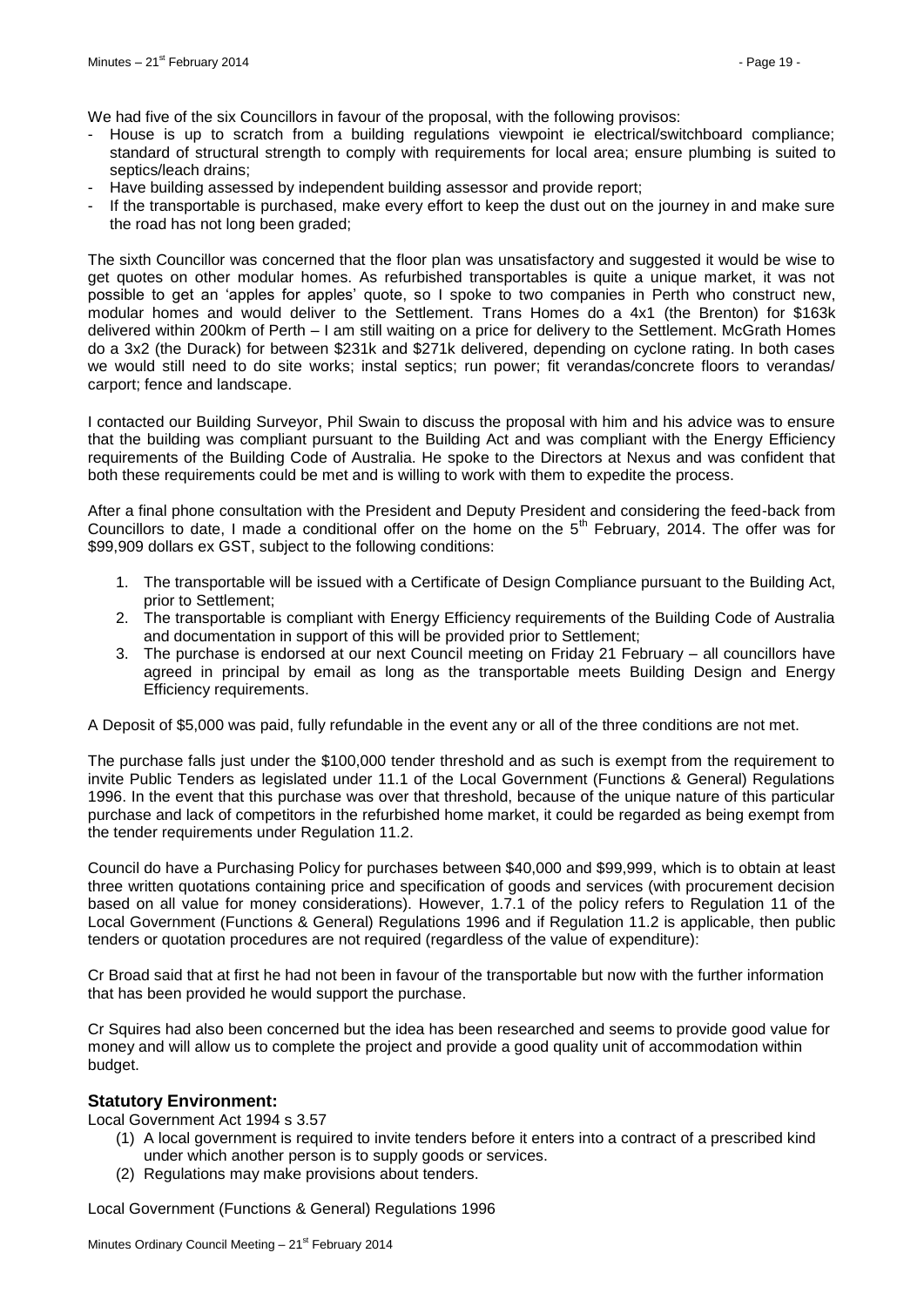Division 2 — Tenders for providing goods or services (s. 3.57)

- *11. When tenders have to be publicly invited*
	- (1) Tenders are to be publicly invited according to the requirements of this Division before a local government enters into a contract for another person to supply goods or services if the consideration under the contract is, or is expected to be, more, or worth more, than \$100 000 unless subregulation (2) states otherwise.
	- (2) Tenders do not have to be publicly invited according to the requirements of this Division if
		- (f) the local government has good reason to believe that, because of the unique nature of the goods or services required or for any other reason, it is unlikely that there is more than one potential supplier;

#### **Strategic Implications:**

An Objective of the Strategic Community Plan 2012/13 – 2022/23 is to develop the region's economic potential to encourage families and businesses to stay in the area. Economic Development is one of the strategies that sit under this objective, with an increase to staff housing stock nominated as a planned action, to accommodate further staff positions to facilitate this strategy.

#### **Policy Implications:**

The Shire of Murchison's Purchasing Policy has model policies for various thresholds of purchase:

#### 1.5 PURCHASING THRESHOLDS

Where the value of procurement (excluding GST) for the value of the contract over the full contract period (including options to extend) is, or is expected to be:-

| <b>Amount of Purchase</b> | <b>Model Policy</b>                                                     |
|---------------------------|-------------------------------------------------------------------------|
| 1. Up to \$1,000          | Direct purchase from suppliers requiring only two verbal<br>quotations. |
| 2. \$1,001 - \$19,999     | Obtain at least three verbal or written quotations.                     |
| 3. \$20,000 - \$39,999    | Obtain at least three written quotations                                |
| 4. \$40,000 - \$99,999    | Obtain at least three written quotations containing price and           |
|                           | specification of goods and services (with procurement decision          |
|                           | based on all value for money considerations).                           |
| 5. \$100,000 and above    | Conduct a public tender process.                                        |

#### 1.7 REGULATORY COMPLIANCE

#### 1.7.1 Tender Exemption

In the following instances public tenders or quotation procedures are not required (regardless of the value of expenditure):

- An emergency situation as defined by the Local Government Act 1995;
- The purchase is under a contract of WALGA (Preferred Supplier Arrangements), Department of Treasury and Finance (permitted Common Use Arrangements), Regional Council, or another Local Government;
- The purchase is under auction which has been authorised by Council;
- The contract is for petrol, oil, or other liquid or gas used for internal combustion engines;
- *Any of the other exclusions under Regulation 11 of the Functions and General Regulations apply.*

#### **Financial Implications:**

An amount of \$300,000 has been budgeted in the 2013-14 financial year for a new unit of staff accommodation.

#### **Consultation:**

Phil Swain

#### **Recommendation:**

To be determined

#### **Voting Requirements:**

Simple Majority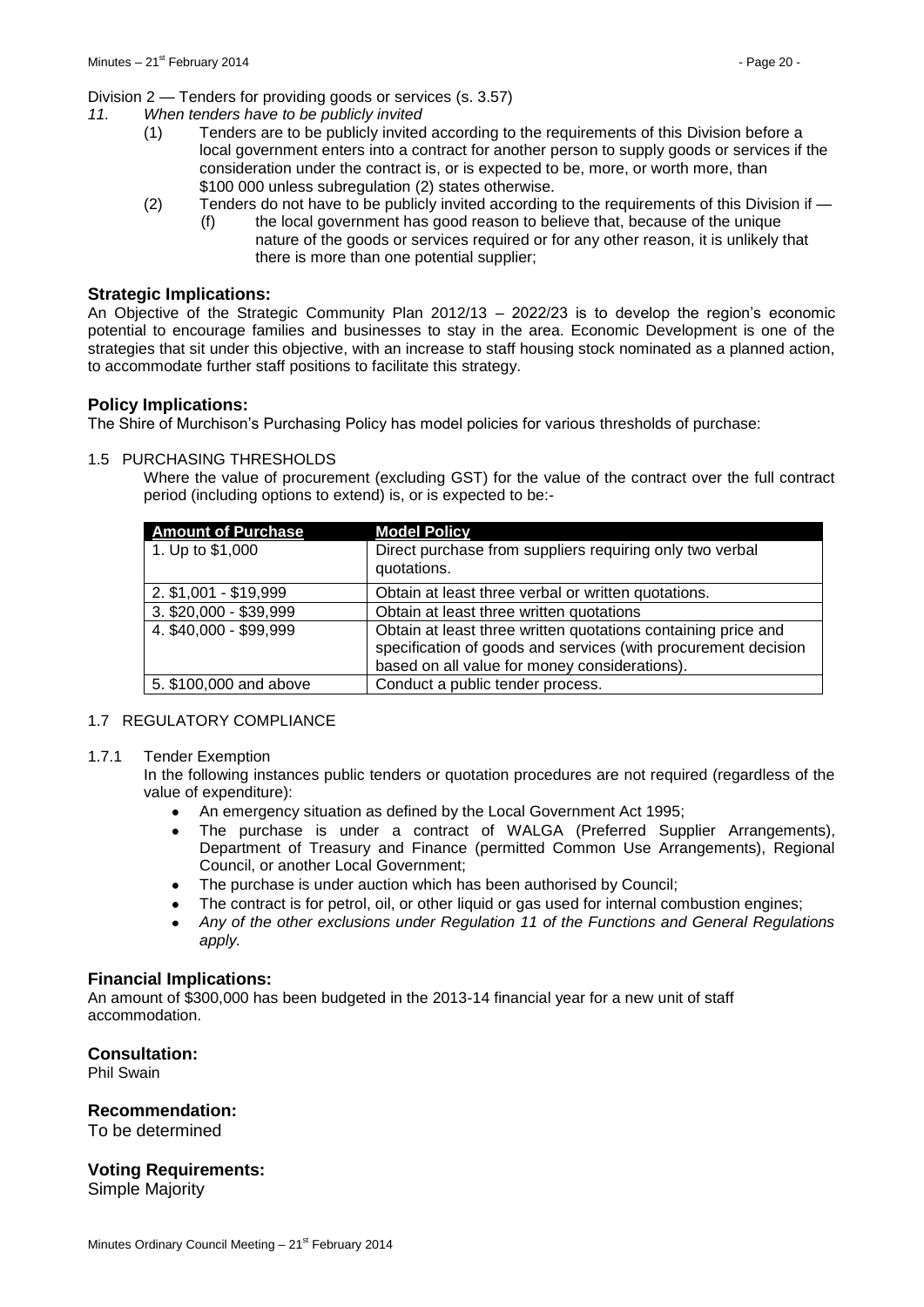#### *Council Decision:* **Moved: Councillor Broad Seconded: Councillor Foulkes-Taylor**

That council proceeds with the purchase of the transportable building subject to the transportable being issued with a Certificate of Design Compliance pursuant to the Building Act , and the transportable being compliant with the Energy Efficiency requirements of the Building Code of Australia, all documentation in support of the above being provided prior to settlement.

**Carried For: 6 Against: 0**

#### <span id="page-20-0"></span>**17.2 Bulldozer Replacement**

| File:              | 12.15                          |
|--------------------|--------------------------------|
| Author:            | Jenny Goodbourn                |
| Interest Declared: | No interest to disclose        |
| Date:              | 17 <sup>th</sup> February 2014 |
| Attachments:       |                                |
|                    |                                |

#### **Matter for Consideration:**

Bulldozer Replacement

#### **Background:**

At the December meeting proposed repairs to the bulldozer were discussed. Komatsu had given a quote of \$251,397.24 to overhaul the machine and Pemco had quoted \$60,353.00. Both quotes were subject to additional costs for other parts found to be in need of replacing once the machine was stripped. Council considered its options and resolved:

#### *Council Decision:* **Moved: Councillor Broad Seconded: Councillor Foulkes-Taylor**

That council keep the Komatsu bull dozer going with minimum repair costs. In the event of a major failure council will review alternative options, including possible hire until next budget period.

**Carried For: 5 Against: 0**

# **Comment:**

Unfortunately the anticipated major failure has happened sooner rather than later and the motor has died. Council therefore needs to consider the best way to proceed from here.

We have currently hired a D6 dozer from Cobra hire in Geraldton. The machine is costing \$80 per hour and the hire is for a minimum of 200 hours per month. This equates to \$16,000 per month. As per the plant replacement programme the bulldozer was due to be replaced in 2015/16; however this will now have to be adjusted. Previous discussion looked at bringing the replacement forward to the 14/15 budget and putting the purchase of the grader planned in 14/15 off to 15/16.

The options we really have are:-

- 1. Have an engine overhaul and rebuild as discussed at the December meeting costs anywhere up to \$100,000 if we use Pemco.
- 2. Continue to hire the dozer at a cost of \$16,000 per month until the end of the financial year and then source a decent  $2<sup>nd</sup>$  hand dozer and adjust the plant replacement programme to defer the purchase of the grader until the 2015/16 financial year.
- 3. Try and source a decent  $2^{nd}$  hand dozer now utilising reserve funds and adjusting the plant replacement programme to defer the purchase of the grader until the 2015/16 financial year.

The age and condition of the dozer would make me reluctant to go with option 1 as it will incur large repair costs on the motor and there is nothing to say that once the motor is repaired that we won't have problems with other parts of the dozer such as the transmission or hydraulics.

If we go with option 2 then we will incur rental costs of up to \$80,000 between now and the end of June. This money could be spent towards the cost of a  $2^{nd}$  hand dozer. We need to make sure that we track down a decent second hand dozer to ensure we are not just buying a whole new set of problems and this could take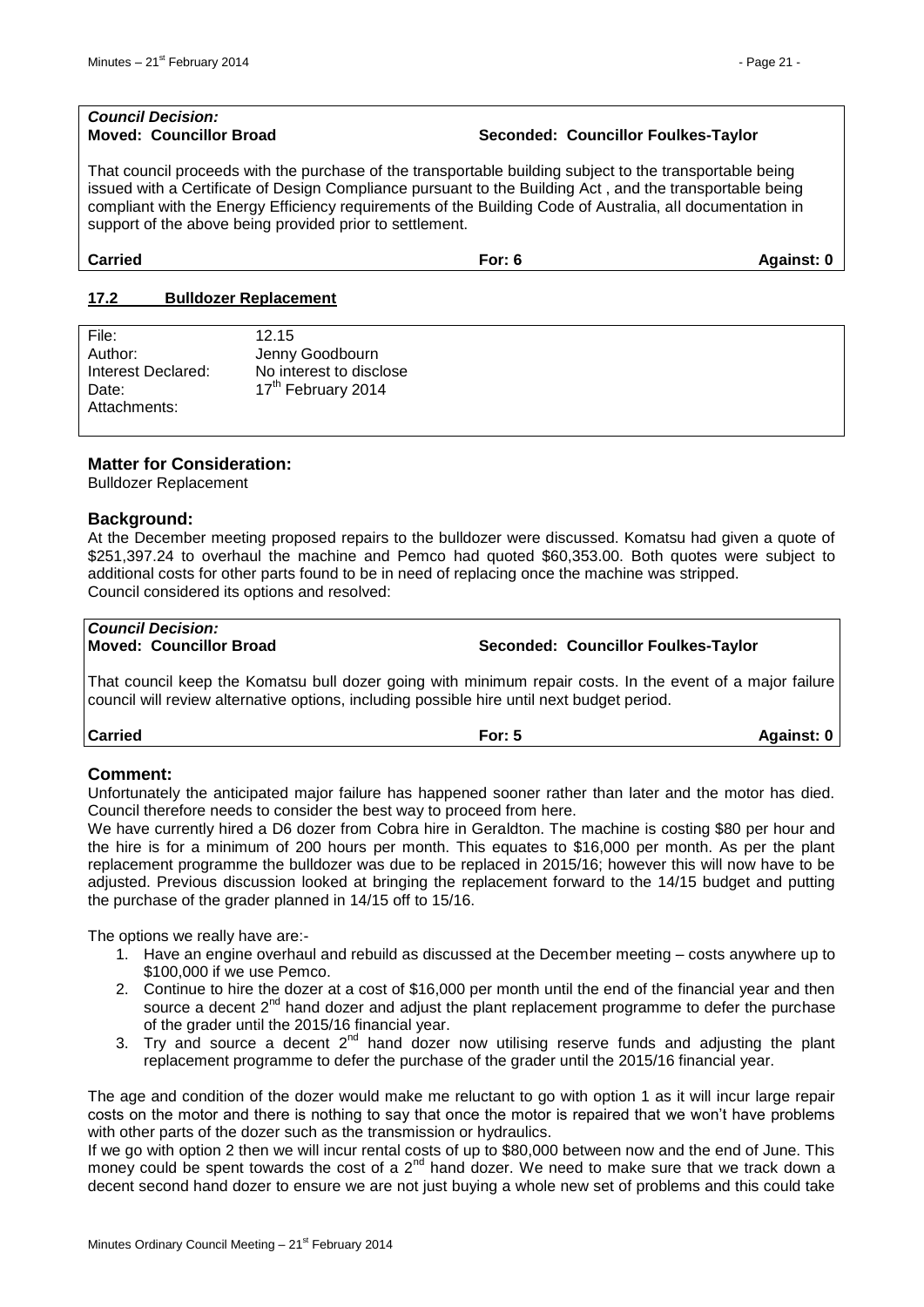some time although there is quite a good second hand market at the moment. A  $2^{nd}$  hand D6 would be in the region of \$250,000 and a D7 probably around \$300,000.

Cr Foulkes-Taylor initially felt that the item should be deferred until after a meeting of the Plant Working Group which could be convened in the lunch break, however it was decided to involve all members of council in the discussion and President Halleen was happy to open the item up for discussion. There was talk on the size of dozer required. We have currently hired a D6 but this is proving a bit small. A D7 would be better (same as the Komatsu) and whilst a D8 would be good in some of the pits it would be too heavy for the float we have.

There was discussion on reconsidering the option to carry out repairs to the Komatsu rather than buy another dozer, which may have its own set of issues. Cr Foulkes-Taylor said that he was reluctant to put any more money into the Komatsu as we are basically building it from the ground up as we have with the 12H grader and that is just costing us another \$44,000+. This could happen with the dozer. Cr Williams asked what it is worth in the current state – we have recently spent money on the stabiliser and tracks but there is no warranty on the rebuild and we could spend the money on it only to have something else fail.

After some further general discussion it was decided to call tenders regarding the supply of a good  $2^{nd}$  hand D7 or equivalent type dozer and then when the tenders have been received council will revisit the issue and see what is on offer and decide how to proceed. That will also give us time to look into the background of the costs and repairs and issues we have had with the Komatsu to date to enable council to make an informed decision.

The tender specifications are to be advised by a meeting of the Plant Working Group which will take place after today's council meeting.

## **Statutory Environment:**

S6.8 Local Government Act 1995.

#### **Sustainability Implications**

- **Environmental**  $\bullet$ No environmental implications  $\bullet$ 
	- **Economic** Alterations to the Long Term Financial Plan relating to the plant replacement forecasts may need to be made to reflect the years in which the costs are to be incurred.
- **Social**  $\bullet$ There are no known significant considerations

# **Policy Implications:**

Nil

#### **Financial Implications:**

Dependent upon the decision made budget amendments and reserve transfers may need to be altered to reflect the course of action taken.

#### **Consultation:**

Brian Wundenberg, works supervisor Komatsu Pemco

#### **Recommendation:**

That the Shire makes enquiries into the purchase of a  $2^{nd}$  hand dozer, calling tenders if one cannot be sourced from a WALGA preferred supplier. This process to commence immediately with monies to come from plant reserve and the plant replacement programme and integrated plans be amended to reflect the purchase of the dozer in this financial year with the grader planned for 2014/2015 being deferred until 2015/16.

#### **Voting Requirements:**

Absolute Majority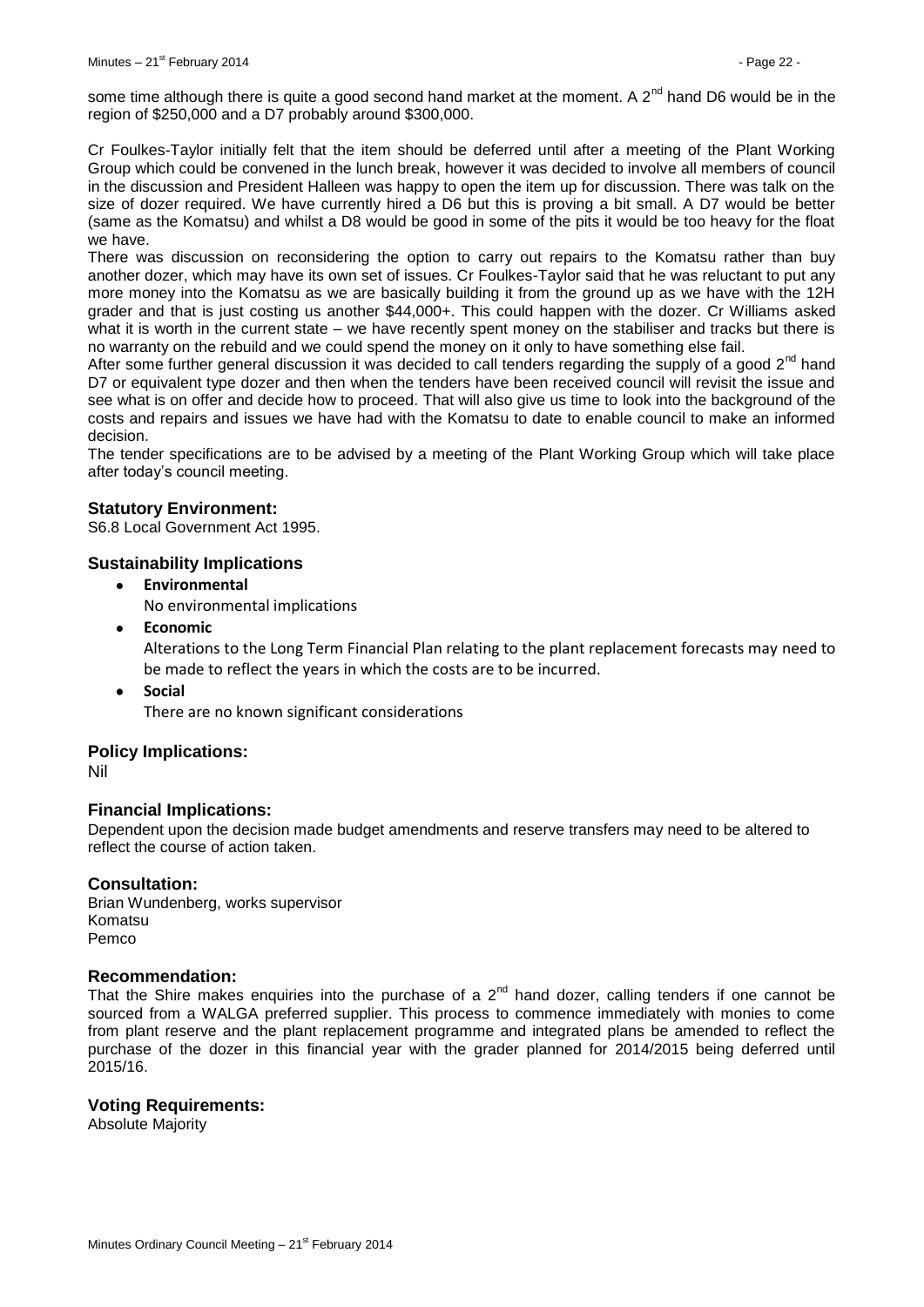# *Council Decision:*

#### **Moved: Councillor Broad Seconded: Councillor Whitmarsh**

That the Shire makes enquiries into the purchase of a 2<sup>nd</sup> hand dozer, calling tenders if one cannot be sourced from a WALGA preferred supplier. This process to commence immediately with specifications as agreed by the Plant Working Group.

| <b>Carried</b> | For: | ∖αainst:<br>-- |
|----------------|------|----------------|
|                |      |                |

*The officer's recommendation was amended to reflect the staged process of the approach which council wishes to take with this matter.*

*The CEO left the meeting at 12.40pm The CEO returned to the meeting at 12.42pm*

*The Works Supervisor left the meeting at 12.46pm The Works supervisor returned to the meeting at 12.51pm*

*President Halleen declared an interest in the following item and left the meeting at 12.46pm Deputy President Foulkes-Taylor assumed the chair at 12.46pm*

# <span id="page-22-0"></span>**18. ADMINISTRATION**

#### <span id="page-22-1"></span>**18.1 WALGA Country Reform Policy Forum**

| File:              | 4.6                      |
|--------------------|--------------------------|
| Author:            | Jenny Goodbourn          |
| Interest Declared: | <b>President Halleen</b> |
| Date:              | 17 February 2014         |
| Attachments:       |                          |

#### **Matter for Consideration:**

Attendance at WALGA Country Reform Policy Forum by President Halleen

#### **Background:**

Council Policy states that Prior to any Councillor attending a conference the matter is to be discussed at the Council meeting prior to the conference and a motion put and carried supporting which councillors are to attend the conference and in what capacity.

In September WALGA announced that they were establishing a Country Reform Policy Forum to develop a policy concerning Local Government Reform in Country WA and called for Expressions of Interest from elected members who wanted to be involved. President Halleen put in an application and was successful and appointed to the forum.

#### **Comment:**

We need to clarify whether this falls under the conferences and meetings covered by council policy where the member is attending in the capacity of a councillor or whether it is an individual position. Council did not actually nominate any councillor's to represent them on the forum and it was open to any and all members within country WA to apply if they wanted to. However it is good to have representation in this area and to know what is being developed and have input into it.

WALGA have advised that as it is a policy forum they will not cover any costs for members to attend.

Attendance at the WARAG meetings was previously covered under the council policy.

At the time of writing this item there was no one available at WALGA to advise how often the forums will be held as the forum was actually running and all those involved were away from the office. The CEO will have this information available at the meeting to assist council with its decision.

There was discussion on the item. Cr Broad felt that costs incurred for attending the meeting should not be the shire's responsibility as the application to join the forum was on a voluntary basis and the appointment had not been endorsed by council prior to the event. However WALGA will not cover any costs and it is a relevant forum discussing matters that could affect the future direction of the shire.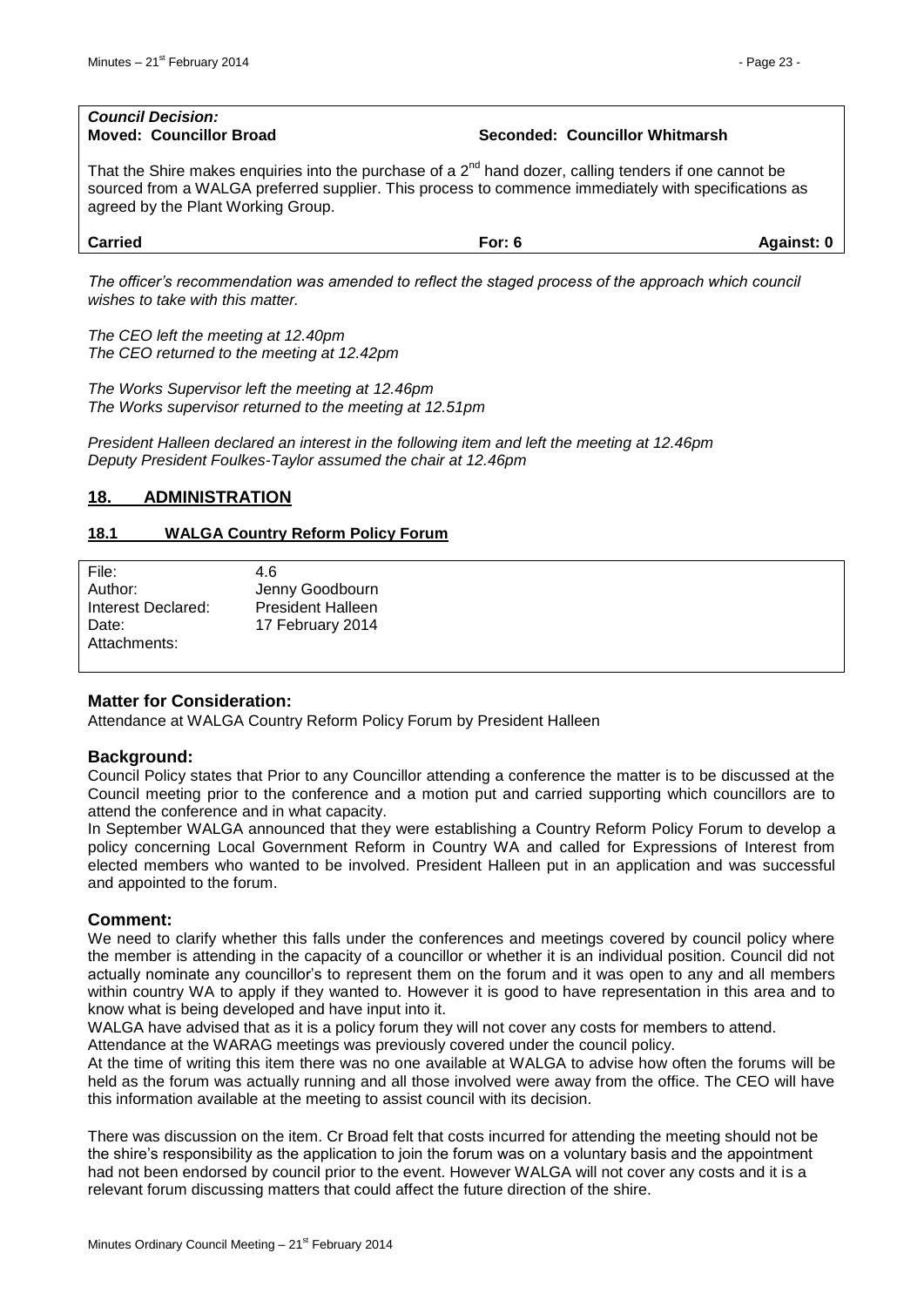There was general discussion and it was felt that Councillors should be encouraged to volunteer for relevant positions but be reminded to follow procedures by taking the matter to council for endorsement prior to any final decisions.

The CEO advised that there will be three forums in total.

# **Statutory Environment**

N/A

# **Strategic Implications:**

N/A

# **Policy Implications:**

Policy 8.1.2

Prior to any Councillor attending a conference the matter is to be discussed at the Council meeting prior to the conference and a motion put and carried supporting which councillors are to attend the conference and in what capacity.

## **Financial Implications:**

To be determined.

## **Consultation:**

Nil

## **Recommendation:**

That Council does/does not include costs for attending the Country Reform Policy Forums under Section 8.1.2 of the Shire of Murchison Policy manual.

## **Voting Requirements:**

Simple Majority

| Council Decision:                                                                                                                                                                                                                               |                                     |           |  |
|-------------------------------------------------------------------------------------------------------------------------------------------------------------------------------------------------------------------------------------------------|-------------------------------------|-----------|--|
| <b>Moved: Councillor Broad</b>                                                                                                                                                                                                                  | <b>Seconded: Councillor Squires</b> |           |  |
| 1) That Council does include costs for attending the Country Reform Policy Forums under Section 8.1.2 of<br>the Shire of Murchison Policy manual;<br>2) That the costs be reimbursed at the rates as set by WALGA for travel and accommodation. |                                     |           |  |
| <b>Carried</b>                                                                                                                                                                                                                                  | For: $5$                            | Against:0 |  |
| President Halleen returned to the meeting at 12.55pm                                                                                                                                                                                            |                                     |           |  |

*Deputy-President Foulkes-Taylor vacated the chair at 12.55pm President Halleen resumed the chair at 12.55pm Council broke for lunch at 12.57pm Council resumed at 1.56pm*

#### <span id="page-23-0"></span>**18.2 Road Inspection**

| File:              | 12.24                          |
|--------------------|--------------------------------|
| Author:            | Jenny Goodbourn                |
| Interest Declared: | No interest to disclose        |
| Date:              | 14 <sup>th</sup> February 2014 |
| Attachments:       | Nil                            |
|                    |                                |

# **Matter for Consideration:**

Setting a date for the annual road inspection.

# **Background:**

Council tries to carry out an annual road inspection to assess the conditions of the roads within the shire and formalise what works need to be undertaken. The last inspection was carried out on the  $8<sup>th</sup>$  &  $9<sup>th</sup>$  January 2013.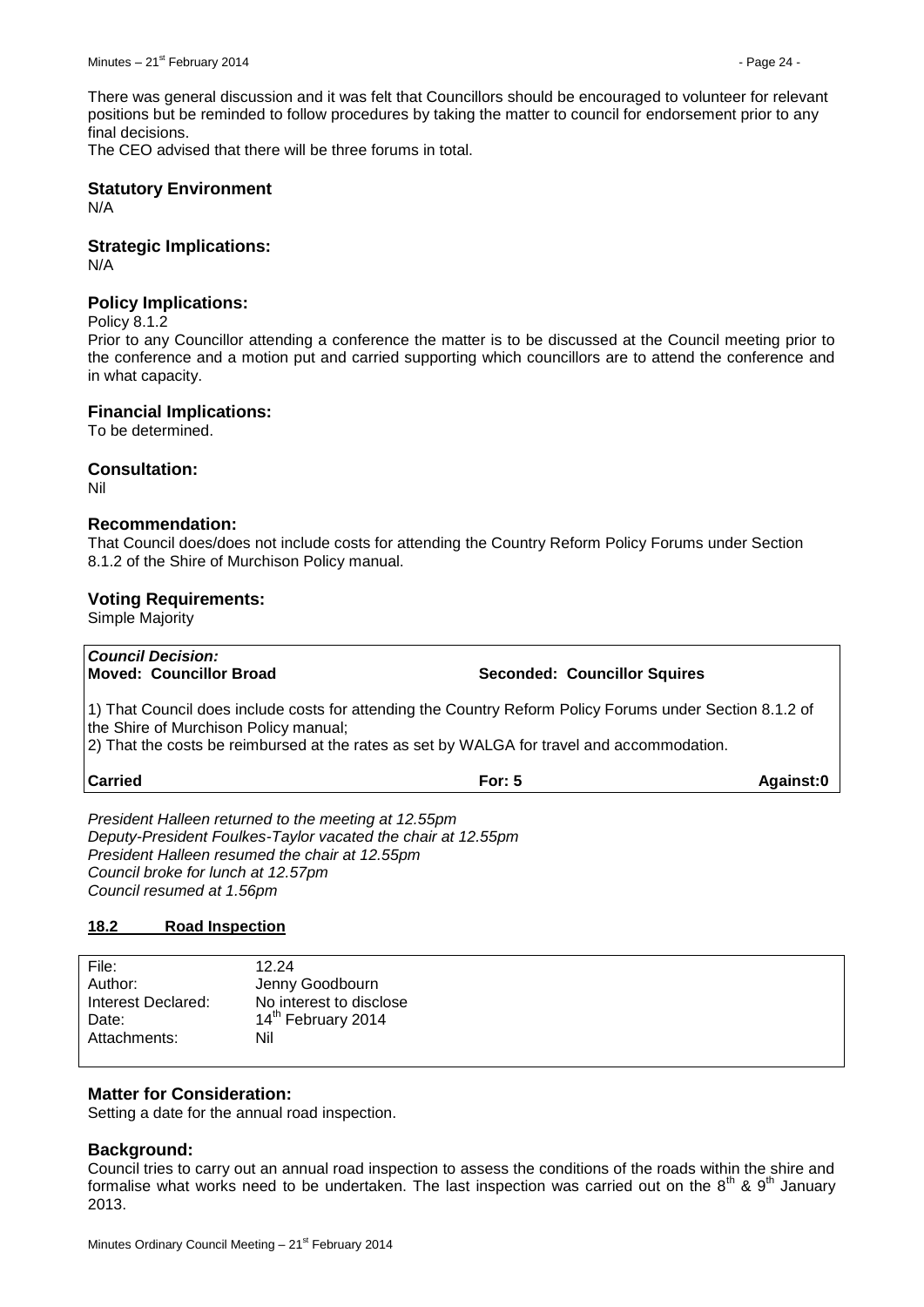# **Comment:**

Following the road inspection last year it was felt that it would be better for the inspection to be carried out somewhat later in the year to avoid the extremes of the summer heat. Also by having the inspection later it will tie in closely with the budget preparation for the forthcoming year as council can formulate a plan of action for the works programme. Last year saw day 1 inspections south to Ballinyoo Bridge, then along the New-Forrest–Yallalong Road to just past the boundary then back to Carnarvon-Mullewa Road down to Twin Peaks-McNabbs Road along to the Beringarra-Pindar Road then down the Mt Wittenoom Road as far as the boundary and then back via the Meeberrie-Mt Wittenoom Road, Twin Peaks–Wooleen Road and back to the settlement.

Day 2 we inspected north up the Carnarvon-Mullewa Road as far as the Yarra Yarra creek, then along the Byro-Woodleigh Road into Shark Bay, back down the gas pipeline road to come out on Butchers Track and then back up to the settlement along the Carnarvon-Mullewa Road to the settlement.

Following this inspection the works supervisor also said that he felt it would be better if he drove the coach as he would be able to point out specific sections along the way and stop where necessary.

This year's inspection should include the Beringarra-Cue road to enable decisions regarding the work necessary to revert the road to unsealed to be discussed.

Cr Squires queried whether we would overnight at the settlement or maybe up at Beringarra to save doubling back and allow more roads to be inspected. The route needs to be decided upon and this will reflect the best overnight location. Cr Squires also said that we need a bigger bus as the one last year was too small. There was then a discussion on whether to hire a bus or take two shire vehicles. Cr Broad was in favour of two vehicles but the majority felt that it was better to be in one vehicle so that everyone could hear and see what was going on.

Various dates and availability was discussed and the dates of Monday and Tuesday the 31<sup>st</sup> March and 1<sup>st</sup> of April were settled upon.

# **Statutory Environment:**

Road inspections are well within Council's legislative boundaries.

## **Strategic Implications:**

Nil

# **Policy Implications:**

Nil

# **Budget/ Financial Implications:**

Nil

# **Sustainability Implications:**

- **Environmental:**
- There are no known significant environmental considerations **Economic:**
- There are no known significant economic considerations
- **Social:** There are no known significant considerations

# **Consultation:**

None

#### **Recommendation:**

That the Annual Road Inspection be held on XXXXX 2 days inspection Overnight at Murchison Settlement Route to be roads in the north east of the shire Bus to be hired for transport Short meeting of council at the conclusion of the road inspection on day 2

#### **Voting Requirements:**

Simple Majority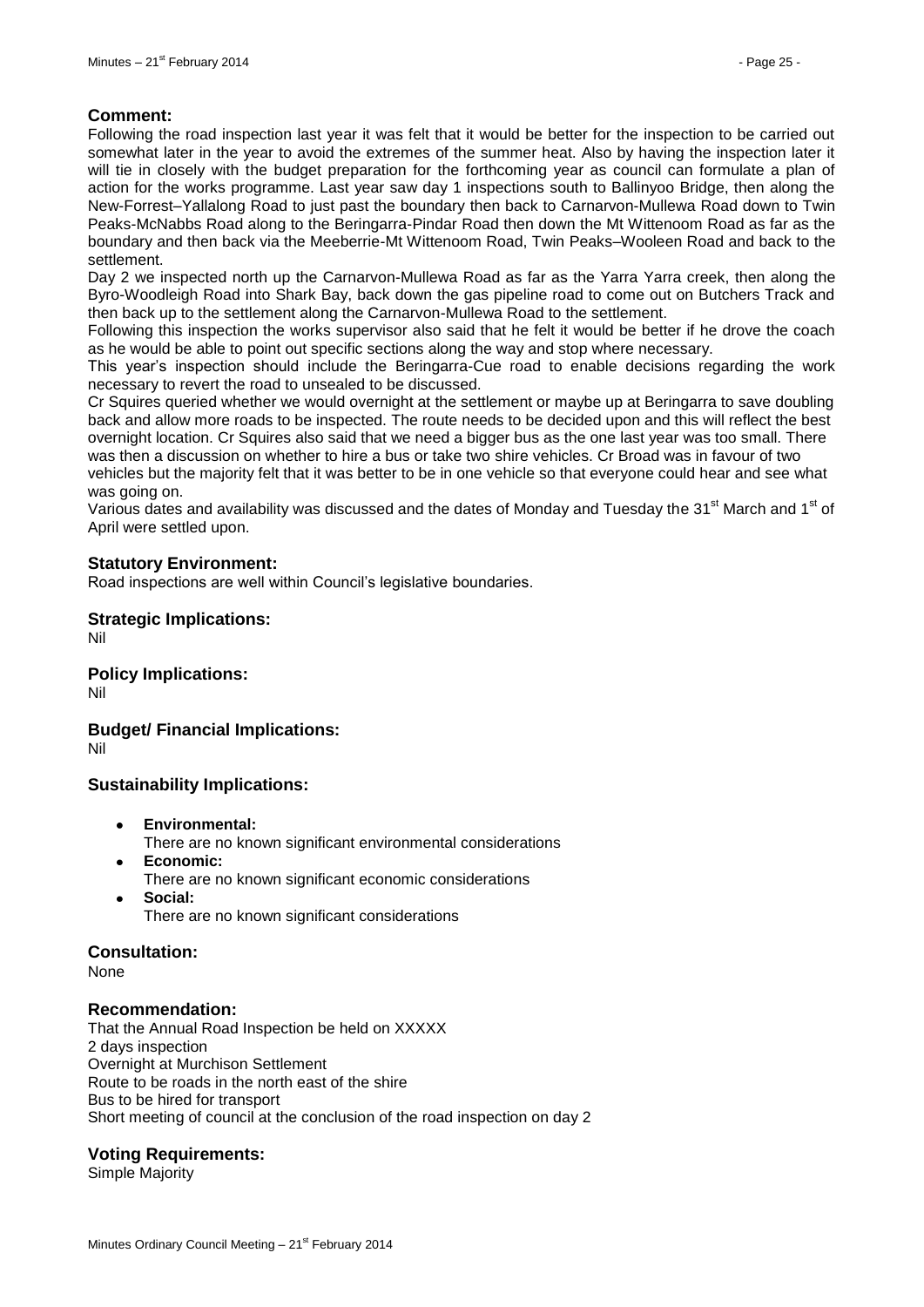#### *Council Decision:* **Moved: Councillor Whitmarsh Seconded: Councillor Squires**

That the Annual Road Inspection be held on Monday the 31<sup>st</sup> March and Tuesday the 1<sup>st</sup> April 2014 2 days inspection Overnight at Murchison Settlement Route to be roads in the north east of the shire Bus to be hired for transport Short meeting of council at the conclusion of the road inspection on day 2

**Carried For: 6 Against: 0**

#### <span id="page-25-0"></span>**18.3 ICPA Camp**

| File:              | 8.3                     |
|--------------------|-------------------------|
| Author:            | Jenny Goodbourn         |
| Interest Declared: | No interest to disclose |
| Date:              | 17th February 2014      |
| Attachments:       | Nil                     |
|                    |                         |

#### **Matter for Consideration:**

The possibility of an ICPA camp to be held at the settlement in May.

#### **Background:**

The following email has been received from Caroline Thomas

**From:** Caroline Thomas [<mailto:carolinewiluna@hotmail.com.au>] **Sent:** Thursday, 13 February 2014 4:07 PM **To:** Peta Panting **Subject:** Re: Possibility of ICPA camp at Murchison

Dear Peta

Further to our phone conversation today, I am sending this email to enquire about the possibility of the Murchison Settlement accommodating an ICPA activity camp for around 20 children and their parents (mainly mothers). We are looking to hold the camp in May, perhaps Mid May, but we have not confirmed a date as yet. The plan is to hold the camp over a weekend, so that it does not interfere with schooling too much.

Nat Broad has suggested that the Murchison settlement has a lot of facilities that would be suitable for a camp such as this, and so we are keen to explore this option. Nat suggested that most of those attending could bring swags, and potentially use the sports centre. In the past we have held similar camps based at the Meekatharra Rec Centre, with quite a few rolling out their swags each night there and some others camping in tents on the lawn nearby. This arrangement worked well as it meant that when the children were bunked down, the parents could have their late night chat sessions, comfortable in the knowledge that they could hear or easily check on their children nearby. Would a similar arrangement be possible at the Murchison Settlement?

I look forward to hearing from you at your earliest convenience.

Yours Sincerely

Caroline Thomas **Secretary** Meekatharra Air Branch ICPA

#### **Comment:**

In 2012 the shire agreed to Pia Wadjarri hosting the inter school sports carnival at the sports club and this was a successful event attended by surrounding remote community school students.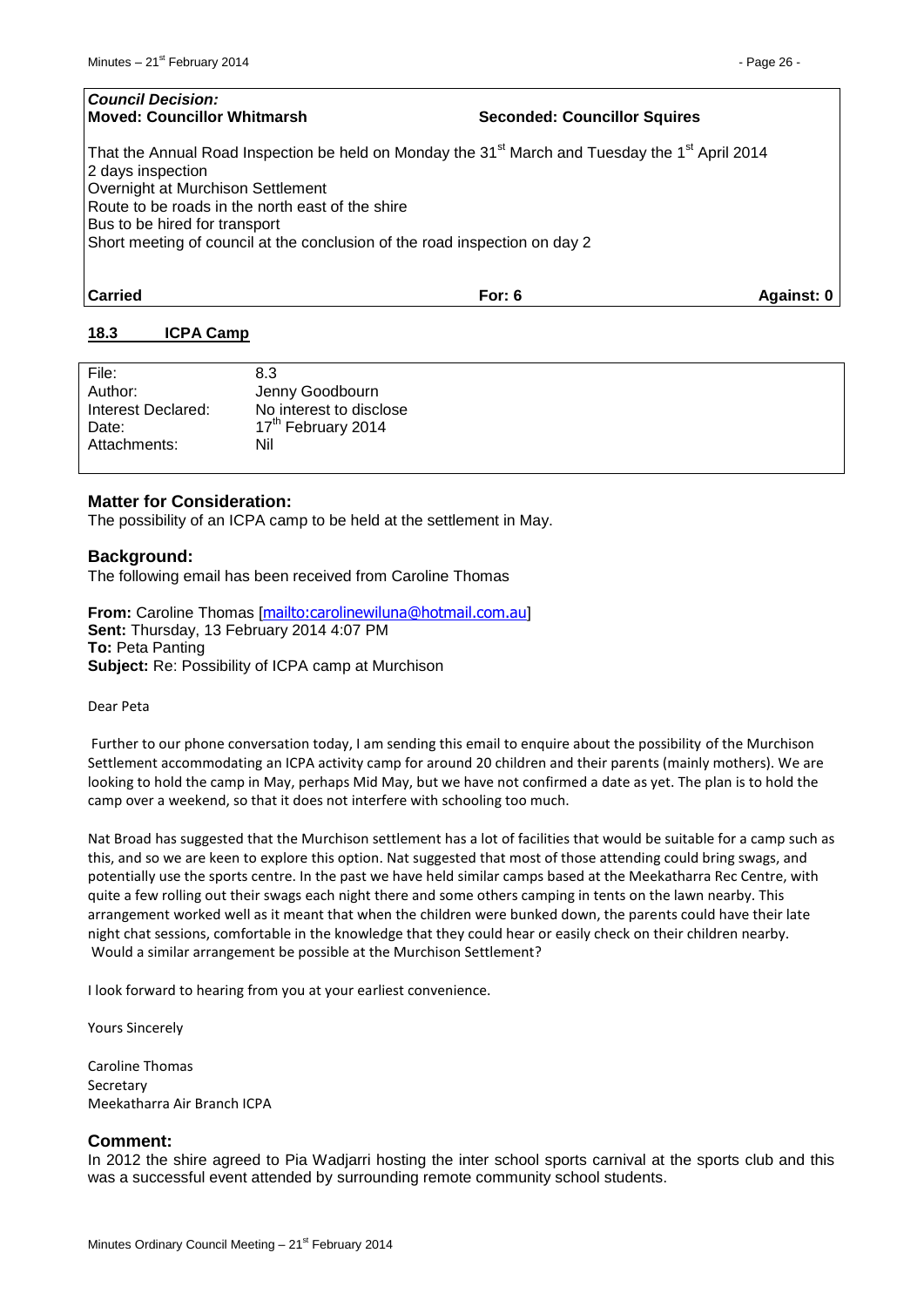In 2013 some visiting students from Geraldton College stayed at the caravan park and used the facilities at the gazebo and ablution blocks. At the time they asked if they could use the sports club but it was felt that the club was not really equipped for catering for such a function as there are no cooking pots and pans and equipment available to the public. Also there was the idea that as the students would be using the caravan park ablutions then there should be some contribution to the road house operators for the additional work they would have in maintaining the facilities. The access to the BBQ and fire pits solved the problem of cooking.

When council set its rates for the hire of equipment and venues at the September meeting the bond for the use of the sports club was exempt for certain organisations and the ICPA was one of these organisations. Council has always been supportive of the ICPA with donations to the annual state conference and hosting such a camp would be good promotion of the area and support of the work done by ICPA which many station people have been heavily involved in over the years.

#### **Statutory Environment:**

Nil

#### **Strategic Implications:** Nil

**Policy Implications:** Nil

# **Budget/ Financial Implications:**

Nil

# **Sustainability Implications:**

- **Environmental:**
	- There are no known significant environmental considerations
- $\bullet$ **Economic:** There are no known significant economic considerations
- **Social:**  $\bullet$

There are no known significant considerations but promotion of events such as this fits into the social focus of the shire.

#### **Consultation:**

None

#### **Recommendation:**

That council does approve the request from the ICPA to use the sports centre complex for an ICPA activity camp in May.

# **Voting Requirements:**

Simple Majority

| Council Decision:<br><b>Moved: Councillor Foulkes-Taylor</b>                                                              | <b>Seconded: Councillor Broad</b> |  |
|---------------------------------------------------------------------------------------------------------------------------|-----------------------------------|--|
| That council does approve the request from the ICPA to use the sports centre complex for an ICPA activity<br>camp in May. |                                   |  |

**Carried For: 6 Against: 0**

# <span id="page-26-0"></span>**19. NOTICE OF MOTION**

Nil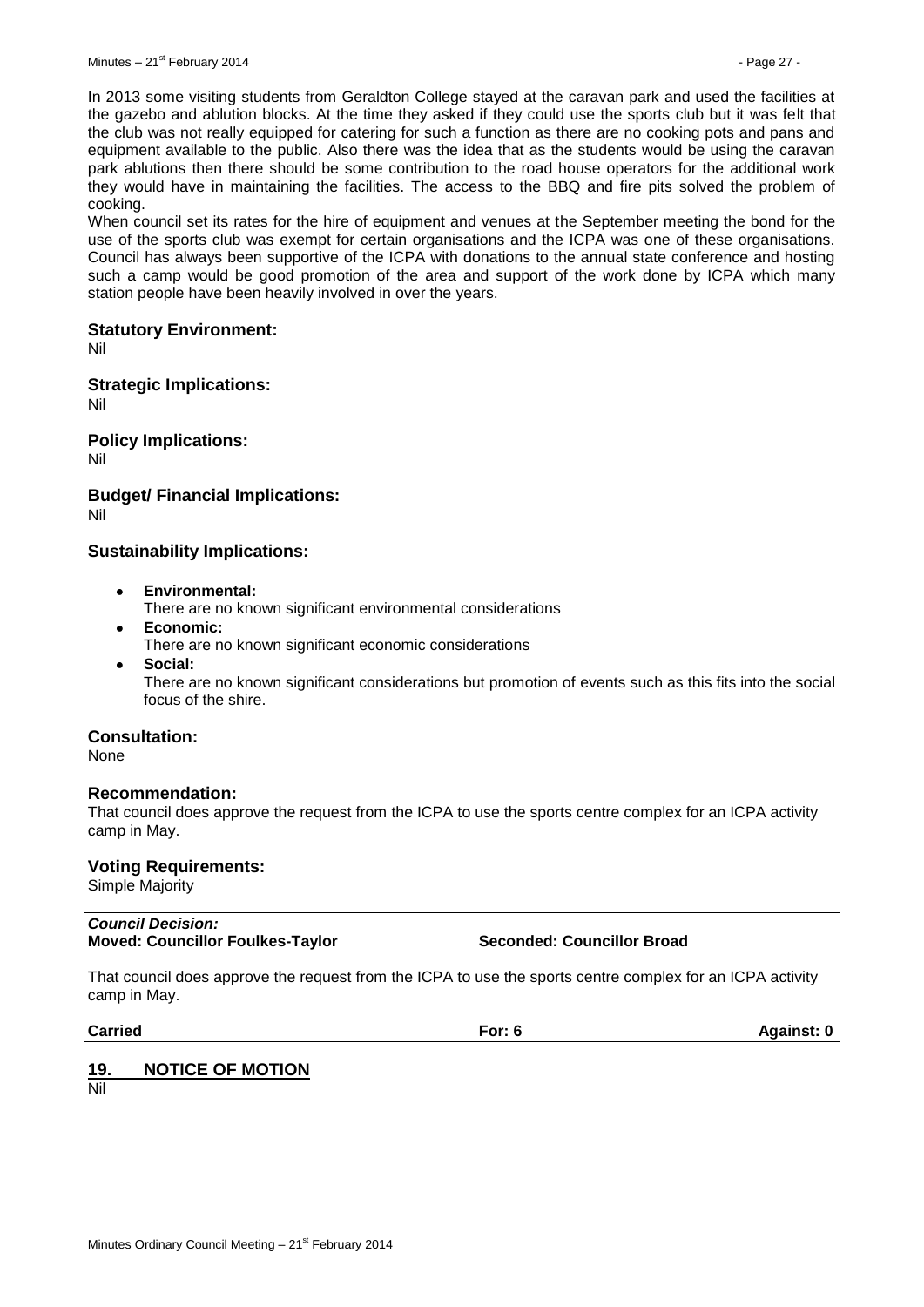$\overline{1}$ 

# <span id="page-27-0"></span>**20. CEO/ACEO ACTIVITY REPORT**

| <b>Date</b>                                          | <b>Activity</b>                                                                                                                                                                                                                                                                                                                                                                                                                                                                                                                                                                                                                                                                                                                                                                      |
|------------------------------------------------------|--------------------------------------------------------------------------------------------------------------------------------------------------------------------------------------------------------------------------------------------------------------------------------------------------------------------------------------------------------------------------------------------------------------------------------------------------------------------------------------------------------------------------------------------------------------------------------------------------------------------------------------------------------------------------------------------------------------------------------------------------------------------------------------|
| <b>CEO</b>                                           |                                                                                                                                                                                                                                                                                                                                                                                                                                                                                                                                                                                                                                                                                                                                                                                      |
| 19 <sup>th</sup> December                            | Attended staff and Councillors Christmas party following the December meeting.                                                                                                                                                                                                                                                                                                                                                                                                                                                                                                                                                                                                                                                                                                       |
| 20 <sup>th</sup> December                            | Discussion with LGIS WorkCare regarding finalisation of existing employee Worker's<br>Compensation Claim.                                                                                                                                                                                                                                                                                                                                                                                                                                                                                                                                                                                                                                                                            |
| 6 <sup>th</sup> January                              | Jeremy Wray contacted shire to say CPS National project with funding from ARENA<br>(Australian Renewable Energy Agency) based on a 1 megawatt proposal (which he<br>discussed at the November meeting) has fallen over. He still feels SOM could proceed<br>with a proposal on it its' own and there may be funding available but he needs to get more<br>up to date data and is looking at running a data logger on our gen sets. Advised we would<br>consider this as long as it was at no cost to the shire.                                                                                                                                                                                                                                                                      |
| 6 <sup>th</sup> January                              | Had a meeting with Brian Dance the new Sergeant in charge of Yalgoo Police Station.<br>Discussed police and community meeting at Pia which he is instigating and LEMC issues<br>and meetings.                                                                                                                                                                                                                                                                                                                                                                                                                                                                                                                                                                                        |
| 7 <sup>th</sup> January                              | Followed up citizenship enquiries from a local resident.                                                                                                                                                                                                                                                                                                                                                                                                                                                                                                                                                                                                                                                                                                                             |
| <b>ACEO</b>                                          |                                                                                                                                                                                                                                                                                                                                                                                                                                                                                                                                                                                                                                                                                                                                                                                      |
| 13 <sup>th</sup> January                             | Spoke with Chanelle Dumas from the Department of Water regarding the application for<br>licence exemption under Water Services Act 2012 for the Settlement water. She is going<br>to recommend the exemption to the Minister on the understanding that, if the Shire<br>supplies potable water, then it must establish a Drinking Water Quality Improvement Plan.<br>The Department of Water routinely contacts the Department of Health for their comments<br>on any applications for licence exemption. Chanelle suggested I phone Brian Labza (Dept<br>Health) regarding our options and he said that the risk management for supplying potable<br>water is a lot more onerous than for non-potable. Have contacted Phil Swain to ask if he<br>can prepare the DWQIP for us. TBA. |
| 16 <sup>th</sup> January                             | Phone meeting with Jessica Morris of the State Records Office. They are very impressed<br>with the presentation of the Record Keeping Plan and suggested two minor amendments<br>prior to it being presented to the State Records Commission for approval in mid-March.                                                                                                                                                                                                                                                                                                                                                                                                                                                                                                              |
| 21 January                                           | Deed of Settlement on Road Train Permit Agreement with Crosslands, executed today.                                                                                                                                                                                                                                                                                                                                                                                                                                                                                                                                                                                                                                                                                                   |
| 22 January                                           | Confirmation from Peter Spalding, Regional Manager, Crosslands, that they are<br>relinquishing their rights to the water bores used for the maintenance of the Cue<br>Beringarra Road. As the licences can't be transferred, we now need to apply for a 5c<br>licence for each of the bores we wish to utilise.                                                                                                                                                                                                                                                                                                                                                                                                                                                                      |
| 21 <sup>st</sup> January<br>29 <sup>th</sup> January | David Webster, Developer of CPS Solar Hybrid Power proposition, phoned to find out<br>'where to from here?' Set a date for a phone meeting with him, Jeremy Wray, Brian<br>Wundenberg and myself for 29 <sup>th</sup> January - see separate Agenda Item                                                                                                                                                                                                                                                                                                                                                                                                                                                                                                                             |
| 30 <sup>th</sup> January                             | Prepared Flood Damage Claim for Beringarra Pindar Road after the storm events of 20-24<br>January and forwarded to Robyn Duncan at Main Roads. On the 31 January the event<br>was declared as an eligible natural disaster and the Shire of Murchison was included in<br>the proclamation. Next steps - assess damage in conjunction with engineer and Main<br>Roads and 'open up' road.                                                                                                                                                                                                                                                                                                                                                                                             |
| 31 <sup>st</sup> January                             | Received email for Liam Kelly, exploration Manager, Athena Resources, who is currently<br>in the process of obtaining approvals for a drilling program at Narryer Station. Asked that I<br>get the ball rolling on the section closure and rededication of the Mullewa/Carnarvon Road<br>at Narryer area. The realignment of this section of road occurred some years ago and the<br>gazetted corridor needs to be updated to match the current position. Some drilling at<br>Sandy's place is within the old or current corridor. He has been in touch with the<br>Department of Lands and they informed him that the Shire needs to initiate the formal<br>section closure and initiation.                                                                                         |
| $\overline{5}^{\text{th}}$ February                  | According to the Deed of Agreement for MRO Contribution to Road Maintenance on the<br>Beringarra Pindar Road, I forwarded a report on existing and additional works for the<br>2012-13 Financial Year and a financial report including details and dates of allocations to<br>the cost centre for that road. The report on 13-14 scheduled works had been sent<br>previously. Raised invoice to CSIRO for \$50,000.                                                                                                                                                                                                                                                                                                                                                                  |
| 8 <sup>th</sup> February                             | Attended Annual General Meeting of Electors and Citizenship Ceremony. Minutes posted<br>to Web and forwarded to Community 13 <sup>th</sup> February.                                                                                                                                                                                                                                                                                                                                                                                                                                                                                                                                                                                                                                 |
| 10 <sup>th</sup> February                            | Phone call from Janey Meek of LGIS re the claim for recompense for the fraudulent<br>activities of a former CEO. As the court order was for \$41,689.74, it falls under the excess<br>of \$50k and so the Fidelity Guarantee Insurance won't respond. It will need to be claimed<br>under Property Insurance.                                                                                                                                                                                                                                                                                                                                                                                                                                                                        |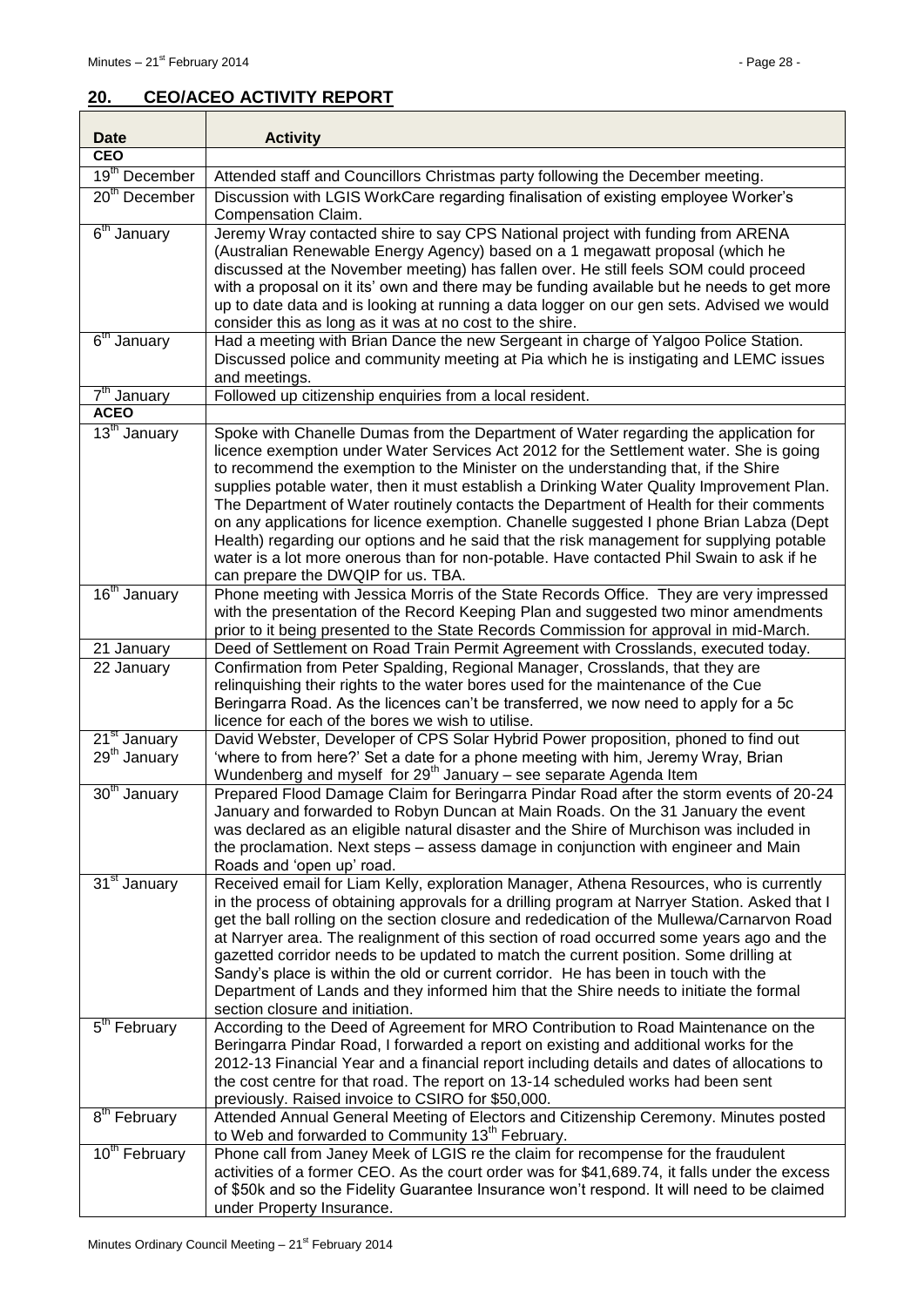There was discussion on the problems with the water supply in the settlement that have occurred following the Department of Water contacting us regarding a licence to take ground water. Initially they were talking of granting us an exemption but it now appears this may be more onerous than first thought with the need for a Drinking Water Quality Improvement Plan. The CEO has only just returned from annual leave and needs to investigate our options further. An item on this matter will be presented at the March meeting once more details and advice have been received. We may have to look at providing non potable water but there could be further implications surrounding the roadhouse and caravan park with this option. The Deputy CEO said that the Department of Water in Geraldton feel that it may be too complicated and expensive for us to be able to provide potable water as we have limited resources and funding available.

Cr Foulkes-Taylor queried whether there was anything further to report on the LGIS advice that the Fidelity Guarantee Insurance would not cover the fraudulent activities of a former CEO but this has not been actioned any further yet.

#### **Recommendation:**

That the CEO's and ACEO's Activity Report be accepted.

#### **Voting Requirements:**

Simple Majority

<span id="page-28-0"></span>

| <b>Council Decision:</b><br><b>Moved: Councillor Foulkes-Taylor</b> | <b>Seconded: Councillor Squires</b> |            |
|---------------------------------------------------------------------|-------------------------------------|------------|
| That the CEO's and ACEO's Activity Report be accepted               |                                     |            |
| Carried                                                             | For: $6$                            | Against: 0 |
| <b>URGENT BUSINESS</b><br>21.                                       |                                     |            |
| <b>Council Decision:</b><br><b>Moved: Councillor Foulkes-Taylor</b> | Seconded: Councillor Whitmarsh      |            |
| That Council deal with three urgent items.                          |                                     |            |
| <b>Carried</b>                                                      | For: $6$                            | Against: 0 |
| 21.1<br><b>Bunding of Old Roads</b>                                 |                                     |            |
|                                                                     |                                     |            |

<span id="page-28-1"></span>

| File:              | 12 R                           |
|--------------------|--------------------------------|
| Author:            | Jenny Goodbourn                |
| Interest Declared: | No interest to disclose        |
| Date:              | 21 <sup>st</sup> February 2014 |
| Attachments:       | Nil                            |
|                    |                                |

#### **Matter for Consideration:**

Bunding of old roads.

#### **Background:**

During the formalisation of the 2013/2014 there was an allocation of \$50,000 made for the bunding of old roads. Correspondence was sent out to all pastoral stations within the shire asking for owners/managers to advise of any old roads that needed to be bunded so that a programme of works could be established.

#### **Comment:**

Cr Squires asked if we had started to carry out any work under this heading yet, he would like to see the works started and the money expended by the end of the financial year in line with the budget. We had a provision in last year's budget that was not utilised and he would like to make sure the work is done. Cr Whitmarsh said that it fitted in with the NRM programme to work with the shire to improve water flow away from roads and back into the pastoral land.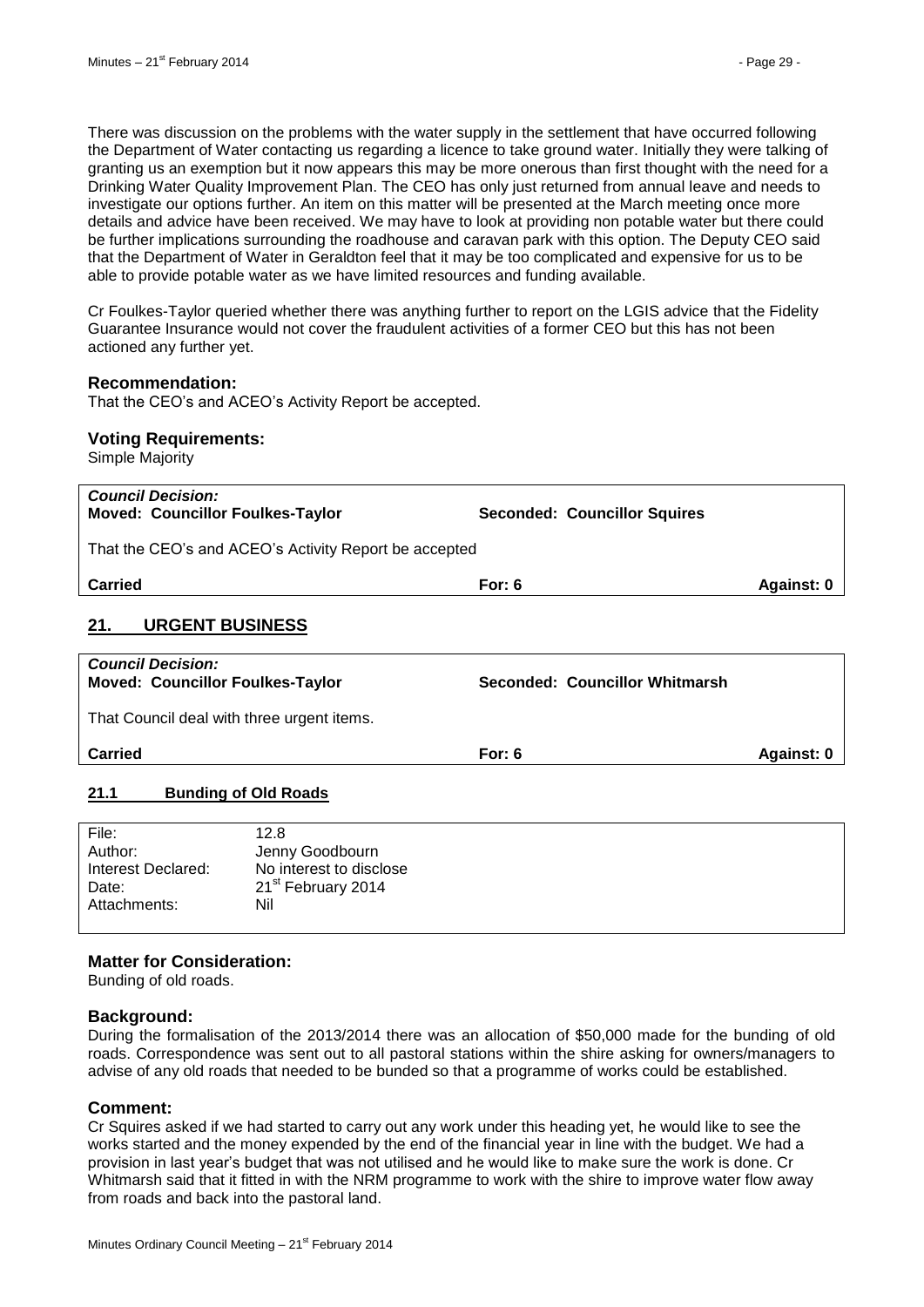There was a general consensus that the work needs to be undertaken as planned and the works supervisor will organise quotes from local contractors with the required plant (bulldozer) and experience as a matter of priority to ensure the works are carried out prior to the 30<sup>th</sup> June.

The CEO will circulate the list of roads submitted so far to council so that any other known ones can be added.

## **Statutory Environment:**

S3.53 of the Local Government Act 1995 and s.55 (20) of the Land Administration Act 1997. The local government within the district of which a road is situated has the care, control and management of the road.

#### **Strategic Implications:**

Nil

.

### **Policy Implications:**

Nil

## **Budget/ Financial Implications:**

A sum of \$50,000 has been included in this year's budget

#### **Sustainability Implications:**

**Environmental:**

There are no known significant environmental considerations but work on bunding old roads will fit in with the rangelands management aspect and help to prevent further erosion of the land.

- $\bullet$ **Economic:** There are no known significant economic considerations
- **Social:**  $\blacktriangle$ There are no known significant social considerations

#### **Consultation:**

Works Supervisor

#### **Recommendation:**

The item did not require a recommendation or resolution as it was for information only.

*Cr Foulkes-Taylor left the meeting at 2.28pm Cr Foulkes-Taylor returned to the meeting at 2.31pm*

#### <span id="page-29-0"></span>**21.2 Construction Works**

| File:              | 12.8                           |
|--------------------|--------------------------------|
| Author:            | Jenny Goodbourn                |
| Interest Declared: | No interest to disclose        |
| Date:              | 21 <sup>st</sup> February 2014 |
| Attachments:       | Nil                            |
|                    |                                |

#### **Matter for Consideration:**

Direction of construction programme for 2013/14

#### **Background:**

In the 2013/2014 budget we have a project to complete formwork on the Carnarvon-Mullewa Road from SLK 221-228 (as far as the Ballinyoo Bridge). The project was for a total of \$333,192, with a regional road group grant of \$222,128 coming from main roads and \$111,064 coming from shire funds. There was an additional allocation of \$168,550 of shire funds towards the project. There will not be enough money to complete the seal this year and we couldn't undertake this work until December anyway as the weather has to be right to apply the seal.

#### **Comment:**

The work on the Carnarvon-Mullewa Road is progressing well and will be finished ahead of schedule. Brian Wundenberg, the Works Supervisor wanted to discuss with council whether we continued on with the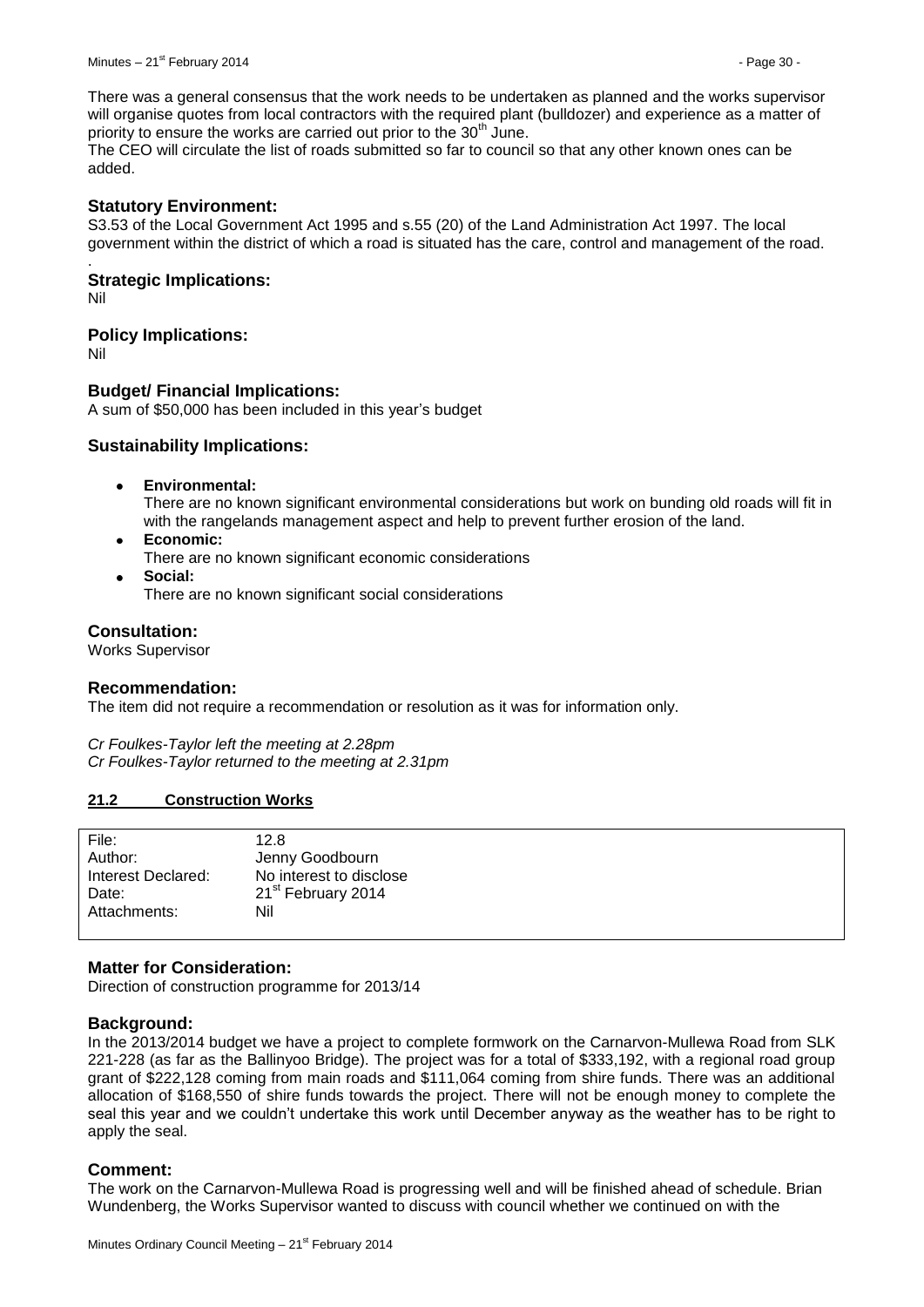formwork on the south side of the bridge or use the time to repair 5 or 6 sections further south that need gravel sheeting and some construction work on them. The next four years of the work programme will see work to the north of the settlement so this might be a good opportunity to fix up these sandy patches and bring them up to standard. Cr broad felt we should continue on with the formwork south of the bridge. Cr Squires was hoping that we might have enough to do the bitumen and suggested we wait and see. Cr Foulkes-Taylor queried the sections being considered. There is one section 18kms south of the bridge that is very sandy and breaks up and corrugates very quickly.

*Deputy CEO, Dianne Daniels left the meeting at 2.35pm*

*Deputy CEO, Dianne Daniels returned to the meeting at 2.37pm*

Cr Foulkes-Taylor asked how it would fit into the works programme and the works supervisor ran through the jobs to complete. If the works can be completed by June  $30<sup>th</sup>$  it will all fit it.

Cr Williams asked if there was enough money left to complete the additional patches.

There is.

Cr Halleen said that with the bridge project he would prefer not to continue south until after that was completed and would rather fix the other 5 or 6 patches.

Cr Squires asked for a costing for the sealing of the 4km section so we can ensure we allocate enough to complete this in the 2014/15 budget.

Cr Broad said he felt the formwork was going so well it would be good to just keep going with it.

Cr Foulkes-Taylor said that this year's goal had to been to get to the bridge and we have completed this. After some further general discussion the general consensus was that we finish the form work at the bridge and then do the additional 5 or 6 patches further south in this year's programme. The works supervisor will have a meeting with the CEO and DCEO to sort out all the details, times etc to ensure a full works programme through to the end of the financial year.

## **Statutory Environment:**

S3.53 of the Local Government Act 1995 and s.55 (20) of the Land Administration Act 1997. The local government within the district of which a road is situated has the care, control and management of the road.

#### **Strategic Implications:**

Nil

# **Policy Implications:**

Nil

#### **Budget/ Financial Implications:**

Nil – All proposed works are within the budget allocations for 2013/2014

#### **Sustainability Implications:**

- **Environmental:**  $\bullet$ There are no known significant environmental considerations.
- **Economic:** There are no known significant economic considerations
- **Social:** There are no known significant social considerations

#### **Consultation:**

Works Supervisor

#### **Recommendation:**

The item did not require a recommendation or resolution as it was for information and discussion only.

#### <span id="page-30-0"></span>**21.3 Dust Suppression**

*Cr Foulkes-Taylor declared an interest in this item and left the meeting at 2.48pm Cr Squires declared an interest in this item and left the meeting at 2.48pm*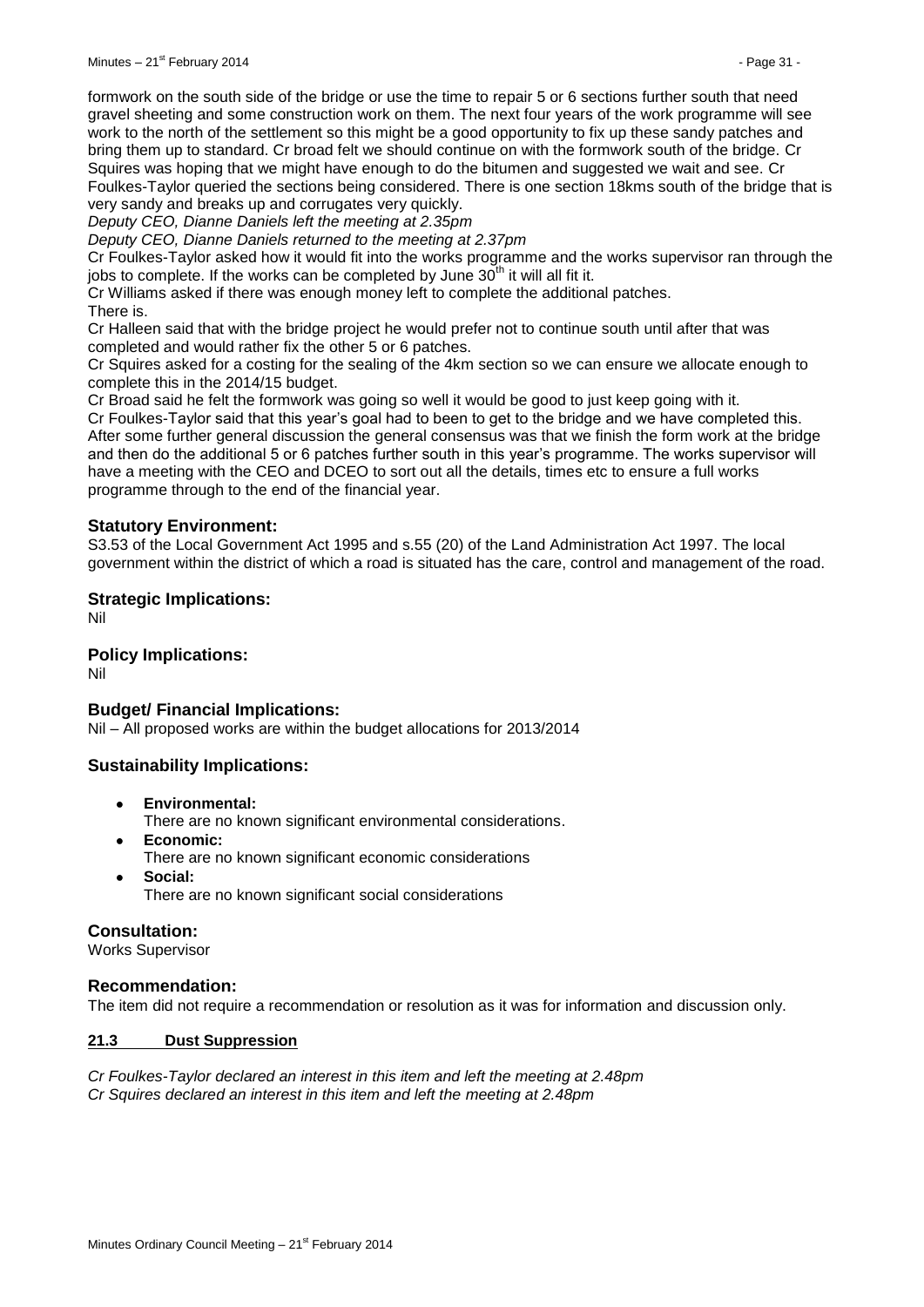| File:              | 12.8                           |
|--------------------|--------------------------------|
| Author:            | Jenny Goodbourn                |
| Interest Declared: | Cr Foulkes-Taylor; Cr Squires  |
| Date:              | 21 <sup>st</sup> February 2014 |
| Attachments:       | Nil                            |
|                    |                                |

#### **Matter for Consideration:**

The shire has allocated \$330,000 in this year's budget to undertake dust suppression works at three sections of the Beringarra-Pindar Road this item is to discuss additional work to be undertaken as part of the works.

#### **Background:**

There are three sections of the Pindar-Beringarra Road which we would like to carry out dust suppression works on. These are at Tallering, Yuin and Pia Wadjarri. The works have been costed and included in the 2013/2014 budget.

## **Comment:**

The proposed dust suppression works include forming up the work ready for sealing with the sealing to be carried out in conjunction with the 4kms of seal on the Carnarvon-Mullewa road in December 2014. A budget allocation for the sealing component will need to be included in the 2014/15 budget preparations. However the costings did not include the widening of two grids within the sections, one at Yuin Homestead and one on the Yuin/Twin Peaks boundary. In line with our improvement and safety programme for the road it would seem a good idea to widen these grids to 24ft as part of the works. We have a budget allocation of \$77,338 to utilise funds from CSIRO to address safety issues on this road. So far \$17,000 has been spent on improved signage. It is suggested that we replace and widen the two grids and address the dangerous curve on the road just south of McNabbs Road as part of this project using these funds.

## **Statutory Environment:**

S3.53 of the Local Government Act 1995 and s.55 (20) of the Land Administration Act 1997. The local government within the district of which a road is situated has the care, control and management of the road.

**Strategic Implications:** Nil

**Policy Implications:**

Nil

.

# **Budget/ Financial Implications:**

A sum of \$50,000 has been included in this year's budget

#### **Sustainability Implications:**

- **Environmental:** There are no known significant environmental considerations but work on bunding old roads will fit in with the rangelands management aspect and help to prevent further erosion of the land.
- **Economic:** There are no known significant economic considerations
- **Social:**

There are no known significant social considerations

# **Consultation:**

Works Supervisor Deputy CEO

# *Council Decision:*

**Moved: Councillor Williams Seconded: Councillor Whitmarsh**

That council utilise the CSIRO road funds to replace the existing two grids with 24' grids at Yuin Homestead and Yuin/Twin Peaks Boundary and address the safety issues on the 1<sup>st</sup> curve north of Yuin/Twin Peaks boundary (McNabb's corner).

**Carried For: 4 Against: 0**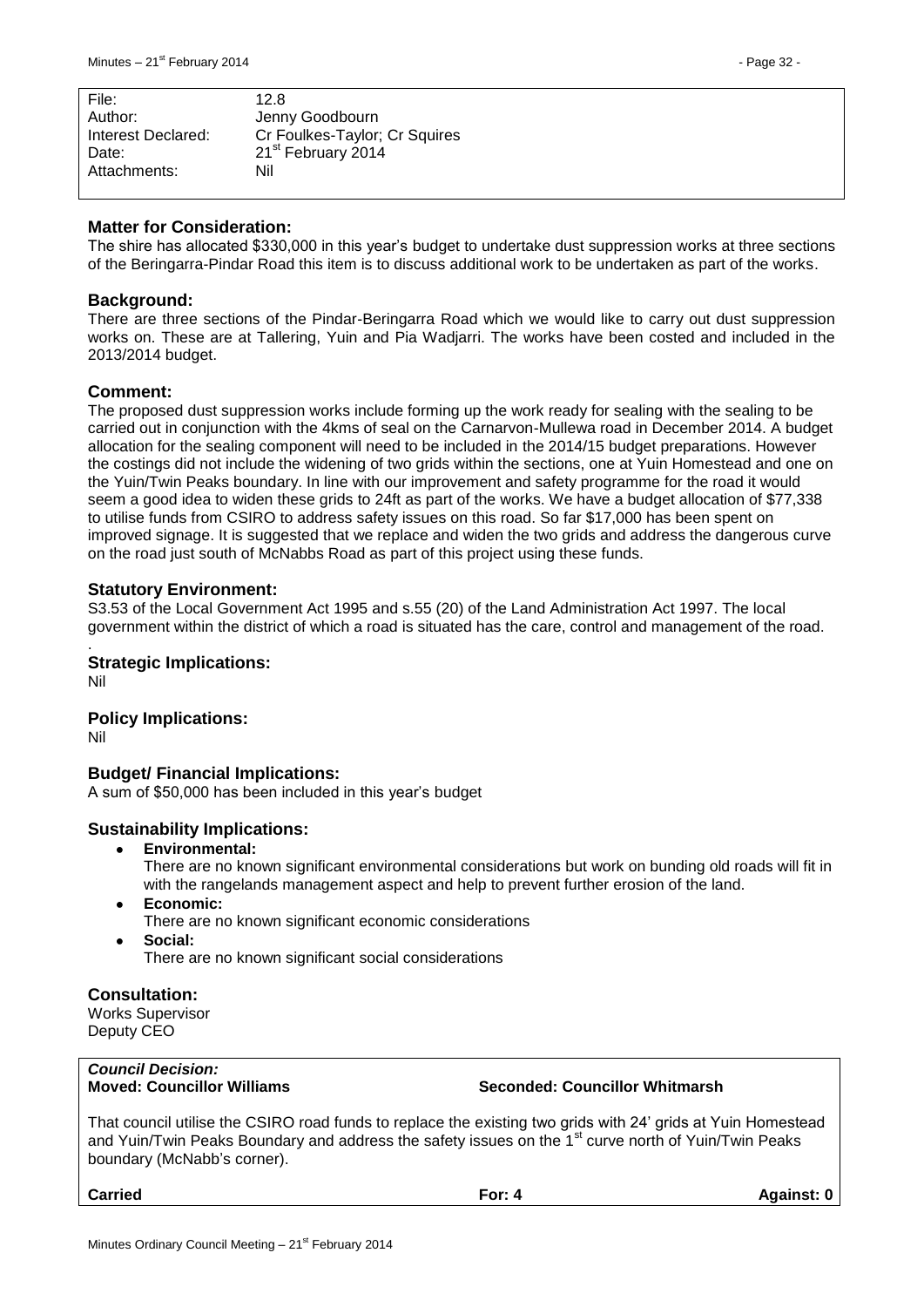*Cr Foulkes-Taylor rejoined the meeting at 3.01pm Cr Squires rejoined the meeting at 3.01pm*

# <span id="page-32-0"></span>**22. ITEMS TO BE DISCUSSED BEHIND CLOSED DOORS**

Motion to close the meeting to the public

#### **Recommendation:**

That the meeting move behind closed doors.

#### **Voting Requirements:**

Simple Majority

<span id="page-32-2"></span><span id="page-32-1"></span>

| <b>Council Decision:</b><br><b>Moved: Councillor Foulkes-Taylor</b>                                                                                                                                                  | <b>Seconded: Councillor Williams</b>  |                   |  |
|----------------------------------------------------------------------------------------------------------------------------------------------------------------------------------------------------------------------|---------------------------------------|-------------------|--|
| That the meeting move behind closed doors.                                                                                                                                                                           |                                       |                   |  |
| <b>Carried</b>                                                                                                                                                                                                       | For: $6$                              | <b>Against: 0</b> |  |
| The meeting moved behind closed doors at 3.05pm<br>The meeting broke for a short break at 3.37pm<br>The meeting resumed at 3.43pm                                                                                    |                                       |                   |  |
| Confidential item under s.5.23(2) (e) (ii)<br>22.1<br>Matter that if disclosed, would reveal information that has a commercial value to the person, where the<br>person is a person other than the local government. |                                       |                   |  |
| Confidential item under s.5.23(2) (b)<br>22.2<br>Matter affecting an employee or employees.                                                                                                                          |                                       |                   |  |
| Confidential item under s.5.23(2) (h)<br>22.3<br>Matter that is deemed confidential following a meeting attended by the Shire President.                                                                             |                                       |                   |  |
| Motion to open the meeting to the public                                                                                                                                                                             |                                       |                   |  |
| <b>Recommendation:</b><br>That the meeting move out from behind closed doors.                                                                                                                                        |                                       |                   |  |
| <b>Voting Requirements:</b><br>Simple Majority                                                                                                                                                                       |                                       |                   |  |
| <b>Council Decision:</b><br><b>Moved: councillor Foulkes-Taylor</b>                                                                                                                                                  | <b>Seconded: Councillor Whitmarsh</b> |                   |  |
| That the meeting move out from behind closed doors.                                                                                                                                                                  |                                       |                   |  |
| <b>Carried</b>                                                                                                                                                                                                       | For: $6$                              | Against: 0        |  |

<span id="page-32-3"></span>*The meeting came out from behind closed doors at 4.30pm Motions carried behind closed doors are recorded below:*

#### <span id="page-32-4"></span>**22.1 Solar Hybrid Power Proposition**

*Confidential information not available to the public was supplied to councillors under separate cover.*

*The following decision carried behind closed doors is recorded.*